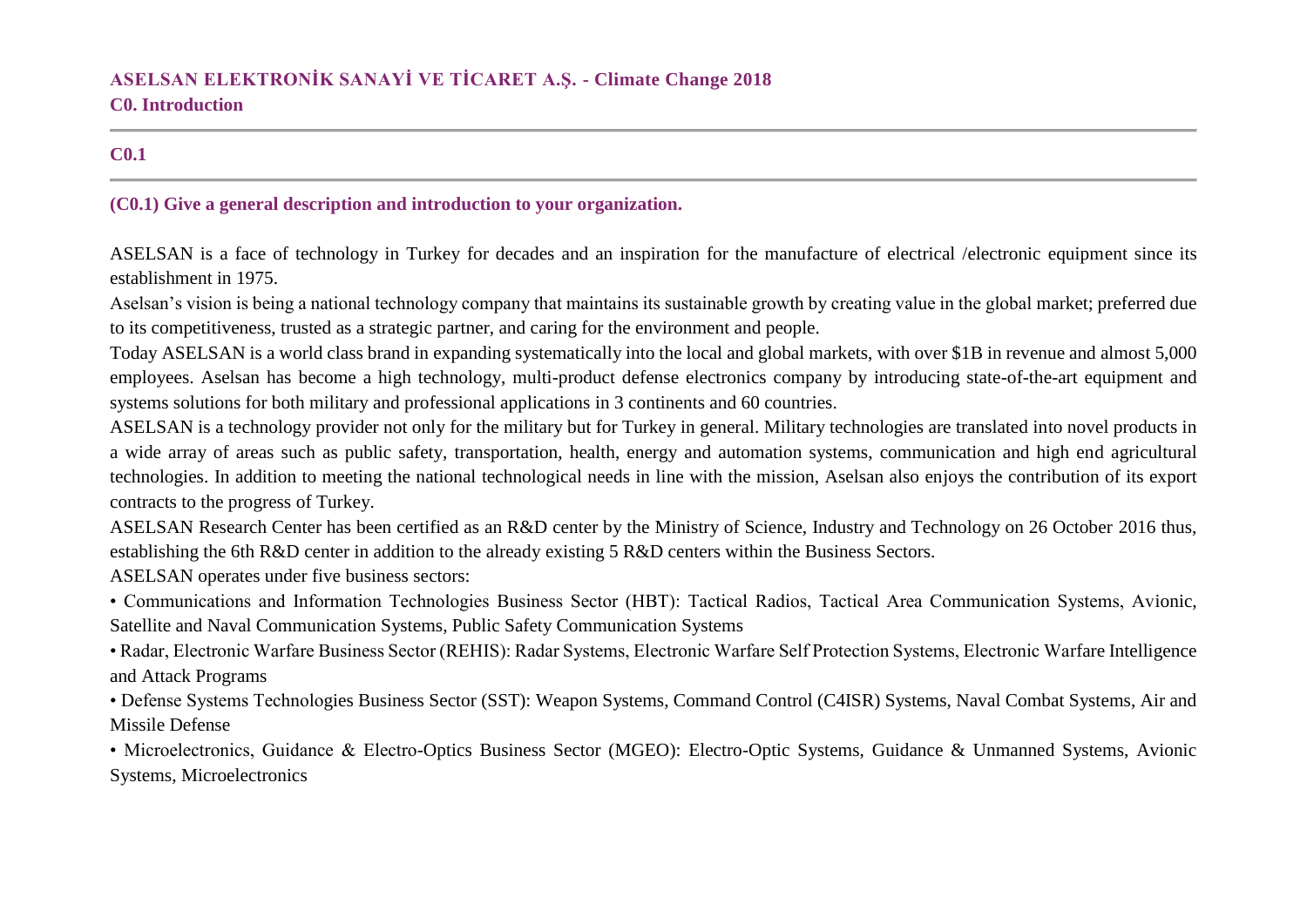• Transportation, Security, Energy & Automation Systems Business Sector (UGES): Transportation Systems, Security Systems, Traffic and Automation Systems, Energy Systems, Homeland Security Systems

The Company maintains engineering operations in Ankara, production and engineering operations in Macunköy, Akyurt and Gölbaşı. General Management is located in Ankara Macunköy. Some management offices are located in Istanbul Teknopark.

The Macunköy Facility was established over a total area of 186,000 m2 , of which 110,000 m2 is closed. ASELSAN Macunköy Facility is home to the CEO, Communications and Information Technologies Business Sector and Defense System Technologies Business Sector and Transportation, Security Energy and Automation Business Sector.

The Akyurt Facility was established on a total area of 231,000 m2 of which 54,000 m2 is closed. The Microelectronics Guidance and Electro-Optic Business Sector is located in the ASELSAN Akyurt Facility

The Gölbaşı Facility was established in the Gölbaşı district of Ankara, and houses production plants for radar and electronic warfare systems for land, air, sea, space and unmanned platforms. This Facility was established on a total area of 350,000 m2 , of which 75,000 m2 is closed. The Facility of which construction began in 2013, was inaugurated in 2015.

In ASELSAN, where decreasing carbon emission is one of the strategic goals, carbon emission is monitored since 2009. Also, ASELSAN is the first and only company that is ranked with the highest initial score among Defense Industry firms in Turkey by participating in CDP survey. ASELSAN has decreased carbon emission significantly through its efforts, and continues its operations by increasing momentum in the fields of increasing energy efficiency in production, giving priority to production technologies that decrease carbon emission, switching to use of energy that does not cause carbon emission. Having certifications for ISO 14001 Environmental Management System and OHSAS 18001 Work Health and Safety Integrated Management System; Aselsan will proceed to take part in pioneer applications through actualisation of national and international initiatives. In November 2014, Borsa Istanbul (BIST) has launched Sustainability Index that display the performance of January-March 2014 time period for BIST-30 firms in the fields of financial, environmental, social issues and corporate governance. With respect to that, as of this date, ASELSAN started publishing sustainability reports.

As a result of the evaluation of the ASELSAN Sustainability Report, published in Turkish and English for the first time before the Index assessments, ASELSAN was among the 15 firms that were approved to be included in BIST Sustainability Index.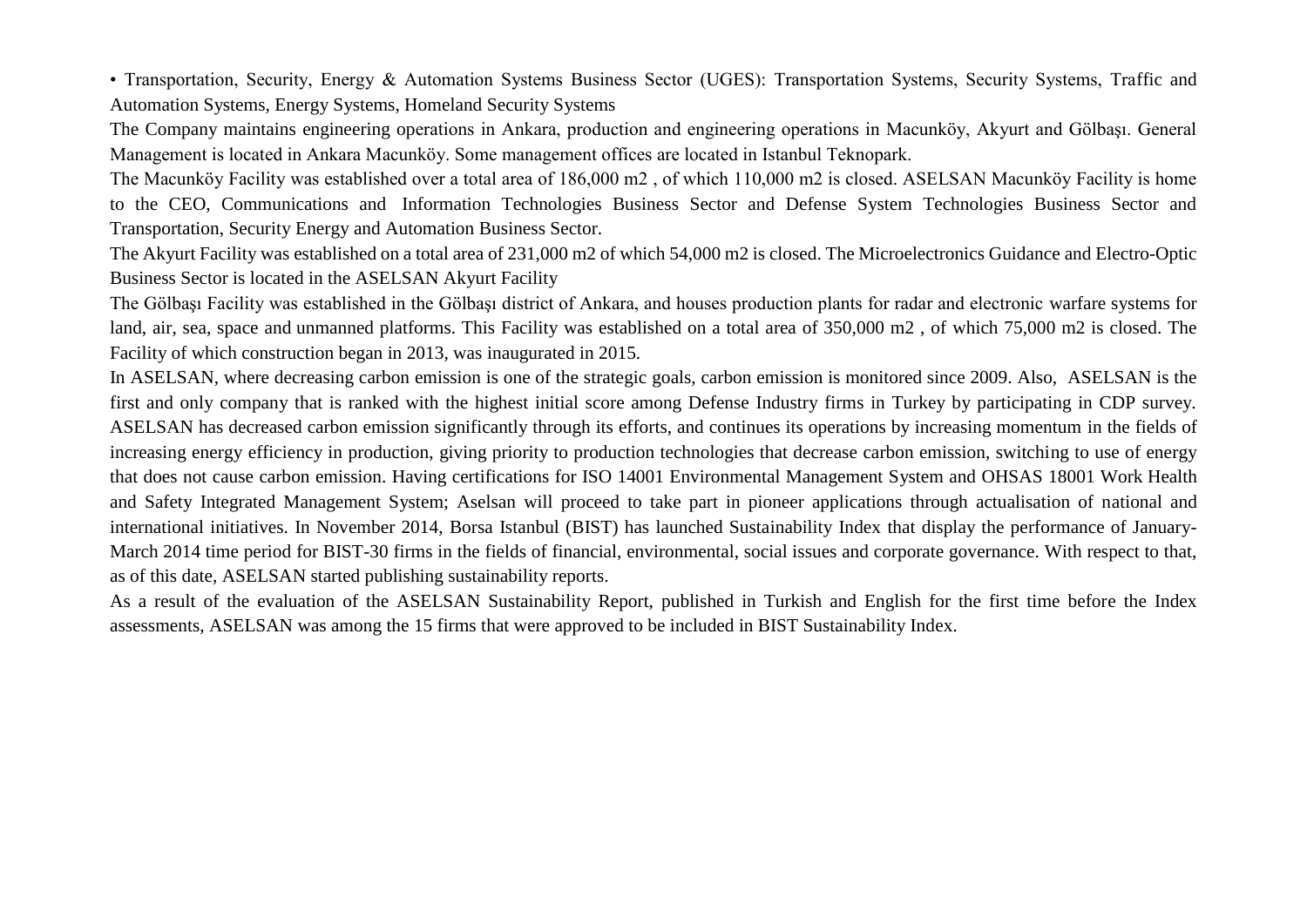### **(C0.2) State the start and end date of the year for which you are reporting data.**

|       |                   |                  |                          | Select the number of past                         |
|-------|-------------------|------------------|--------------------------|---------------------------------------------------|
|       |                   |                  | Indicate if you          | are reporting years you will be                   |
|       |                   |                  |                          | providing emissions data providing emissions data |
|       | <b>Start date</b> | <b>End date</b>  | for past reporting years | for                                               |
| Row 1 | January 1 2017    | December 31 2017 | No                       | <field hidden=""></field>                         |

## **C0.3**

| (C0.3) Select the countries/regions for which you will be supplying data. |  |
|---------------------------------------------------------------------------|--|
| Turkey                                                                    |  |
| $\alpha$                                                                  |  |

**C0.4**

**(C0.4) Select the currency used for all financial information disclosed throughout your response. TRY** 

**C0.5**

**(C0.5) Select the option that describes the reporting boundary for which climate-related impacts on your business are being reported. Note that this option should align with your consolidation approach to your Scope 1 and Scope 2 greenhouse gas inventory.** Operational control

### **C1. Governance**

### **C1.1**

**(C1.1) Is there board-level oversight of climate-related issues within your organization?**

Yes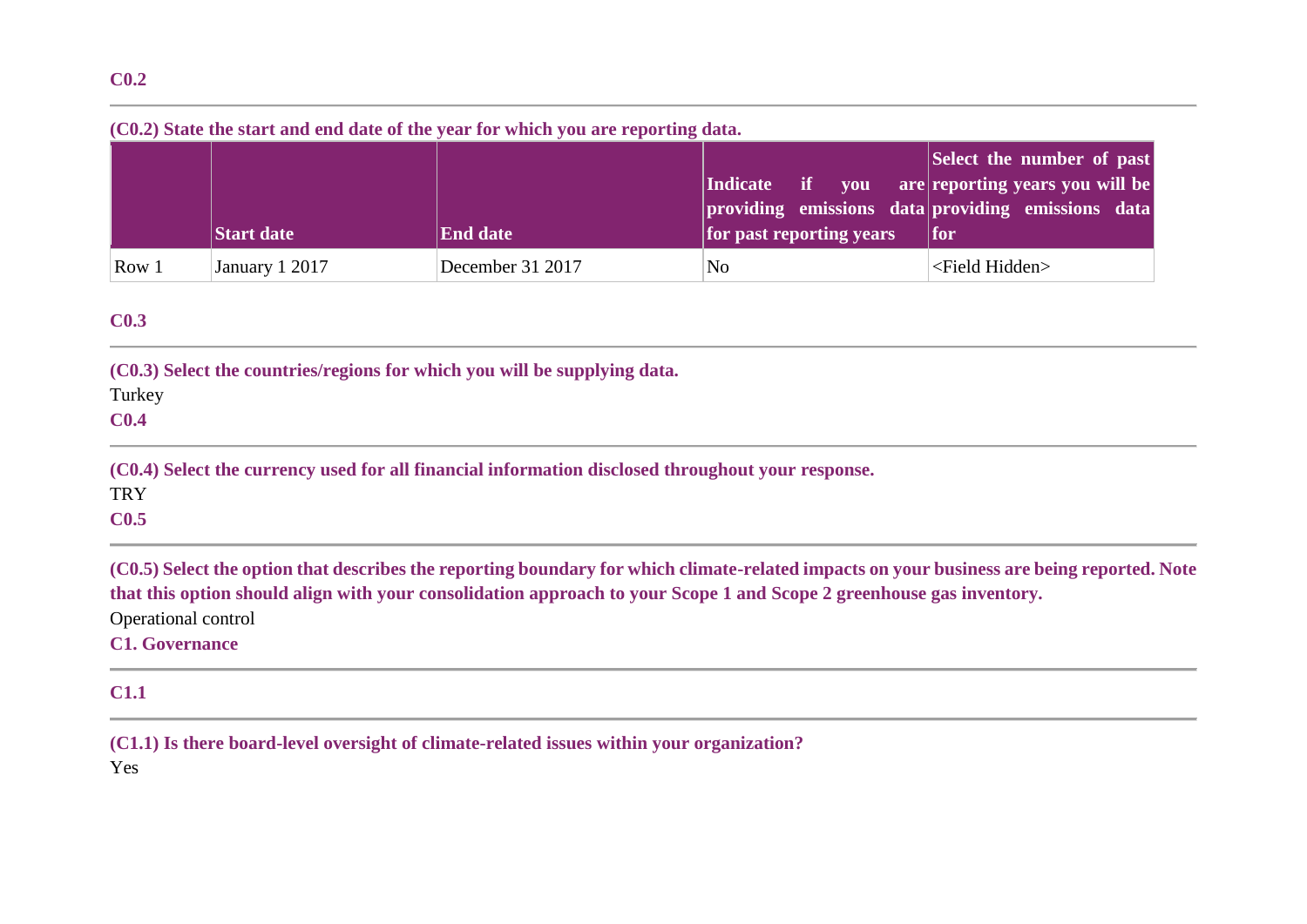# **C1.1a**

|                 |                 | <u>ULLE THE POSITORS OF THE MANDS OF THE HISTORIC CONTROL OF THE CONTROL OF THE CONTROL OF CHARGE ISSUES.</u>            |
|-----------------|-----------------|--------------------------------------------------------------------------------------------------------------------------|
| <b>Position</b> | $ o\mathbf{f} $ |                                                                                                                          |
| indivial(s)     |                 | <b>Please explain</b>                                                                                                    |
|                 |                 | The Board Chair who has been assigned as CEO as of April 27, 2018 has a direct responsibility for climate related        |
|                 |                 | issues on behalf of the Board and EC. The CEO has also an execution responsibility in the field of social responsibility |
|                 |                 | and environment. All members of the Board are responsible from the economic performance of the Company. The board        |
|                 |                 | consider climate-related issues when reviewing and guiding their business strategy. Following the Strategic Plan, the    |
|                 |                 | Board carry out oversight power on Sustainability Committee's Program integrated with climate related issues             |
|                 |                 | impacting economic, social and environmental performance of the company. In order to conduct its responsibilities        |
|                 |                 | ASELSAN's Board of Directors formed three committees: Audit Committee Corporate Governance Committee, Early              |
| Chief           |                 | Executive Detection and Management of Risk Committee. The 3rd one is comprised of two Board members who ensure the       |
| Officer (CEO)   |                 | determination of the operational, strategic, financial and other climate related R and O's                               |

### **(C1.1a) Identify the position(s) of the individual(s) on the board with responsibility for climate-related issues.**

## **C1.1b**

### **(C1.1b) Provide further details on the board's oversight of climate-related issues.**

|                                               | <u>CITED</u> I LOTIMO IMI GIOI MOGGIUS UN GIO DUMEM S'OTOLSILITO DI GINNANO I CAMBON ASSAU |                                                                                          |
|-----------------------------------------------|--------------------------------------------------------------------------------------------|------------------------------------------------------------------------------------------|
| <b>Frequency</b><br>which<br>with<br>climate- |                                                                                            |                                                                                          |
| related issues                                |                                                                                            |                                                                                          |
| <b>lare</b>                                   | a Governance mechanisms into                                                               |                                                                                          |
| scheduled                                     | which climate-related issues are                                                           |                                                                                          |
| agenda item                                   | <i>integrated</i>                                                                          | <b>Please explain</b>                                                                    |
|                                               | Reviewing and guiding strategy                                                             | The Board review and guide, climate related risk management policies as scheduled. The   |
| Scheduled<br>$\overline{\phantom{0}}$         | Reviewing and guiding                                                                      | major Corporate Management Vice President who leads the Sustainability Committee, briefs |
| all meetings                                  | plans of action                                                                            | the executive committee (EC) of ASELSAN about climate related developments and           |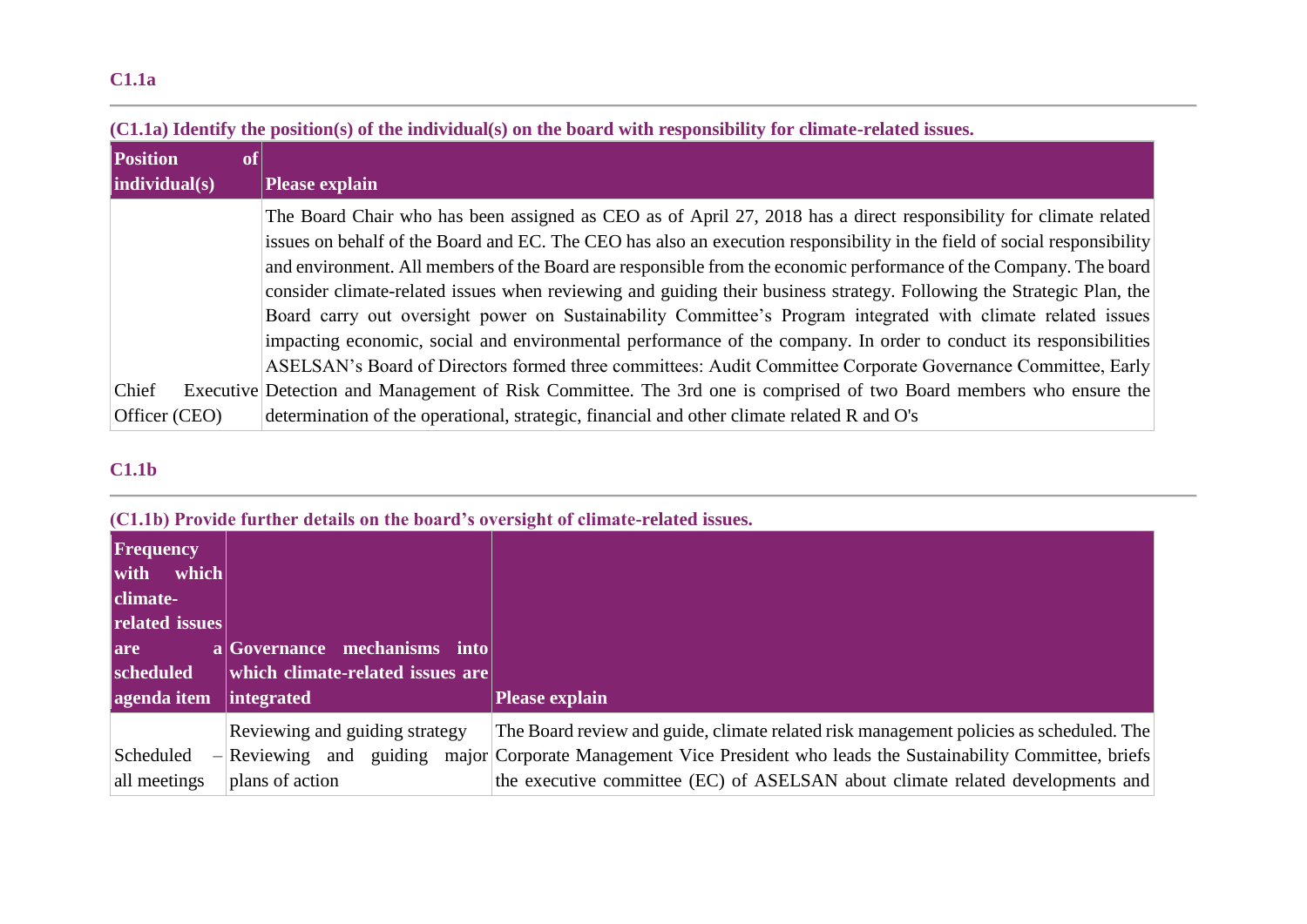| <b>Frequency</b><br>with which<br><b>climate-</b><br>related issues |                                                                                                                                                                                                                                                                                                                                                           |                                                                                                                                                                                                                                                                                                                                                                                                                                                                                                                                                                                                                                                                                                                                                                                                                                                                                                                                                                                                                                                                                                                                                                                                                                                                                                       |
|---------------------------------------------------------------------|-----------------------------------------------------------------------------------------------------------------------------------------------------------------------------------------------------------------------------------------------------------------------------------------------------------------------------------------------------------|-------------------------------------------------------------------------------------------------------------------------------------------------------------------------------------------------------------------------------------------------------------------------------------------------------------------------------------------------------------------------------------------------------------------------------------------------------------------------------------------------------------------------------------------------------------------------------------------------------------------------------------------------------------------------------------------------------------------------------------------------------------------------------------------------------------------------------------------------------------------------------------------------------------------------------------------------------------------------------------------------------------------------------------------------------------------------------------------------------------------------------------------------------------------------------------------------------------------------------------------------------------------------------------------------------|
| $ {\bf a} $<br><b>lare</b>                                          | Governance mechanisms into                                                                                                                                                                                                                                                                                                                                |                                                                                                                                                                                                                                                                                                                                                                                                                                                                                                                                                                                                                                                                                                                                                                                                                                                                                                                                                                                                                                                                                                                                                                                                                                                                                                       |
| scheduled<br>agenda item                                            | which climate-related issues are<br>integrated                                                                                                                                                                                                                                                                                                            | <b>Please explain</b>                                                                                                                                                                                                                                                                                                                                                                                                                                                                                                                                                                                                                                                                                                                                                                                                                                                                                                                                                                                                                                                                                                                                                                                                                                                                                 |
|                                                                     | Reviewing<br>guiding<br>and<br>management policies<br>budgets<br>plans<br>Setting performance objectives<br>performance of objectives<br>Overseeing<br>major<br>expenditures,<br>acquisitions<br>divestitures<br>Monitoring<br>and<br>progress against goals and targets Verification Statement Scope-3<br>addressing<br>climate-related<br>for<br>issues | risk practices by bringing the attention of the EC to social, legal and environmental R and O's<br>that may have an impact on the Risk Management Policy of the Company. The CEO and<br>Reviewing and guiding annual the Board of Directors oversee policy by considering global climate related issues,<br>government relations and corporate responsibility including reviewing and providing<br>Reviewing and guiding business oversight of the Company's Environmental Sustainability Program. The board consider<br>also climate-related issues when reviewing and guiding the whole business strategy,<br>plans, risk management policies, budget plans as well as, setting organisational<br>Monitoring implementation and performance objectives, monitoring implementation and performance, and overseeing<br>major capital expenditures, acquisitions, and divestitures. For addressing climate-related<br>capital risks and opportunities, in 2017 the Board decided that Integrated Management Systems<br>and Department starts to realise measurements and the assessments of scope 3 emissions<br>which can impact progress against risk management on major supply chain activities.<br>overseeing The verification process was realised by a 3 rd party approval. Annex: ASELSAN 2017 |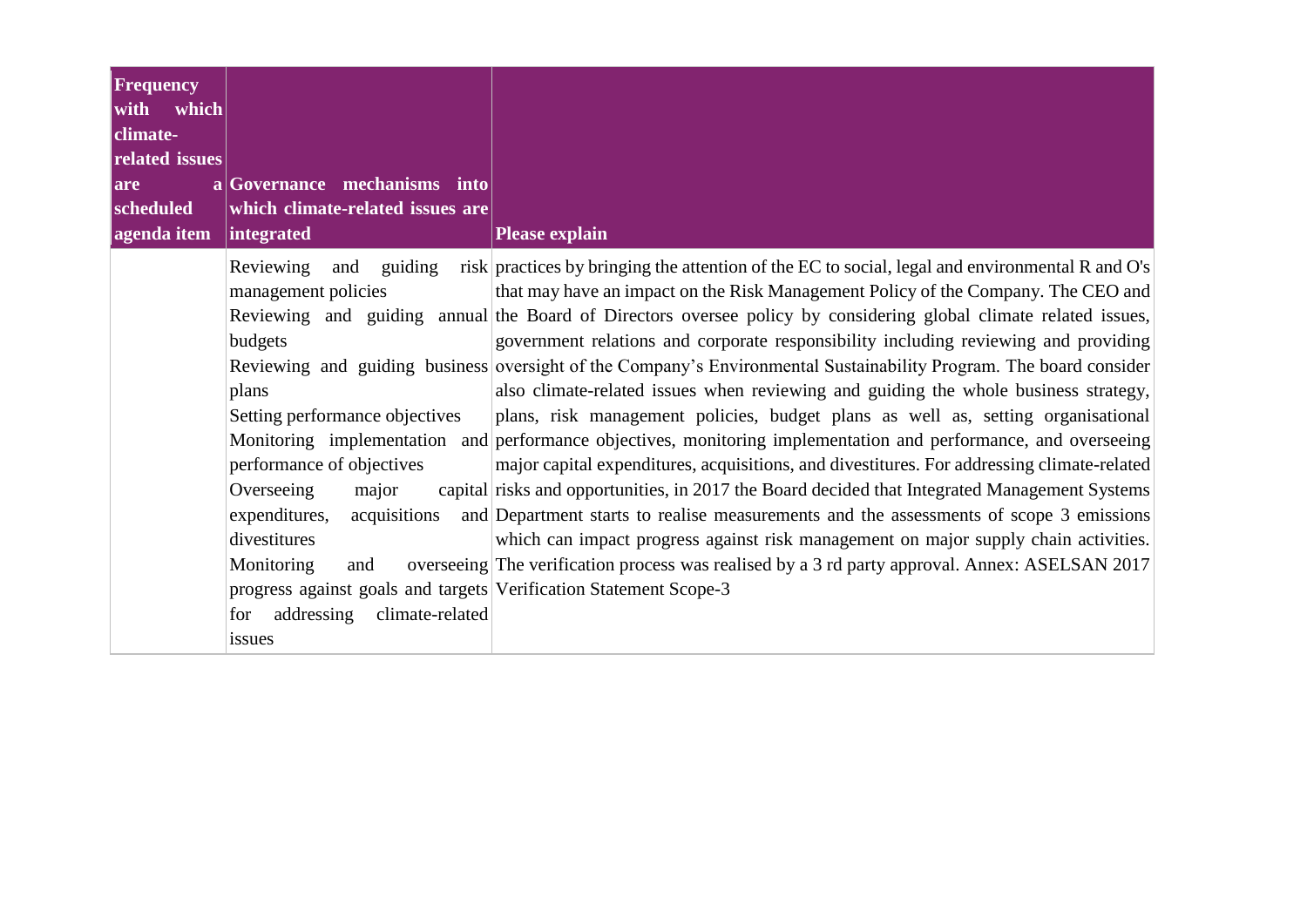| Name of the position(s) and/or | (СБЭ) DUOW DOAFG-IUVU, PFOVIUU ПИ ШЕНИЯ-IUVU ШАНАЕСНИН РОЗПОНДУ ОГ СОНШНИСЦУ WIII ГИЯРОНЗЮШУ ГОГ СПИАКТ СГАНИ БЭС | <b>Frequency of reporting to the</b><br>climate-related<br> board <br>on |
|--------------------------------|-------------------------------------------------------------------------------------------------------------------|--------------------------------------------------------------------------|
| committee(s)                   | <b>Responsibility</b>                                                                                             | <i>issues</i>                                                            |
| Chief Executive Officer (CEO)  | Both assessing and managing climate-related risks and opportunities                                               | More frequently than quarterly                                           |
| C1.2a                          |                                                                                                                   |                                                                          |

**(C1.2) Below board-level, provide the highest-level management position(s) or committee(s) with responsibility for climate-related issues.**

**(C1.2a) Describe where in the organizational structure this/these position(s) and/or committees lie, what their associated responsibilities are, and how climate-related issues are monitored.**

The direct responsibility for climate change within ASELSAN lies with Executive Committee leaded by the CEO representing also the Board Chair.

The CEO informs the board of directors who oversight the company performance on climate related issues. The Board assign strategic and program management responsibility to applicable board committees. In order to conduct its duties and responsibilities in a healthy manner, ASELSAN's Board of Directors formed following committees to ensure the communication based integrated management of risks & opportunities.

**Early Detection and Management of Risk Committee** is comprised of two Board members. It is chaired by an independent Board member. Committee ensures the determination of the operational, strategic, financial and other climate related risks and those risks are managed in compliance with company's corporate risk taking profile. The Committee assembles at least six times a year. It oversees the performance of the corporate risk management system.

**Audit Committee** is comprised of three independent Board members. Its main duties are to ensure disclosure of the financial data and to oversee the functioning and effectiveness of the accounting, independent audit, internal audit and internal control systems of ASELSAN.

**Internal Audit Presidency's** main duties are to ensure the follow-up of corporate risk management system aligned with ASELSAN's strategy, politics and other process. It oversees the functioning and effectiveness of the risk management system processes. Internal Audit Presidency reports directly to Audit Committee and Board of Directors. The committee assembles at least four times a year

**Corporate Risk Management Coordination Committee,** is responsible to assign a risk representative who has the duties to prepare risk detection and management documents and to make the coordination of related activities which are reported to Early Detection and Management of Risk Committee. ASELSAN's vision is to be the national defence industry company by maintaining its sustainable growth with creating value in the global market and to be preferred due to its competitiveness, to be trusted as a strategic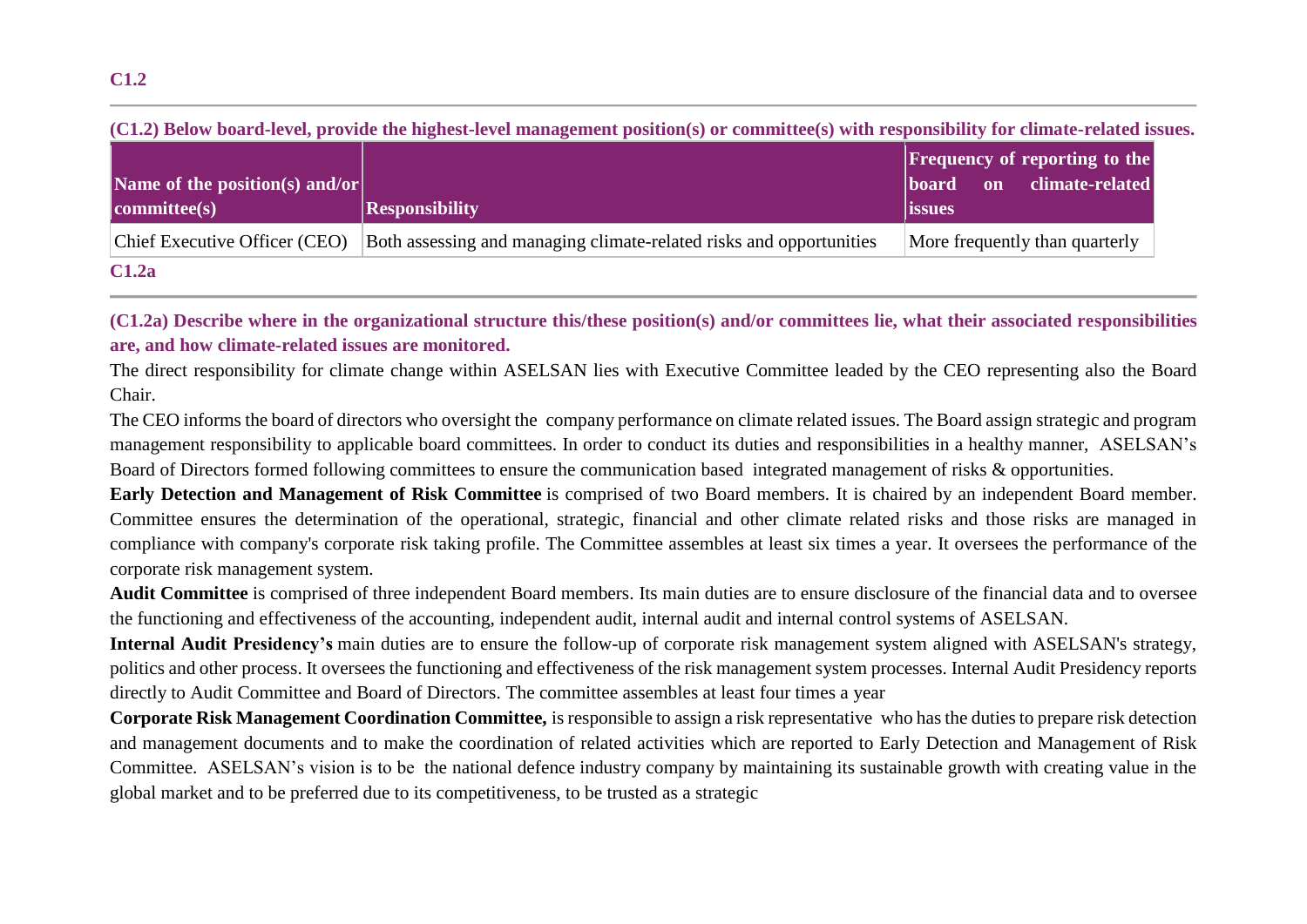partner, and to care for the environment and people. In line with this vision, the Company prepares five-year strategic plans that are updated every year, as well as operational plans and three-year budgets. Through this method, the Company's short- and mid-term targets are determined by taking long-term targets into account with resource planning, process improvement and other development activities. One of the EC core members who is the Vice President of shared services presides the Sustainability Committee for sustainability and climate related actions. Vice Presidencies carry out the necessary activities in line with the targets, while their performances are evaluated through the Balanced Scorecard Method.

The Sustainability Committee develops and implements economic, environmental and social sustainability strategies focusing on responsible consumption and production by setting targets to reduce the impact of identified risks and making performance reviews. The seize of identified opportunities are also discussed in this committee.

The Corporate Management Vice President is the authorised person who drives and adapts climate related decisions of the company. The activities are executed by the following positions in the Sustainability Committee: Management Director of Facilities and Support Services who performs energy related legal and operational issues in the operational field. Finance Director,

Strategy Management Director, Investors Relations Manager, Enterprise Risk Management and Internal Control Manager, Supply Chain Management Manager provide all guidance on their own expertise about climate management issues by reporting to Vice President. The Integrated Management Systems (IMS) Manager works with all facilities' leaders to drive an integrated, enterprise-wide management that includes the products, services, processes, operations, contractors and employees. IMS ensures to drive the calculation of carbon footprint value of the facilities annually in compliance with ISO 14064 International Standard for Greenhouse Gases Emissions Inventories and Verification, making notifications to national/international initiatives in connection therewith. ASELSAN's objective "to minimise the impact on global climate change by monitoring and reporting of greenhouse gas emissions in a transparent approach" was included in the Environmental Management System Policy by the top management of ASELSAN, with the guidance of IMS.

The information forming base on climate related risks & opportunities are updated first by the IMS position. With the collaboration of internal control manager the risk mapping is updated for identifying the potential risks of flooding and storms, but also the consequences of these events: environmental, property damage, impact on the business, etc.

# **C1.3**

**(C1.3) Do you provide incentives for the management of climate-related issues, including the attainment of targets?** Yes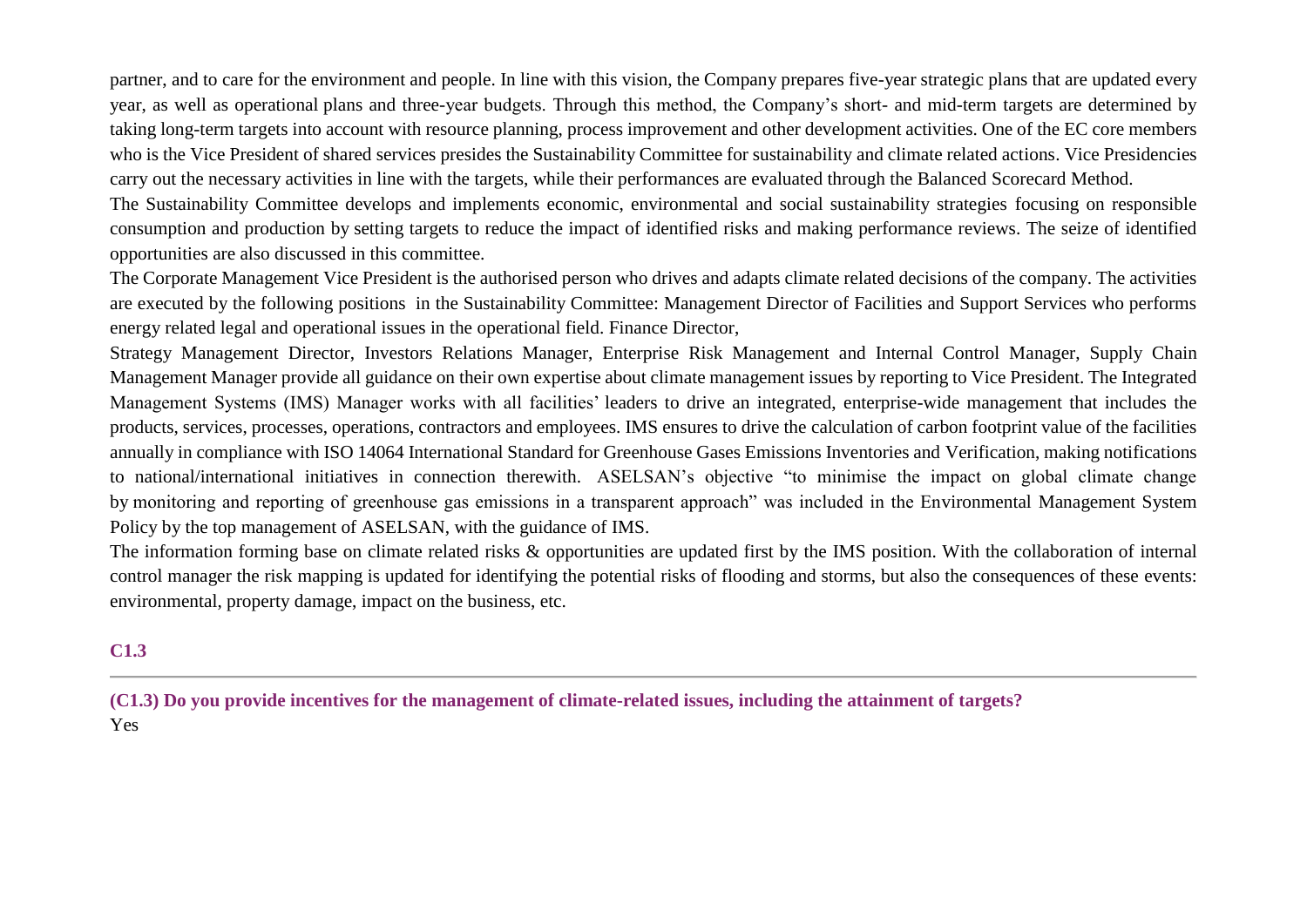### **C1.3a**

**(C1.3a) Provide further details on the incentives provided for the management of climate-related issues. Who is entitled to benefit from these incentives?** Chief Executive Officer (CEO) **Types of incentives** Monetary reward **Activity incentivized** Emissions reduction target **Comment**

The CEO carry out performance assessments and decisions in line with support to Sustainability and CDP Reporting. Performance of the activities' incentivized metrics is reported to the Board of Directors and factor into executive compensation through the Balanced Scorecard Method

**Who is entitled to benefit from these incentives?** Other C-Suite Officer **Types of incentives** Monetary reward **Activity incentivized** Emissions reduction project **Comment**

The Corporate Management Vice President of sustainability committee carry out the necessary activities in line with emissions, energy reduction and efficiency targets. Performance indicators include also support to Sustainability and CDP Reporting. Performance of the activities' incentivized metrics is reported to the Board of Directors and factor into executive compensation through the Balanced Scorecard Method.

**Who is entitled to benefit from these incentives?** Environment/Sustainability manager **Types of incentives** Monetary reward **Activity incentivized** Emissions reduction project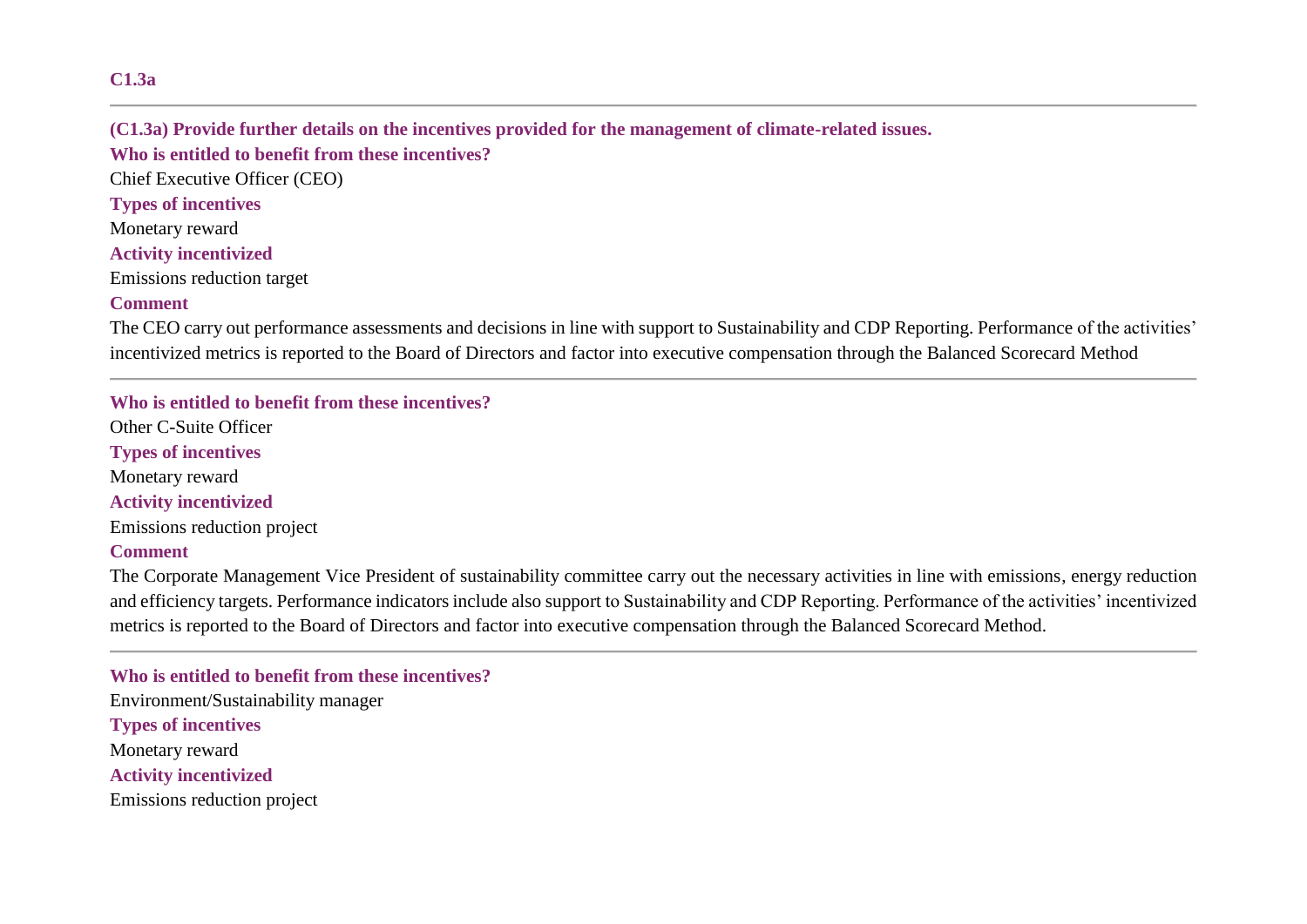#### **Comment**

Performance indicators cover CO2 emission reduction,energy and natural resources consumption reduction, support for Sustainability and CDP reporting. And these indicators find place as a target in the Balanced Score Card Method. The corporate and personal performance is evaluated through the Balanced Scorecard Method and the realisation scores has a direct impact on the salary increase.

**Who is entitled to benefit from these incentives?**

All employees **Types of incentives** Monetary reward **Activity incentivized**

Efficiency target

## **Comment**

In ASELSAN, there is suggestion system called "Idea Management System" in the intranet since 2013. This system is accessible for all employees. An employee who has an innovative idea on climate change, energy efficiency or improvement on any other topic can send his/her idea note to the Strategy Department through this suggestion system. The Strategy Department evaluates the idea and if it is feasible, the idea note is shared with the related department. The employee is entitled with a monetary reward if the idea is assessed to be applicable and profitable for the company. If the proposal results with an emission reduction the reward is 3 gold coin.

### **C2. Risks and opportunities**

### **C2.1**

**(C2.1) Describe what your organization considers to be short-, medium- and long-term horizons.**

|                              | $ $ From $ $ To |                                                                                                                                                                                                                                  |
|------------------------------|-----------------|----------------------------------------------------------------------------------------------------------------------------------------------------------------------------------------------------------------------------------|
|                              |                 | $ (years) (years) $ Comment                                                                                                                                                                                                      |
|                              |                 | Major global, national and corporate risks and opportunities which have potential impacts on our operations<br>and life of our assets according to the profile of the climate related risks that we may face are considered in 1 |
| $\vert$ Short-term $\vert$ 0 |                 | year period for short-term time horizon.                                                                                                                                                                                         |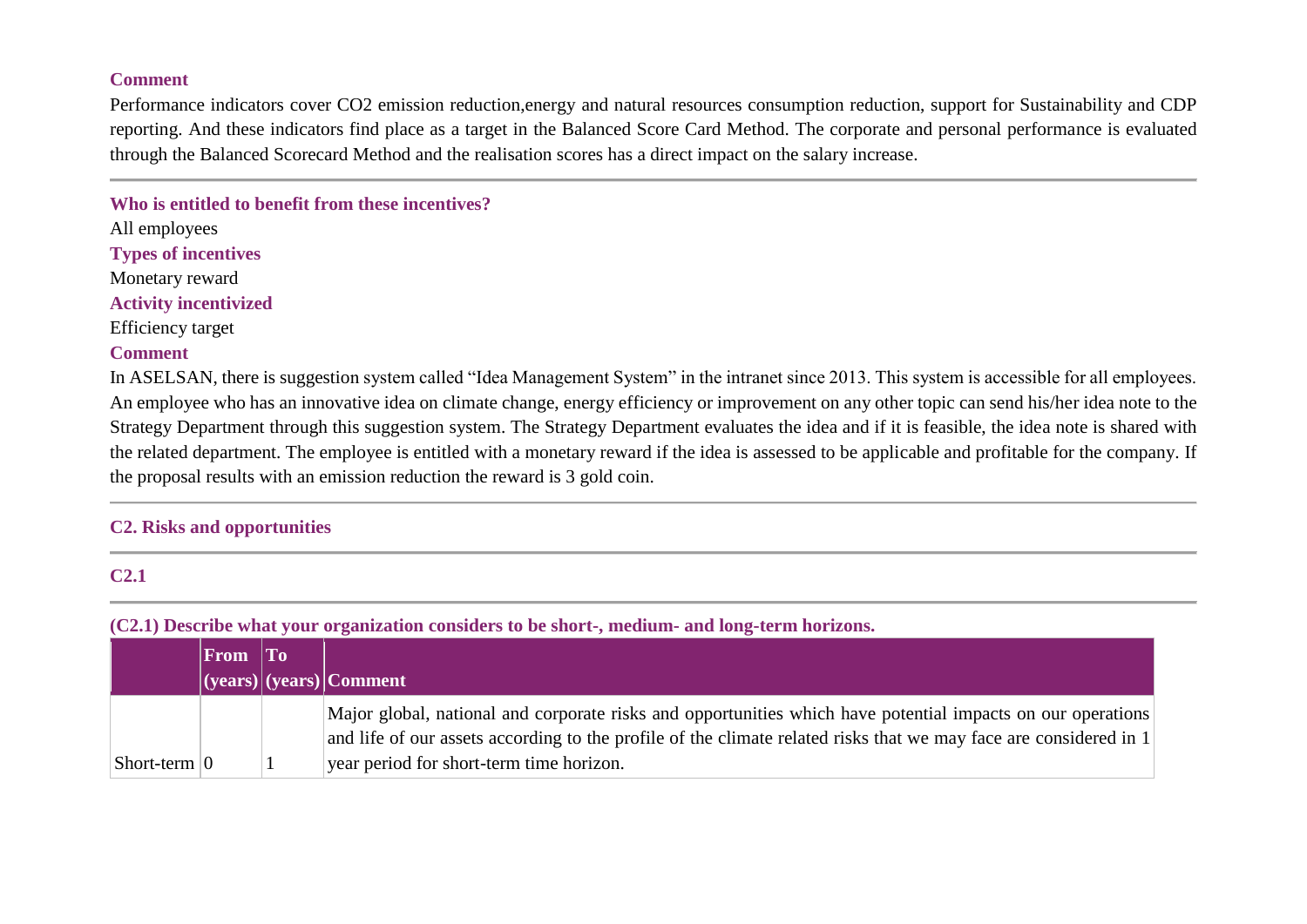|                  | <b>From</b> | To |                                                                                                                                                                                                                                                                                |
|------------------|-------------|----|--------------------------------------------------------------------------------------------------------------------------------------------------------------------------------------------------------------------------------------------------------------------------------|
|                  |             |    | $(c)$ (years) $(c)$ comment                                                                                                                                                                                                                                                    |
| Medium-<br>term  |             |    | Major global, national and corporate risks and opportunities which have potential impacts on our operations<br>and life of our assets according to the profile of the climate related risks that we may face are considered in 3<br>years period for medium-term time horizon. |
| Long-term $ 3$   |             |    | Major global, national and corporate risks and opportunities which have potential impacts on our operations<br>and life of our assets according to the profile of the climate related risks that we may face are considered in 5<br>years period for long-term time horizon.   |
| C <sub>2.2</sub> |             |    |                                                                                                                                                                                                                                                                                |

**(C2.2) Select the option that best describes how your organization's processes for identifying, assessing, and managing climate-related issues are integrated into your overall risk management.**

Integrated into multi-disciplinary company-wide risk identification, assessment, and management processes

# **C2.2a**

**(C2.2a) Select the options that best describe your organization's frequency and time horizon for identifying and assessing climate-related risks.**

| <b>Frequency</b><br>monitoring             | <b>How</b><br>far<br>the<br>$ $ into<br> future <br>are<br>of risks<br>considered? Comment |                                                                                                                                                                                                                                                                                                                                                                                                                                                                                                                                 |
|--------------------------------------------|--------------------------------------------------------------------------------------------|---------------------------------------------------------------------------------------------------------------------------------------------------------------------------------------------------------------------------------------------------------------------------------------------------------------------------------------------------------------------------------------------------------------------------------------------------------------------------------------------------------------------------------|
| $Row$ Six-monthly<br>or<br>more frequently | $>6$ years                                                                                 | Climate related risks are identified and tracked by the Sustainability Committee. The risks are first<br>analysed at the facility and activity level as project risks, operational risks, management and<br>adaptation risks. These are assessed according to the methodology given in C2.2.d. The identified<br>risks are then classified to be; very low, low, medium, high and critical. The results of the evaluation<br>are reported to the EC. ASELSAN's overall risk management objective is to reduce controllable risk |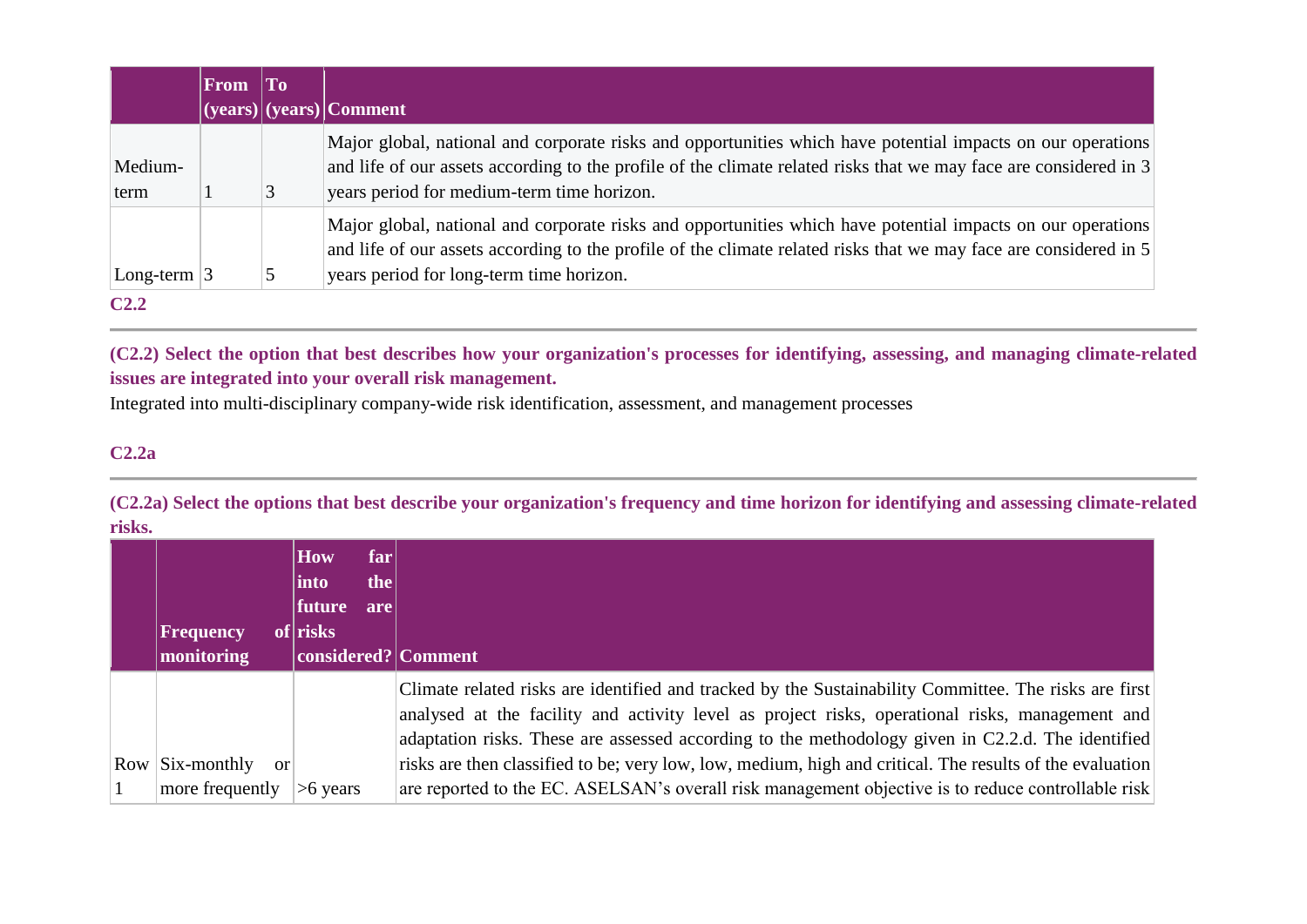|                   | Frequency<br>monitoring | How<br> into<br> future<br>of risks | far<br>the<br>are | considered? Comment                                                                                                                      |
|-------------------|-------------------------|-------------------------------------|-------------------|------------------------------------------------------------------------------------------------------------------------------------------|
|                   |                         |                                     |                   | impacts and minimise the impact of the ones that cannot be controlled. We analyse risks that may<br>arise up to ten years in the future. |
| C2.2 <sub>b</sub> |                         |                                     |                   |                                                                                                                                          |

### **(C2.2b) Provide further details on your organization's process(es) for identifying and assessing climate-related risks.**

At both company and asset levels, climate change related risks and opportunities include, changes in fuel and energy prices, climate related laws and regulations, global competitiveness, changing customer needs, potential threats of national security and employee related issues.

The climate related risks and opportunities at the company level are assessed by the Sustainability Committee. Risks and opportunities associated with the environment or climate change are often coupled with energy-related activity and are subject to our Risk & Opportunity Evaluation Process. The Strategy Department in coordination with the Sustainability Committee is responsible of setting targets to reduce the impact of identified risks and making performance reviews to assess whether the climate related targets are met and also decides on how and when the identified opportunities can be seized. Sustainability Committee and the Early Detection and Management of Risk Committee review and finalise all climate related risk analysis and present the critical risks that are assessed to be of "High" importance to the Board of Directors according to the scoring methodology defined in C2.2d. They also present a report to Board of Directors about the financial and operational measures that need to be taken by ASELSAN to prevent the occurrence of the identified risks. The Board of Directors decides which measures shall be applied and the evaluations are then reported to the Early Detection and Management of Risk Committee to be monitored and brought into action.

Additionally when the relative significance of climate-related risks are determined by the strategic decision makers after a comparable structured review, they are itemised as implementation plan within the scope of ISO 14001:2015 for a detailed assessment and planning. Annex: Environmental R&O's.

The major climate related risks and opportunities at the asset level are the events that may have a major effect on the GHG emissions of ASELSAN. These events usually are related to energy and fossil fuel consumption. Renovations in product design that lead to less energy consumption may be assessed as an opportunity, and increased consumption of fossil fuel during production is assessed as a major climate related risk.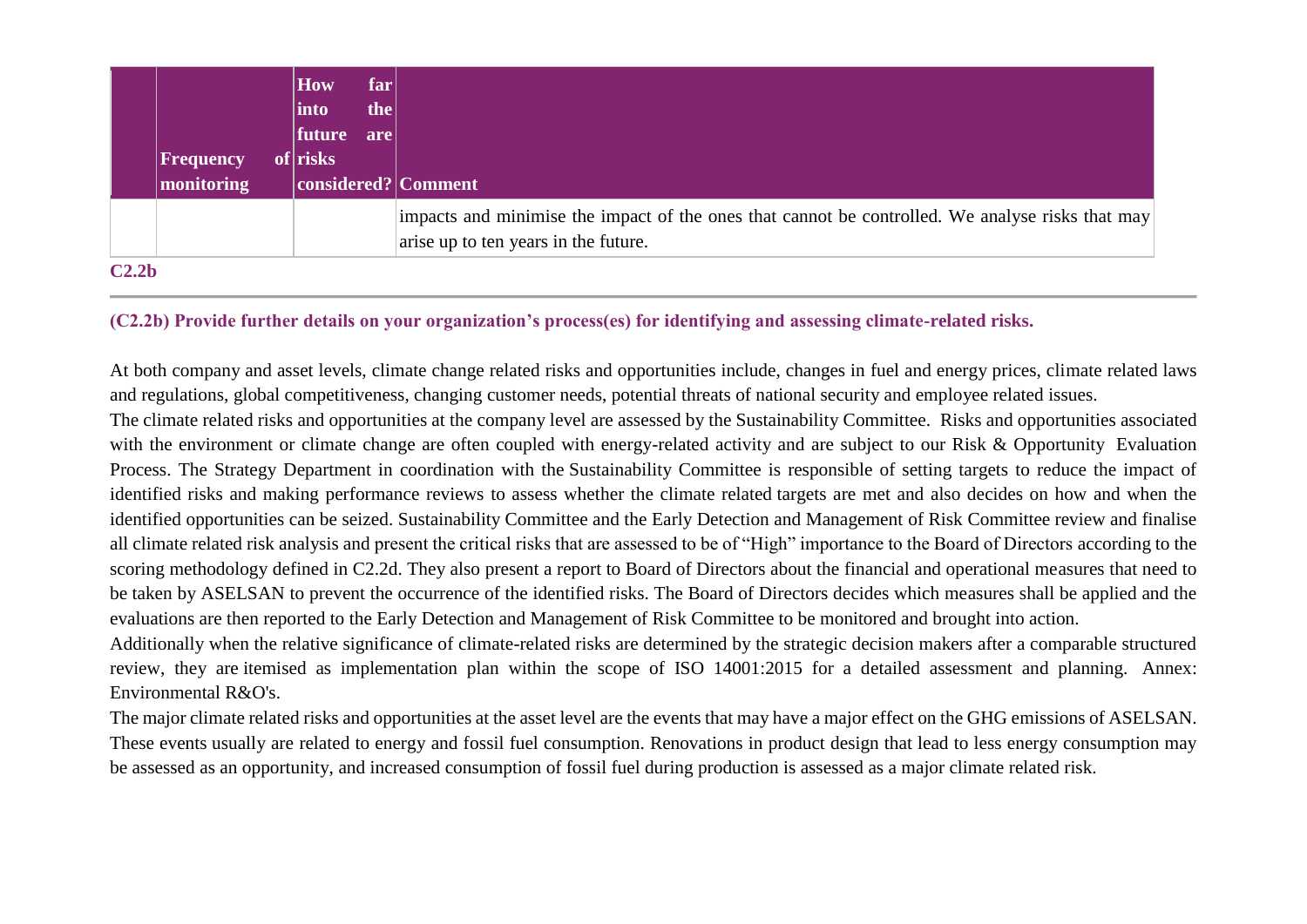ASELSAN definessubstantive potential impact on her business as the change to operations and cost, and considers reputation risks having negative impact on company's own business, operations, revenue, profitability and overall market value in Borsa Istanbul. Some foreign continental European institutional investors of ASELSAN are very sensitive to environment related issues and proper reporting related with environment. Taking these into account, we consider the most important aspect of climate change that influences the strategy as the opportunity to develop a green business.

In 2017, ASELSAN managed to maintain its position on the Borsa Istanbul (BIST) Sustainability Index, where companies are being evaluated on their sustainability performance against some ground rules. ASELSAN was one of the 15 companies to be included in the BIST Sustainability Index at its inception back in 2014 and has been listed on it for four consecutive years in a row.

ASELSAN has been in BIST-50 Index of Borsa Istanbul as well as Corporate Governance Index since 2012 and Sustainability Index since its inception and has also been in BIST-30 Index since April 2017. Corporate governance rating is a prerequisite for presence in Corporate Governance Index of BIST and with the latest revisions in Corporate Governance Principles; sustainability has become a new dimension for corporate governance rating of companies. Thus, climate change aspect is now embedded in the corporate governance rating. ASELSAN management values ASELSAN share's inclusion in prestigious indices of BIST such as BIST-30, Corporate Governance and Sustainability Indices. In addition to this, there are long term institutional investors in ASELSAN's investor base.

## **C2.2c**

|            | <b>Relevance</b><br>$\boldsymbol{\alpha}$<br>inclusion | <b>Please explain</b>                                                                                                                                                                                                                                                                                                                                                                                                                                                                                                                                                                                                                                                                                                                          |
|------------|--------------------------------------------------------|------------------------------------------------------------------------------------------------------------------------------------------------------------------------------------------------------------------------------------------------------------------------------------------------------------------------------------------------------------------------------------------------------------------------------------------------------------------------------------------------------------------------------------------------------------------------------------------------------------------------------------------------------------------------------------------------------------------------------------------------|
|            |                                                        | When a current regulation based climate related potential risk is detected, it is forwarded to Corporate Risk<br>Management Coordination Committee Representative via " Risk Cards". ASELSAN management<br>identified with a form the risks and opportunities which have impact on Integrated Management Systems'<br>performance. (IMS). This form is called AS-F-81-Environmental Risk and Opportunities Assessment<br>Form. The climate related detailed RandO's (e.g. MRV, PMR activities etc.) are assessed based on the<br>context of the company. Sustainability Committee and the Early Detection and Management of Risk<br>Committee reviews and finalises all climate related risk analysis, and presents the critical risks that are |
| Current    | Relevant,                                              | assessed to be of high importance to the Board of Directors, according to the scoring methodology defined                                                                                                                                                                                                                                                                                                                                                                                                                                                                                                                                                                                                                                      |
| regulation |                                                        | always included in C2.2d. They also present a report to Board of Directors about the financial and operational measures                                                                                                                                                                                                                                                                                                                                                                                                                                                                                                                                                                                                                        |

#### **(C2.2c) Which of the following risk types are considered in your organization's climate-related risk assessments?**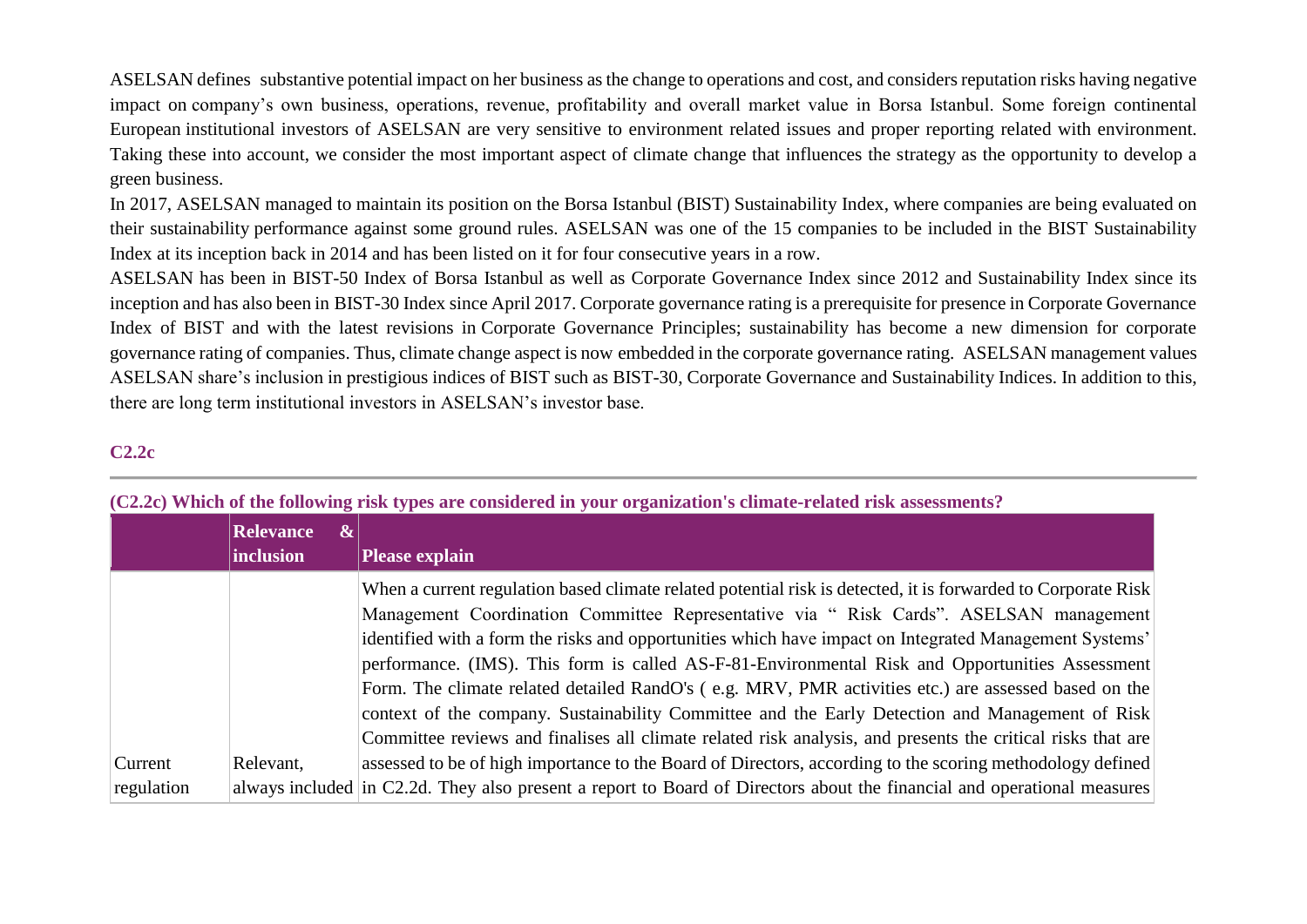| <b>Relevance</b><br>$\boldsymbol{\&}$<br>inclusion | <b>Please explain</b>                                                                                                                                                                                                                                                                                                                                                                                                                                                                                                                                                                                                                                                                                                                                                                                                                                                                                                                                                                                                                                                                                                                                                                                                                                                                                                                                                                                                                                                                                                                                                                                                      |
|----------------------------------------------------|----------------------------------------------------------------------------------------------------------------------------------------------------------------------------------------------------------------------------------------------------------------------------------------------------------------------------------------------------------------------------------------------------------------------------------------------------------------------------------------------------------------------------------------------------------------------------------------------------------------------------------------------------------------------------------------------------------------------------------------------------------------------------------------------------------------------------------------------------------------------------------------------------------------------------------------------------------------------------------------------------------------------------------------------------------------------------------------------------------------------------------------------------------------------------------------------------------------------------------------------------------------------------------------------------------------------------------------------------------------------------------------------------------------------------------------------------------------------------------------------------------------------------------------------------------------------------------------------------------------------------|
|                                                    | that need to be taken by ASELSAN to prevent the occurrence of the identified risks. The Board of Directors<br>decides which measures shall be applied and the evaluations are then reported to the Early Detection and<br>Management of Risk Committee to be monitored and brought into action. Additionally when the relative<br>significance of current regulation risks are identified and assessed by the strategic decision makers after a<br>comparable structured review, they are itemised as implementation plan within the scope of ISO<br>14001:2015 for a detailed management. Annex: Environmental R and O's Risk rating is classified as low-<br>medium and high rate. When high rated climate related risks are identified, the action planning commence<br>with the initiation of IMS department. Risks and Opportunities document is annually updated and reviewed<br>with the collaboration of IMS Department and Corporate Risk Management Coordination Committee<br>Representative.                                                                                                                                                                                                                                                                                                                                                                                                                                                                                                                                                                                                                    |
|                                                    | Emerging Regulatory risks indicate the potential increase in costs (carbon taxes related with energy and<br>raw material) and the discouragement for the establishment of new production facilities. These potential<br>threats are always assessed by the Sustainability Committee who is responsible of bringing attention to<br>these potential impacts. When an emerging regulation based climate related potential risk is detected, it is<br>forwarded to Corporate Risk Management Coordination Committee Representative via "Risk Cards".<br>ASELSAN management identified with a form the R and O's which have impact on Integrated<br>Management Systems' performance. (IMS). This form is called AS-F-81-Environmental Risks and<br>Opportunities Assessment Form. The climate related detailed R and O's (e.g. MRV, PMR activities etc))<br>are assessed based on the context of the company. Sustainability Committee and the Early Detection and<br>Management of Risk Committee reviews and finalises all climate related risk analysis, and presents the<br>critical risks that are assessed to be of high importance to the Board of Directors according to the scoring<br>methodology defined in C2.2d. They also present a report to Board of Directors about the financial and<br>operational measures that need to be taken by ASELSAN to prevent the occurrence of the identified risks.<br>The Board of Directors decides which measures shall be applied and the evaluations are then reported to<br>the Early Detection and Management of Risk Committee to be monitored and brought into action. |
| Relevant,                                          | Additionally when the relative significance of emerging regulation risks are identified and assessed by the<br>always included strategic decision makers after a comparable structured review, they are itemised also as implementation                                                                                                                                                                                                                                                                                                                                                                                                                                                                                                                                                                                                                                                                                                                                                                                                                                                                                                                                                                                                                                                                                                                                                                                                                                                                                                                                                                                    |
|                                                    |                                                                                                                                                                                                                                                                                                                                                                                                                                                                                                                                                                                                                                                                                                                                                                                                                                                                                                                                                                                                                                                                                                                                                                                                                                                                                                                                                                                                                                                                                                                                                                                                                            |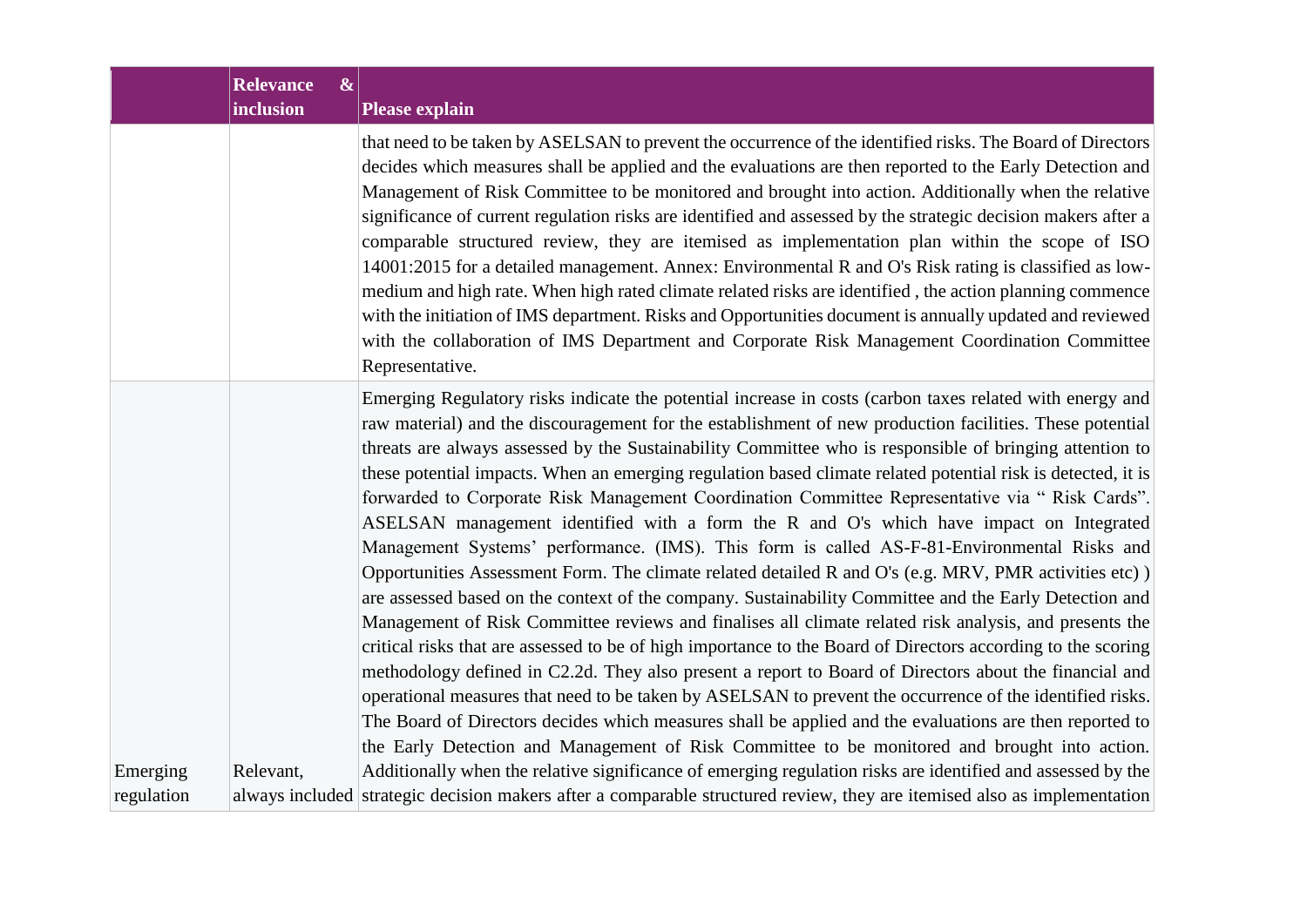|            | <b>Relevance</b><br>$\vert\mathbf{r}\vert$<br>inclusion | <b>Please explain</b>                                                                                                                                                                                                                                                                                                                                                                                                                                                                                                                                                                                                                                                                                                                                                                                                                                                                                                                                                                                                                                                                                                                                                                                            |  |
|------------|---------------------------------------------------------|------------------------------------------------------------------------------------------------------------------------------------------------------------------------------------------------------------------------------------------------------------------------------------------------------------------------------------------------------------------------------------------------------------------------------------------------------------------------------------------------------------------------------------------------------------------------------------------------------------------------------------------------------------------------------------------------------------------------------------------------------------------------------------------------------------------------------------------------------------------------------------------------------------------------------------------------------------------------------------------------------------------------------------------------------------------------------------------------------------------------------------------------------------------------------------------------------------------|--|
|            |                                                         | plan within the scope of ISO 14001:2015 for a detailed management. Annex: Environmental R and O's.<br>Risk rating is classified as low, medium and high rate. When high rated climate related risks are identified<br>the action planning commence with the initiation of IMS department. Risk and Opportunities document<br>is annually updated and reviewed with the collaboration of IMS Department and Corporate Risk<br>Management Coordination Committee Representative.                                                                                                                                                                                                                                                                                                                                                                                                                                                                                                                                                                                                                                                                                                                                   |  |
| Technology | <b>Not</b><br>included                                  | Substitution of existing products with lower emission options will not cause technology based climate<br>related risks for ASELSAN. There is a growing potential for low carbon technologies, like smart digital<br>solutions, smart mobility, solar cells, insulation etc. for different sectors. Producing such technologies will<br>enable ASELSAN to differentiate. This potential is always assessed by the Sustainability Committee who<br>is responsible of bringing attention to these potential impacts with the collaboration of research and<br>development, production and other related departments. At company level major global and national risks<br>that meet ASELSAN's risk management criteria are included in annual risk assessment reports. The<br>Strategy Department in coordination with the Sustainability Committee is responsible of setting targets to<br>reduce the impact of identified risks and making performance reviews. The Committee decides which risks<br>relevant, and opportunities shall be reported to the Board of Directors according to the scoring methodology defined<br>in C2.2.d. These reports are presented to senior executives for subsequent follow-up. |  |
| Legal      | Relevant,                                               | Legal risks indicate increasing pricing of GHG emissions which could result in increased product prices.<br>These potential threats are always assessed by the Sustainability Committee who is responsible of bringing<br>attention to these potential impacts with the collaboration of production and other related departments. At<br>company level low carbon products become more attractive for customers. This is an opportunity for<br>ASELSAN who has the ability to produce technologies for low carbon products. The Strategy Department<br>in coordination with the Sustainability Committee is responsible of setting targets to reduce the impact of<br>identified risks and making performance reviews. The Committee decides which risks and opportunities<br>shall be reported to the Board of Directors according to the scoring methodology defined in C2.2.d. These<br>always included reports are presented to senior executives for subsequent follow-up.                                                                                                                                                                                                                                  |  |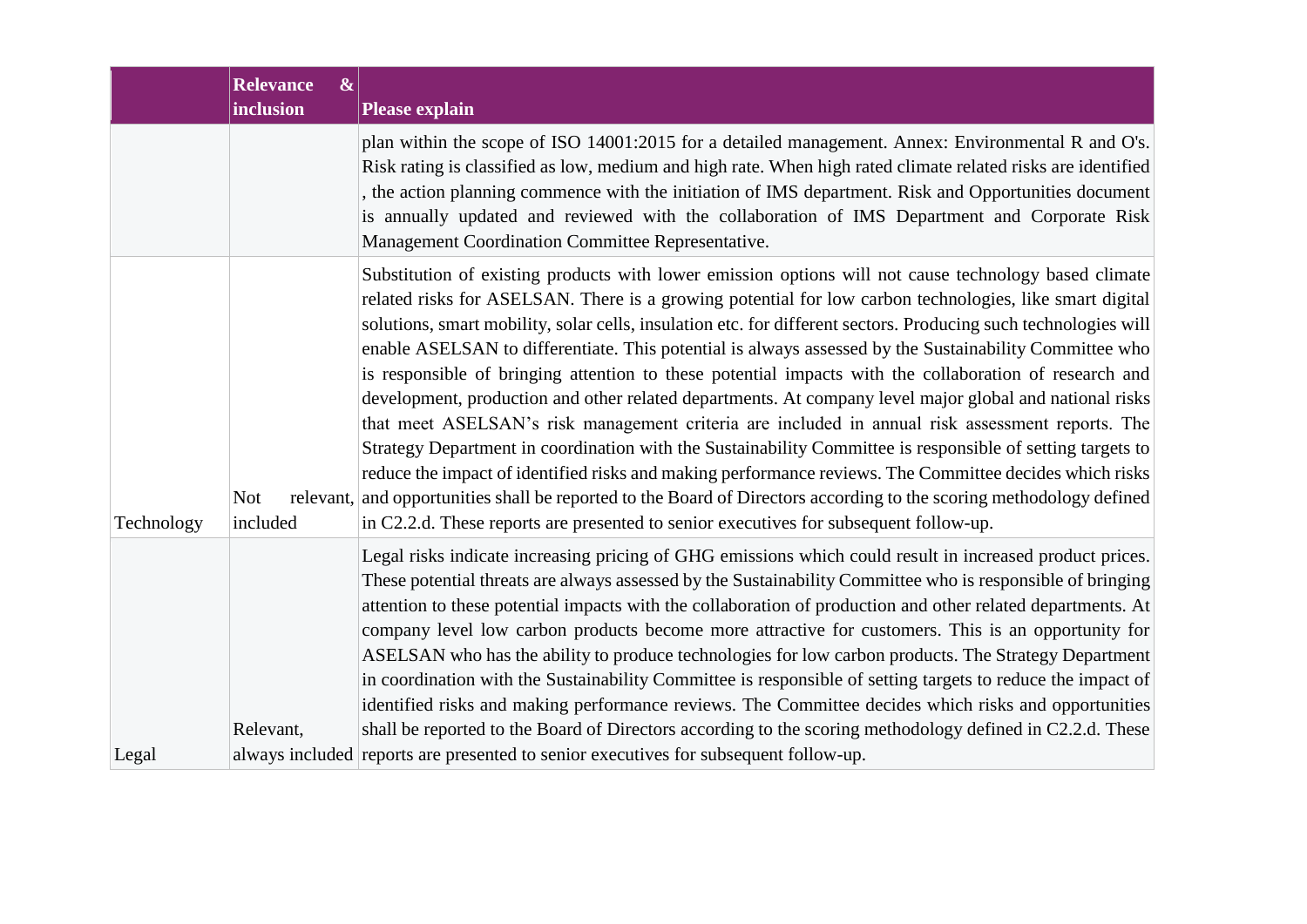|                     | <b>Relevance</b><br>$\boldsymbol{\alpha}$<br><b>inclusion</b> | <b>Please explain</b>                                                                                                                                                                                                                                                                                                                                                                                                                                                                                                                                                                                                                                                                                                                                                                                                                                                                                                                                                                                                                                                                                                     |
|---------------------|---------------------------------------------------------------|---------------------------------------------------------------------------------------------------------------------------------------------------------------------------------------------------------------------------------------------------------------------------------------------------------------------------------------------------------------------------------------------------------------------------------------------------------------------------------------------------------------------------------------------------------------------------------------------------------------------------------------------------------------------------------------------------------------------------------------------------------------------------------------------------------------------------------------------------------------------------------------------------------------------------------------------------------------------------------------------------------------------------------------------------------------------------------------------------------------------------|
| Market              | Relevant,                                                     | Market risks indicate increasing production costs due to changing input prices like materials, water, energy,<br>etc. ASELSAN elaborates digital solutions for major defence industry companies in Europe and US. As a<br>sub-contractor ASELSAN realises the assessments about the effects of the products on climate change in<br>order to be able to compete with the sector peers. These potential threats or opportunities are always<br>assessed by the Sustainability Committee who is responsible of bringing attention to these potential impacts<br>with the collaboration of production, purchasing, marketing and other related departments. At company<br>level low carbon products become more attractive for customers. This is an opportunity for ASELSAN<br>who has the ability to produce technologies for low carbon products. The Sustainability Committee decides<br>which risks and opportunities shall be reported to the Board of Directors according to the scoring<br>always included methodology defined in C2.2.d. These reports are presented to senior executives for subsequent follow-up. |
| Reputation          | Relevant,                                                     | Reputation risks indicate potential impacts associated with negative perceptions experienced by the public<br>around ASELSAN's carbon performance. These potential threats are always assessed by the Sustainability<br>Committee who is responsible of bringing attention to potential impacts with the collaboration of<br>production and other related departments. The Sustainability Committee decides which risks and<br>opportunities shall be reported to the Board of Directors according to the scoring methodology defined in<br>always included $ C2.2.d$ . These reports are presented to senior executives for subsequent follow-up.                                                                                                                                                                                                                                                                                                                                                                                                                                                                        |
|                     | Relevant,                                                     | Acute physical risks indicate extreme weather events which can lead to higher operational costs due to<br>supply chain disruption. These potential threats are always assessed by the Sustainability Committee who<br>is responsible of bringing attention to potential impacts with the collaboration of production, utility and<br>other related departments. The Sustainability Committee decides which risks and opportunities shall be<br>reported to the Board of Directors according to the scoring methodology defined in C2.2.d. These reports<br>Acute physical always included are presented to senior executives for subsequent follow-up.                                                                                                                                                                                                                                                                                                                                                                                                                                                                    |
| Chronic<br>physical | Relevant,                                                     | Chronic physical risks indicate changed precipitation and droughts patterns which can have negative<br>impact on energy management in the facilities. These potential threats are always assessed by the<br>Sustainability Committee who is responsible of bringing attention to potential impacts with the<br>always included collaboration of production, utility and other related departments. The Sustainability Committee decides                                                                                                                                                                                                                                                                                                                                                                                                                                                                                                                                                                                                                                                                                   |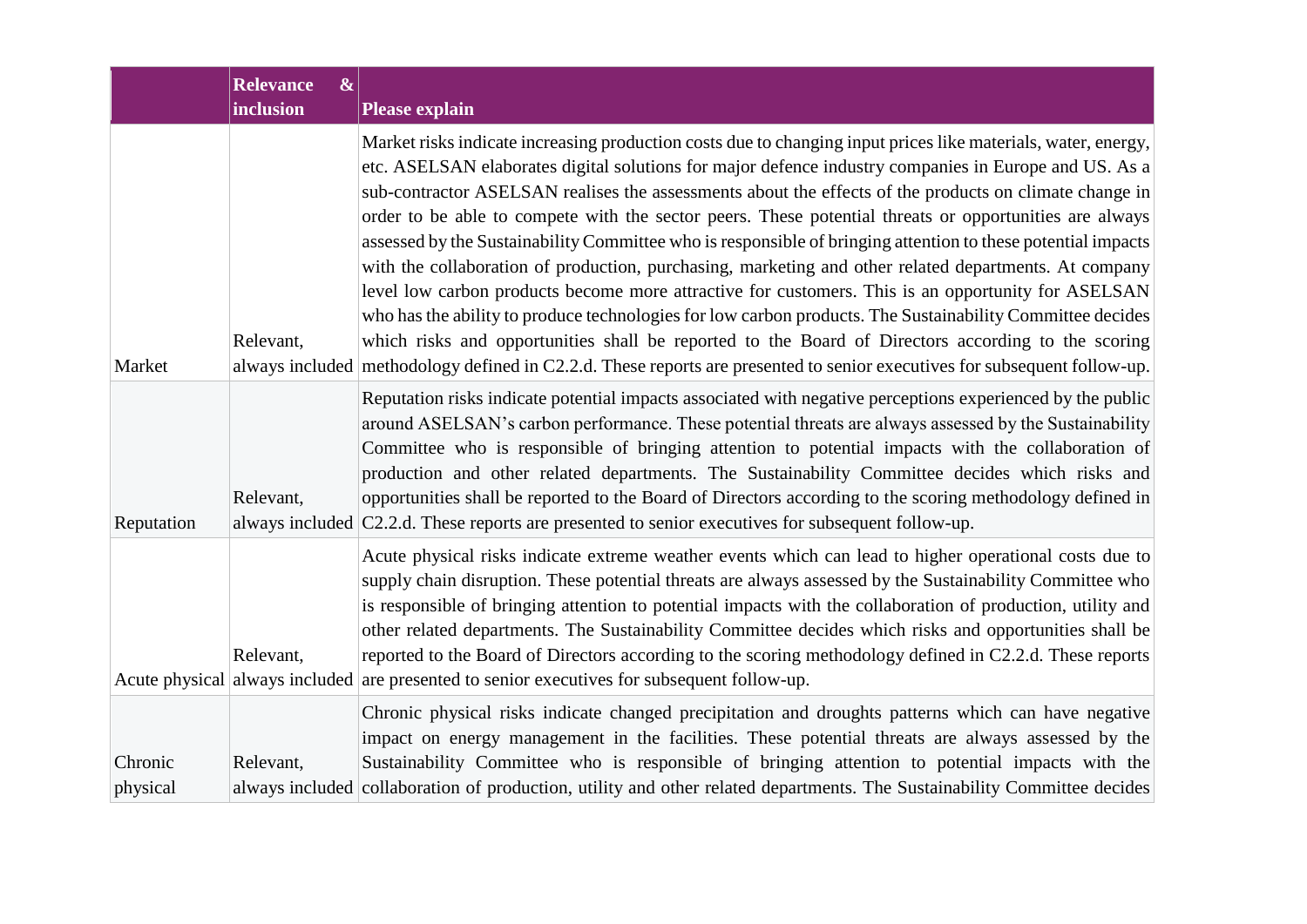|            | <b>Relevance</b><br>$\boldsymbol{\alpha}$<br><i>inclusion</i> | <b>Please explain</b>                                                                                                                                                                                                                                                                                                                                                                                                                                                                                                                                                                                                |  |
|------------|---------------------------------------------------------------|----------------------------------------------------------------------------------------------------------------------------------------------------------------------------------------------------------------------------------------------------------------------------------------------------------------------------------------------------------------------------------------------------------------------------------------------------------------------------------------------------------------------------------------------------------------------------------------------------------------------|--|
|            |                                                               | which risks and opportunities shall be reported to the Board of Directors according to the scoring<br>methodology defined in C2.2.d. These reports are presented to senior executives for subsequent follow-up.                                                                                                                                                                                                                                                                                                                                                                                                      |  |
| Upstream   | Relevant,<br>sometimes<br>included                            | Upstream risks indicate extreme weather events which can lead to higher operational costs due to supply<br>chain disruption. These potential threats are always assessed by the Sustainability Committee who is<br>responsible of bringing attention to potential impacts with the collaboration of production, purchasing and<br>other related departments. The Sustainability Committee decides which risks and opportunities shall be<br>reported to the Board of Directors according to the scoring methodology defined in C2.2.d. These reports<br>are presented to senior executives for subsequent follow-up. |  |
| Downstream | Relevant,<br>sometimes<br>included                            | Downstream risks indicate extreme weather events which can lead to higher operational costs due to<br>downstream activities. These potential threats are always assessed by the Sustainability Committee who is<br>responsible of bringing attention to potential impacts with the collaboration of production, planning and<br>other related departments. The Sustainability Committee decides which risks and opportunities shall be<br>reported to the Board of Directors according to the scoring methodology defined in C2.2.d. These reports<br>are presented to senior executives for subsequent follow-up.   |  |

#### **C2.2d**

# **(C2.2d) Describe your process(es) for managing climate-related risks and opportunities.**

The major climate related risks and opportunities at the asset level are the events that may have a major effect on the GHG emissions of ASELSAN.

These events usually are related to energy and fossil fuel consumption.

Renovations in product design enabling less energy consumption may be assessed as an opportunity.

The process is described as follows:

First, the probability of occurrence of the identified risk is scored as given below:

- 1. Very low: 0%-10% occurrence
- 2. Low: 11% 30% occurrence
- 3. Medium: 31% 70% occurrence
- 4. High: 71% 90% occurrence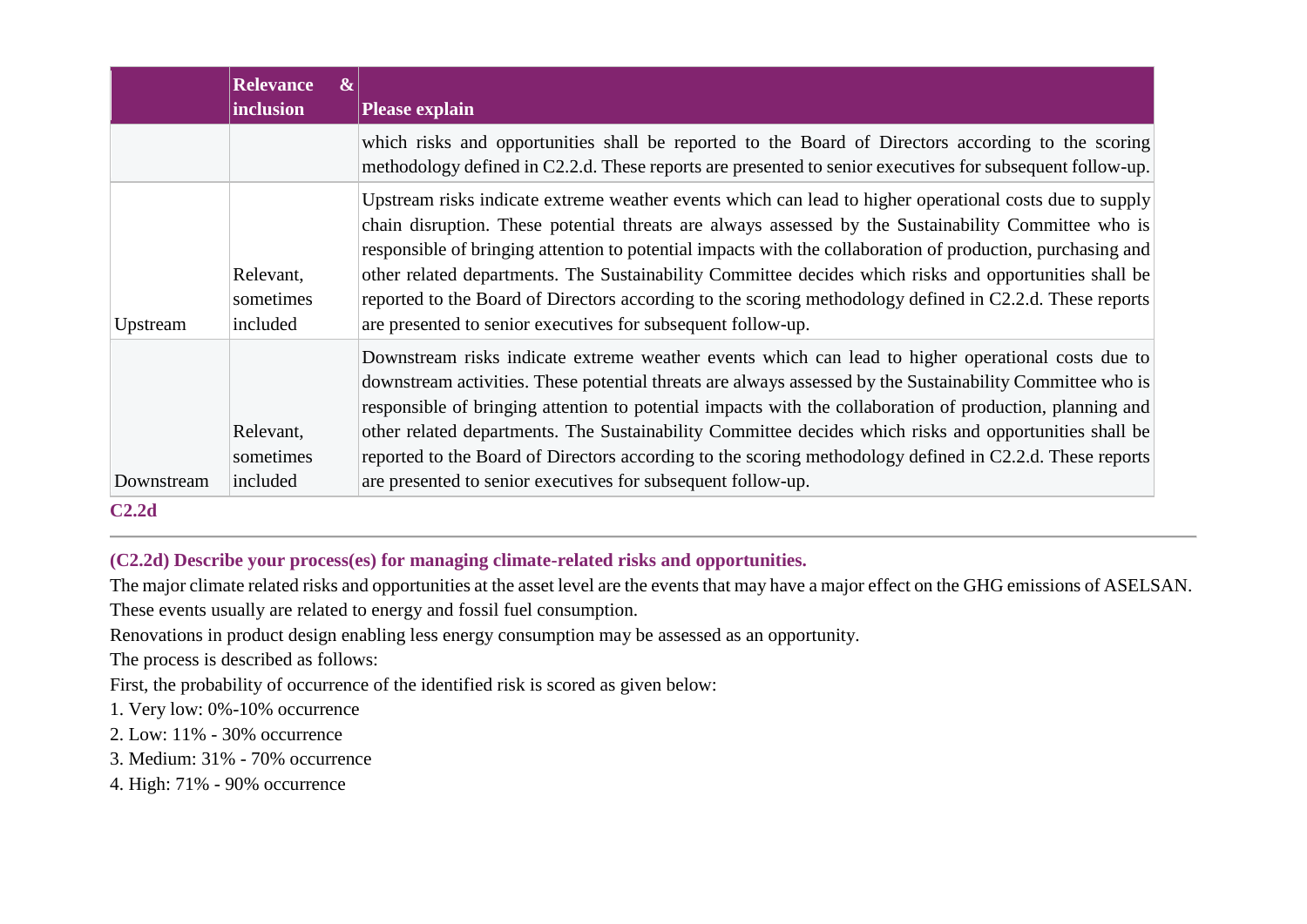5. Very high: 91% - 100% occurrence

Then, the impact of the identified risk event is determined:

1. Not important: Financial and reputation impact is negligible

2. Low: Reasonable financial and reputation impact

3. Medium: Likely to have moderate financial and reputation impact

4. Important: Material financial and reputation impact

5. Critical: Crucial financial and reputation threat for ASELSAN

The risk rating matrix is compiled according to the combined score (risk level) as shown below.

According to this final score the risks and opportunities are prioritised:

0-2 Very low: No immediate action

3-4 Low: No immediate action but the risk event needs to be monitored annually

5-12 Medium: Actions need to be planned

13-16 High: Poses a threat and shall be dealt with. The risk event and the measures to be applied are reported to the Board of Directors

17-25: Critical: Immediate actions need to be planned. The risk event and the measures to be applied are reported to the Board of Directors.

Sustainability Committee and the Early Detection and Management of Risk Committee reviews and finalises all climate change related risk analysis and presents the critical risks that are assessed to be of High importance to the Board of Directors. They also present a report to Board of Directors about the financial and operational measures that need to be taken by ASELSAN to prevent the occurrence of the identified risks. The Board of Directors decides which measures shall be applied and the evaluations are then reported to the Early Detection and Management of Risk Committee to be monitored and brought into action.

The opportunity is evaluated by the related department and reported to the Board of Directors. If there are new opportunities detected for long-term time horizon they are included in the annual budget planning.

Loss of productive labour force as a consequence of health problems caused by environment and climate related problems is an example of physical risk assessment realised by ASELSAN's OHS department.

Another example for transition risk is to make some additional modifications in the performance parameters of designed products as a consequence of climate related conditions. (Specific confidentiality constraints prohibiting the disclosure)

# **C2.3**

**(C2.3) Have you identified any inherent climate-related risks with the potential to have a substantive financial or strategic impact on your business?**

Yes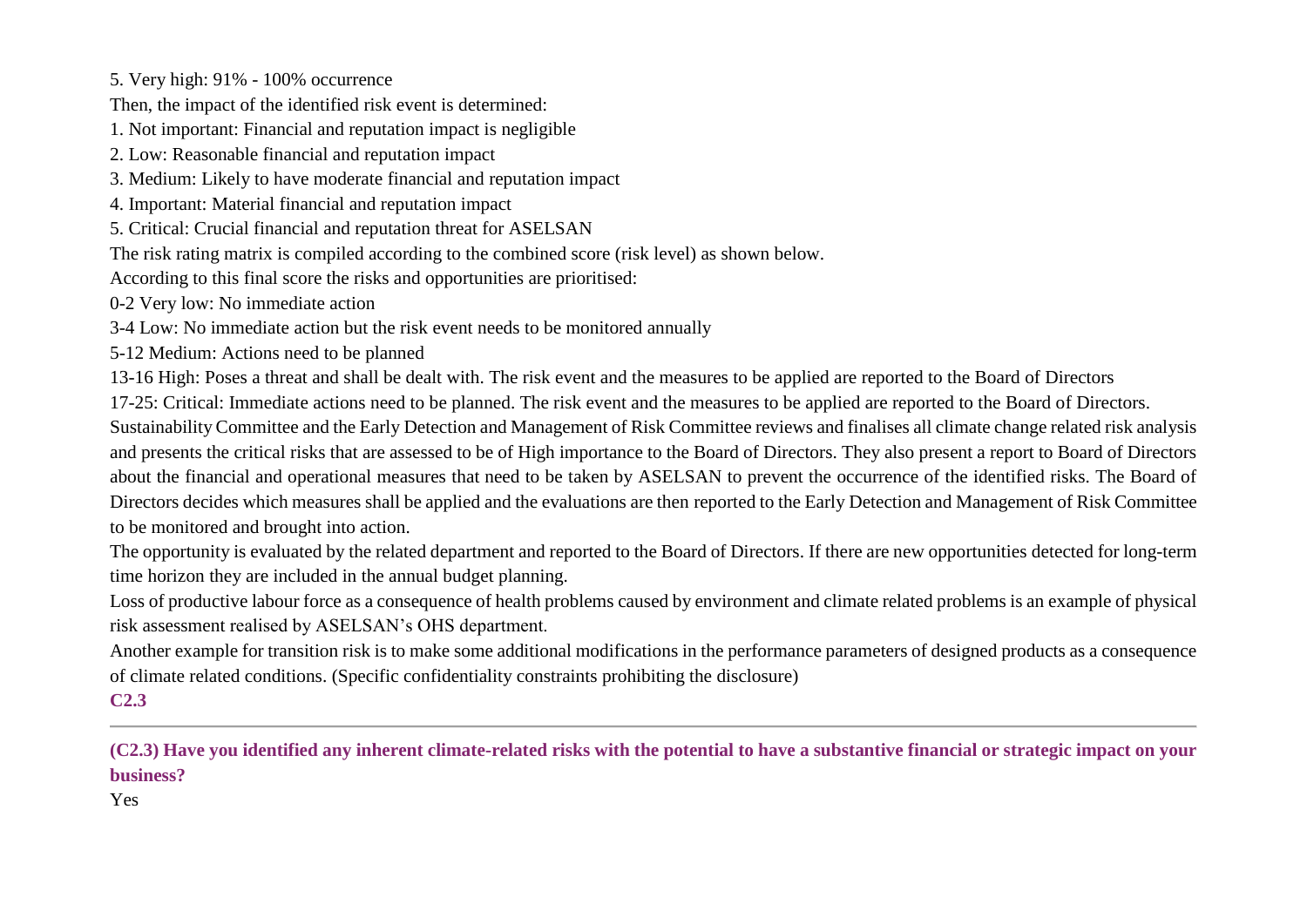### **C2.3a**

**(C2.3a) Provide details of risks identified with the potential to have a substantive financial or strategic impact on your business. Identifier**

Risk 1

**Where in the value chain does the risk driver occur?**

Direct operations

#### **Risk type**

Transition risk

**Primary climate-related risk driver**

Policy and legal: Other

**Type of financial impact driver**

Policy and legal: Increased operating costs (e.g., higher compliance costs, increased insurance premiums)

### **Company- specific description**

Turkey has signed the Paris Agreement in 2016 which bares high future possibilities of additional regulations coming into force in the future. Although Turkey does not have a cap on its GHG emissions, in the Nationally Determined Contribution (INDC), Turkey has stated a 21% reduction in GHG emissions from the Business As Usual (BAU) scenario in 2030. This Contribution commitment may result in changes in the energy and fuel taxing regime. A new taxation system for non renewable power plants will result in a rise in energy prices which can eventually increase ASELSAN's operational costs. The Turkish government may also lay taxes on fossil fuels, which will also put a pressure on our operational expenses as we use fossil fuels such as natural gas, diesel oil, etc.

**Time horizon** Medium-term **Likelihood** Likely **Magnitude of impact** Low **Potential financial impact** 3075471 **Explanation of financial impact**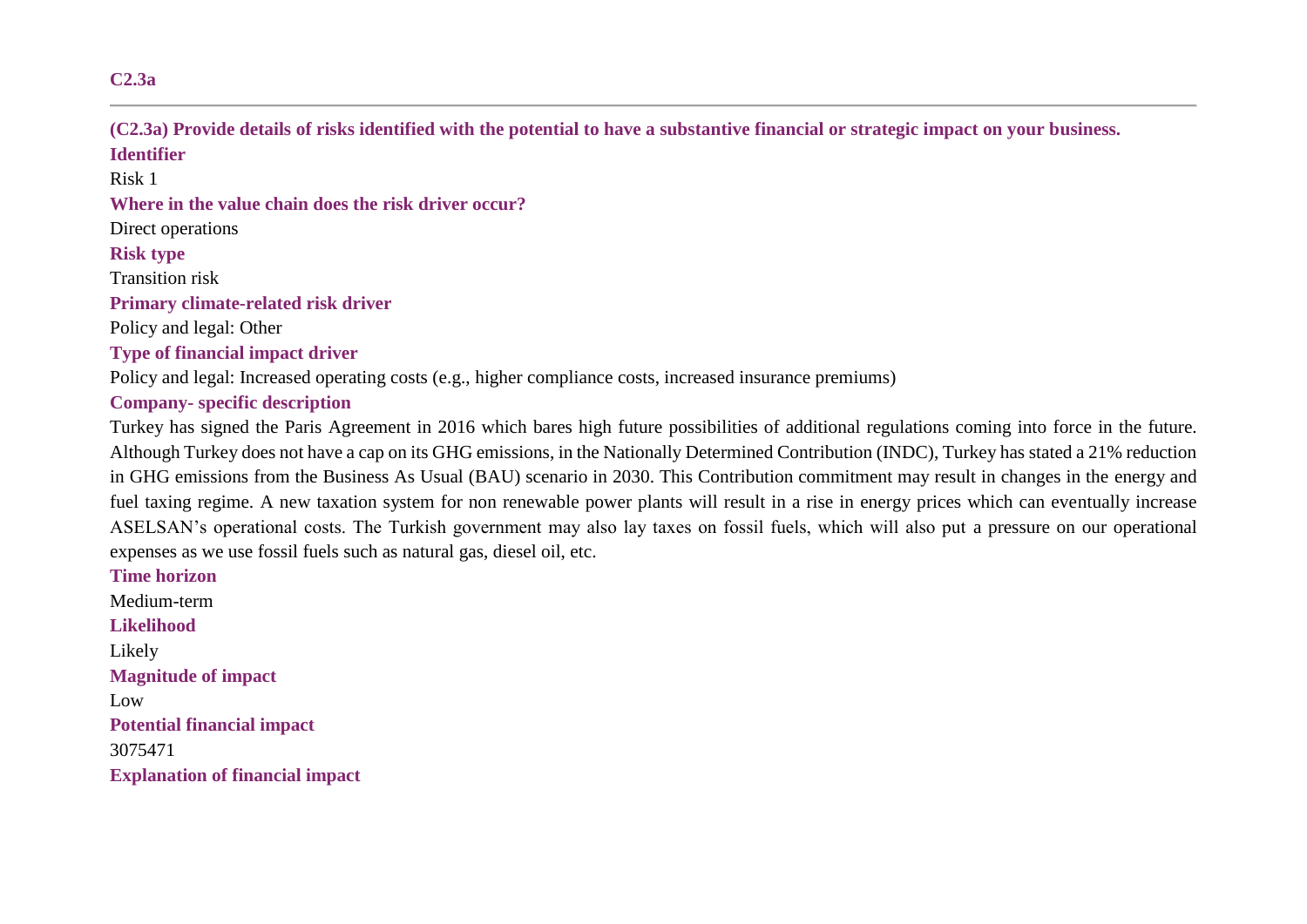10 % rise in energy prices will result in 0.7% raise in our operational expenses (Annex: ASELSAN Annual Report- 2017 Financial Information section for OPEX details)

#### **Management method**

In order to manage this risk we prioritise minimising our fuel and energy consumption by implementing Certified ISO 50001 Energy Management System. The implementation process has started during the reporting period and we aim to assess our energy savings potential and possible optimisation points in our process. By doing so, we believe we will reduce this risk's magnitude of impact on our operations. Therefore, this risk will be likely to have less impact on our OPEX even after the foreseen time horizon.

#### **Cost of management**

90000

#### **Comment**

Cost of managing this risk is approximately 90000 TRY and consists of the certification costs for establishing ISO 50001 Energy Management System.

#### **Identifier**

Risk 2

**Where in the value chain does the risk driver occur?**

Direct operations

**Risk type**

Transition risk

#### **Primary climate-related risk driver**

Policy and legal: Mandates on and regulation of existing products and services

#### **Type of financial impact driver**

Policy and legal: Increased operating costs (e.g., higher compliance costs, increased insurance premiums)

### **Company- specific description**

In ASELSAN one of the primary goals is to increase the activities as a subcontractor for major defence industry companies in Europe and the US by providing services in such a way that enables the company to contribute to the development of global defence industry. However, as the environmental regulation especially in Europe is more advanced than Turkey, soon ASELSAN may face product labelling requirements. Carbon footprint assessment of all the products that is planned to produce as sub-contractors of European and American companies may force the company to perform a more detailed and enhanced analysis of the systems, including assessing the environmental impacts of the products throughout the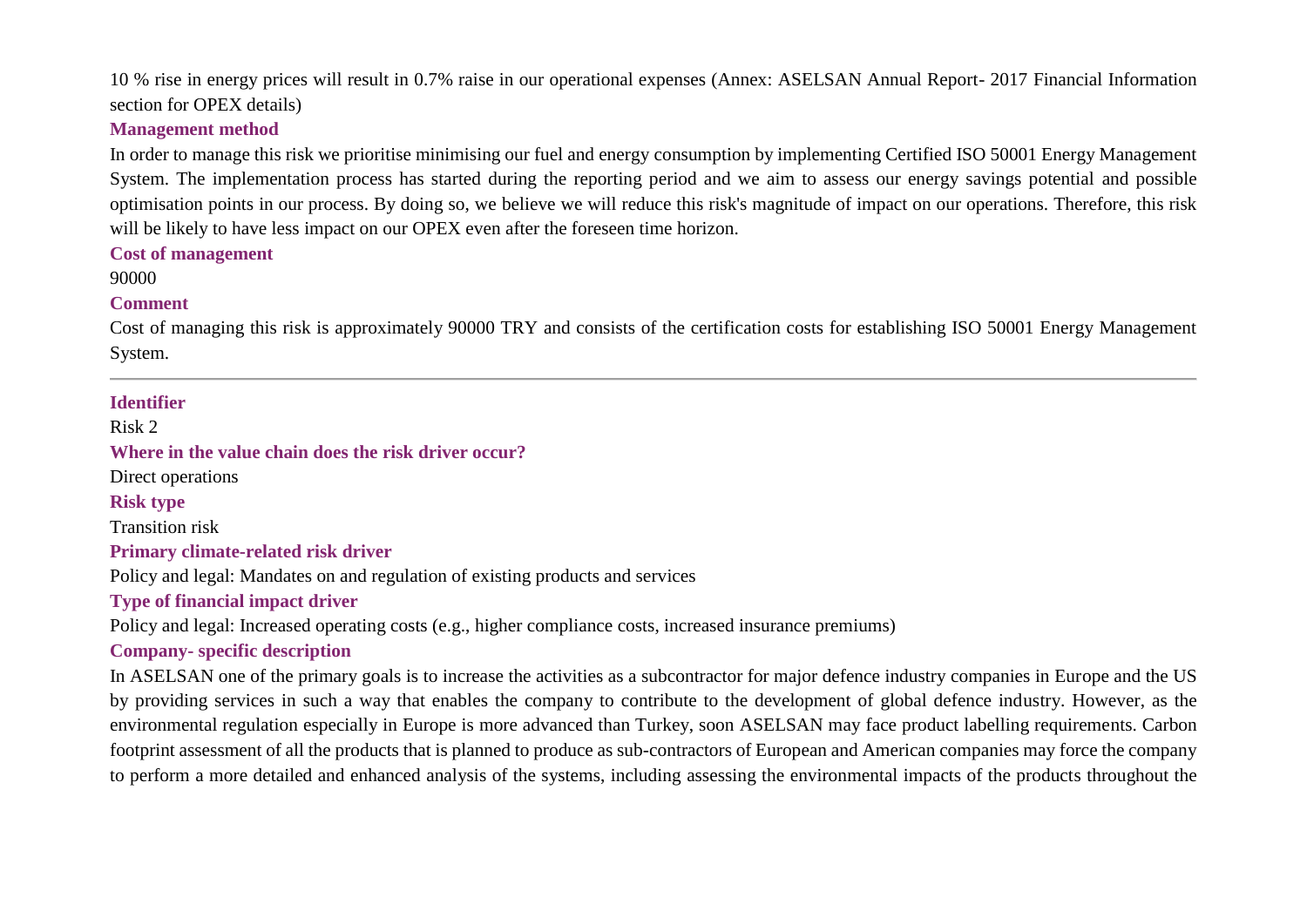whole life cycle (i.e. a detailed LCA). ASELSAN may also need to comply with Eco-labelling standards such as EPD in order to be able to export the products and systems to the US and Europe, which may force to make changes in product design to be able to compete with the sector peers.

### **Time horizon**

Long-term **Likelihood** More likely than not **Magnitude of impact** Low **Potential financial impact** 2196765

# **Explanation of financial impact**

It is expected that these types of requirements will not exceed 0.5% of our OPEX. (Annex: ASELSAN Annual Report- 2017 Financial Information section for OPEX details)

# **Management method**

We closely follow the Environmental regulations in our target markets, and whenever we see that there is a need for such action, we will perform the related environmental analysis before it becomes a regulatory obligation. ASELSAN is very meticulous in such actions and in the past many standards and reporting schemes such as ISO 27001, CDP, CMMI (Capability Maturity Model Integration) have been applied even before it was asked for by our clients. LCA thinking which is a new evolving requirement of ISO 14001: 2015 that our company was certified in the reporting year, is inherently in the concern of Aselsan.

**Cost of management**

# 250000

# **Comment**

The cost may consist of acquiring consultancy and verification services regarding "Environmental Product Declaration". This cost of management was calculated for the same product family.

# **Identifier**

Risk 3 **Where in the value chain does the risk driver occur?** Direct operations

**Risk type**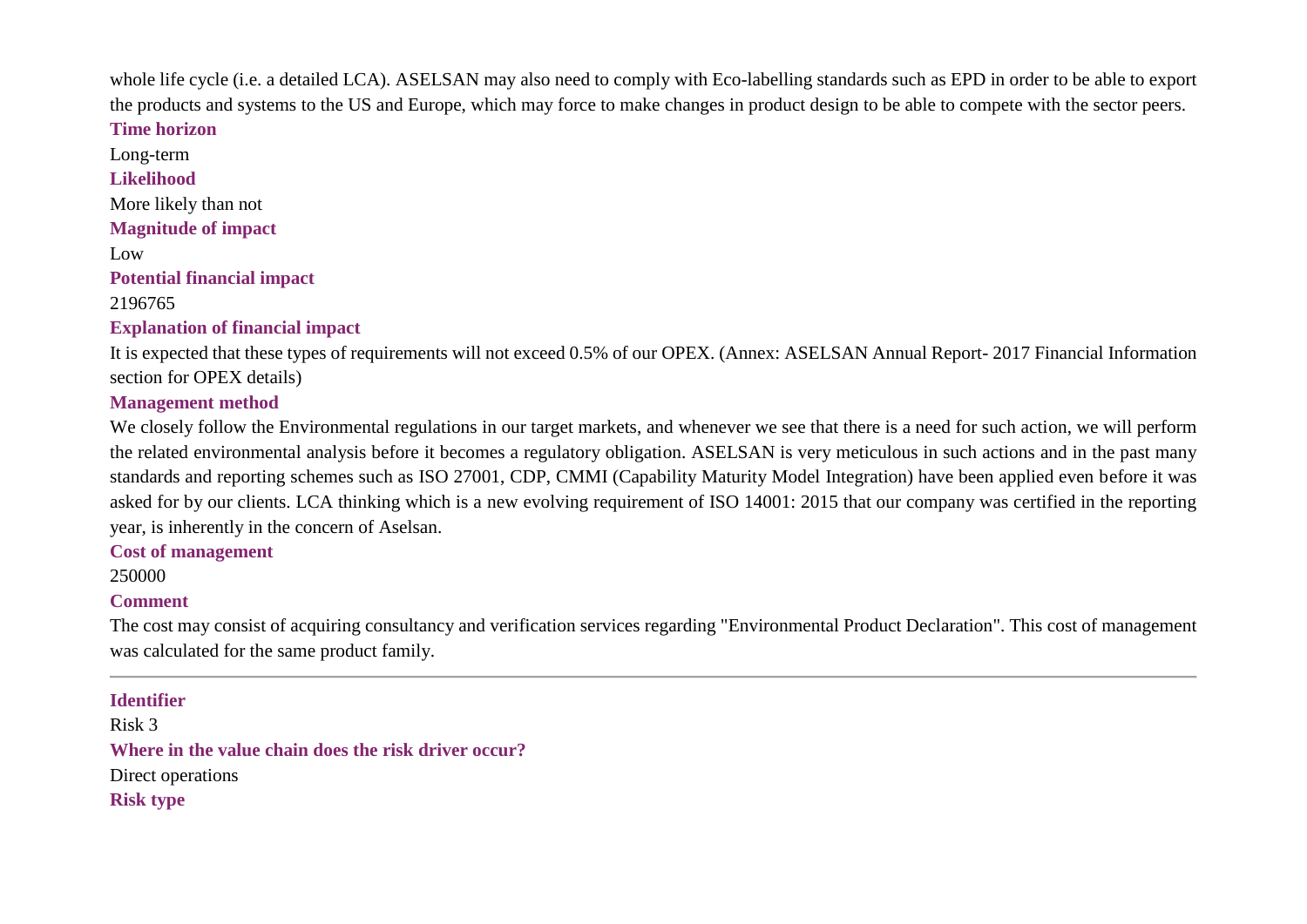Physical risk **Primary climate-related risk driver** Please select **Type of financial impact driver** Please select **Company- specific description** Changes in temperature extremes will result in an increase in cooling demand in the summer period and heating demand in the winter period. This change may cause an increase in the operational expenses of ASELSAN. **Time horizon** Medium-term **Likelihood** Likely **Magnitude of impact** Low **Potential financial impact** 1757412 **Explanation of financial impact**

As the energy expenses constitute approximately 0,8% of our OPEX, this risk may increase our energy expenses. A 50% rise will result in energy expenses to constitute over 1.2% of our OPEX. Annex: ASELSAN Annual Report- 2017 Financial Information section for OPEX details **Management method**

In order to manage this risk, we prioritise managing the assets in a way to prevent excessive energy consumption by enhancing building and infrastructure insulation to be able to optimise the energy consumption and reduce both cooling and heating demand to an optimum level With these precautionary projects, ASELSAN tries to be better prepared to forcasted temperature extremes. Accordingly, these improvement measures will enable ASELSAN to reduce the likelihood of this risk from likely to about as likely as not.

**Cost of management**

 $\Omega$ 

#### **Comment**

No monetary investments were made regarding managing this risk during the reporting period.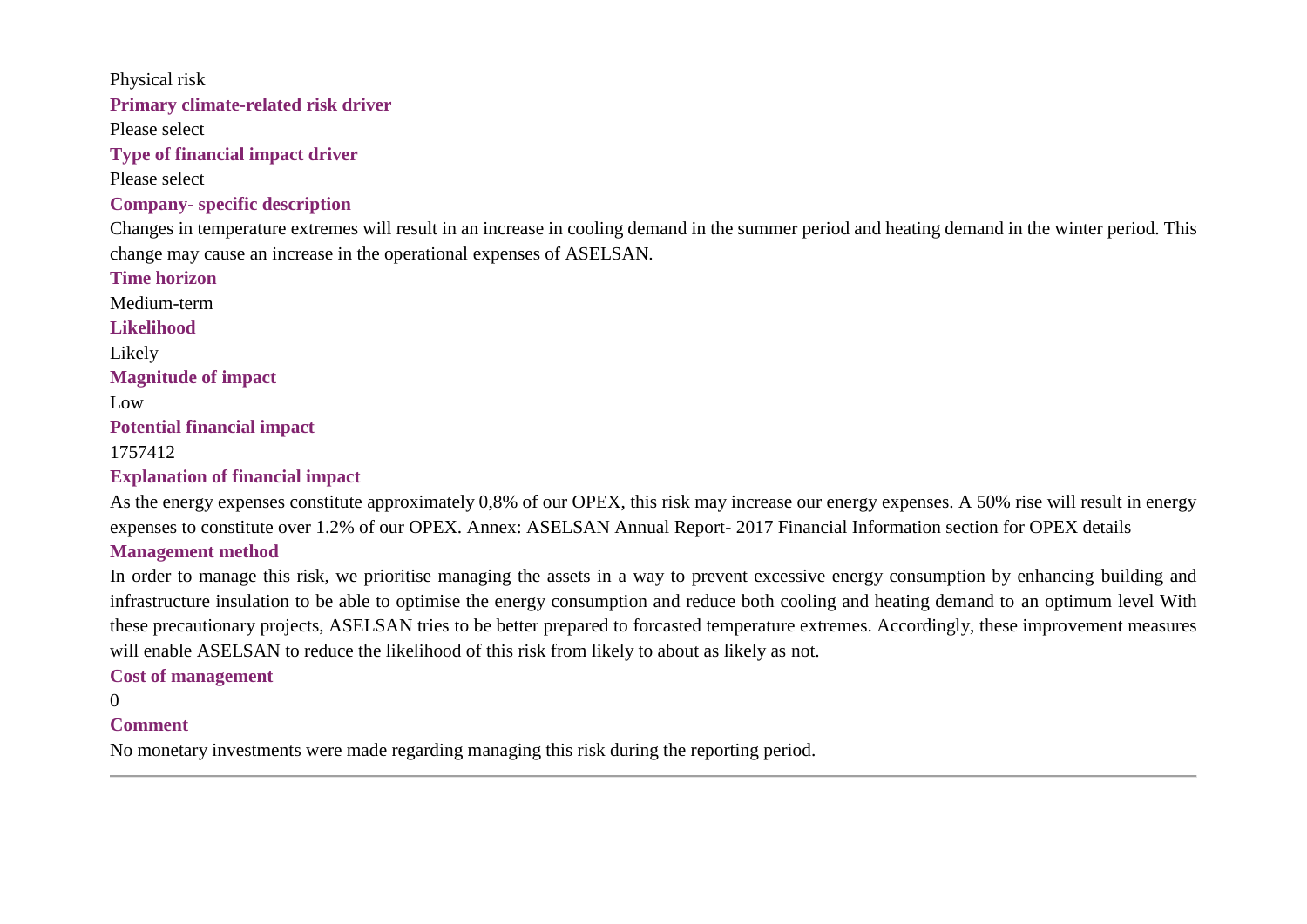### **Identifier**

Risk 4 **Where in the value chain does the risk driver occur?** Direct operations **Risk type** Transition risk **Primary climate-related risk driver** Market: Changing customer behavior **Type of financial impact driver** Other, please specify (Reduced demand for goods /services) **Company- specific description**

Consumers (the companies that we are subcontracting for) in Europe and USA are inclined to purchase more climate friendly products. As we intend to increase our activities as a sub-contractor of major defence industry companies in Europe and the US, we may need to make a detailed assessment on the effects of our products on climate change in order to be able to compete with our sector peers.

**Time horizon**

Long-term **Likelihood** About as likely as not **Magnitude of impact** Medium-low **Potential financial impact** 2196765 **Explanation of financial impact**

It is expected that this type of requirements will not exceed 0.5% of our OPEX. (Annex: ASELSAN Annual Report-2017 Financial Information section for OPEX details)

#### **Management method**

We are Closely following up the environmental regulations in our target markets, and whenever we see that there is a need for such action, we will perform the related environmental analysis before it becomes a regulatory obligation. In order to take a step towards the right direction, we have started the process of establishing an integrated energy management system (ISO 50001) in all our production facilities. ASELSAN is very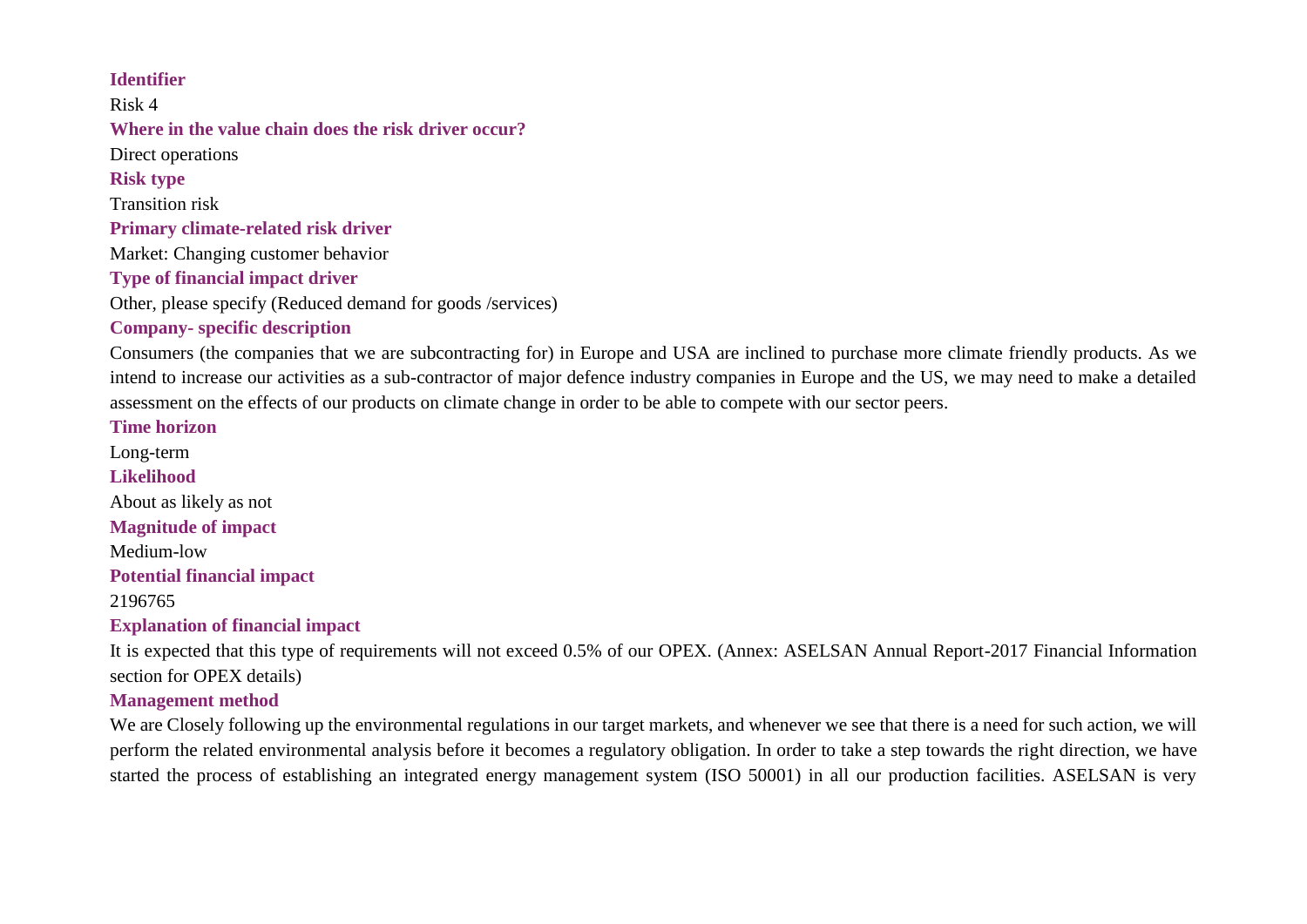meticulous in such actions and in the past many standards or Reporting schemes like ISO 14001:2015, 14064,27001, CDP, CMMI (Capability Maturity Model Integration) have been applied even before it was asked for by our clients

#### **Cost of management**

90000

#### **Comment**

Currently the cost of managing this risk covers the consultancy and assurance services we acquire in order to obtain the ISO 50001 certification.

| $\sim$<br>۰. |  |
|--------------|--|

**(C2.4) Have you identified any climate-related opportunities with the potential to have a substantive financial or strategic impact on your business?**

Yes

**C2.4a**

**(C2.4a) Provide details of opportunities identified with the potential to have a substantive financial or strategic impact on your business. Identifier**

Opp1

**Where in the value chain does the opportunity occur?**

Direct operations

**Opportunity type**

Markets

**Primary climate-related opportunity driver**

Access to new markets

**Type of financial impact driver**

Increased revenues through access to new and emerging markets (e.g., partnerships with governments, development banks)

### **Company- specific description**

BIST has established the Sustainability Index for companies listed in BIST-30 index, in 2014. ASELSAN was one of the 15 companies listed in this index at its first launch. Since 2015, BIST-50 companies have been subjected to the assessment for Sustainability Index and ASELSAN have managed to maintain its position in the index three years in a row. Our efforts on mitigating operation base emissions played a crucial role in being listed in this index. ASELSAN is ready for future legislative framework that the company may face such as MRV system which the scope may be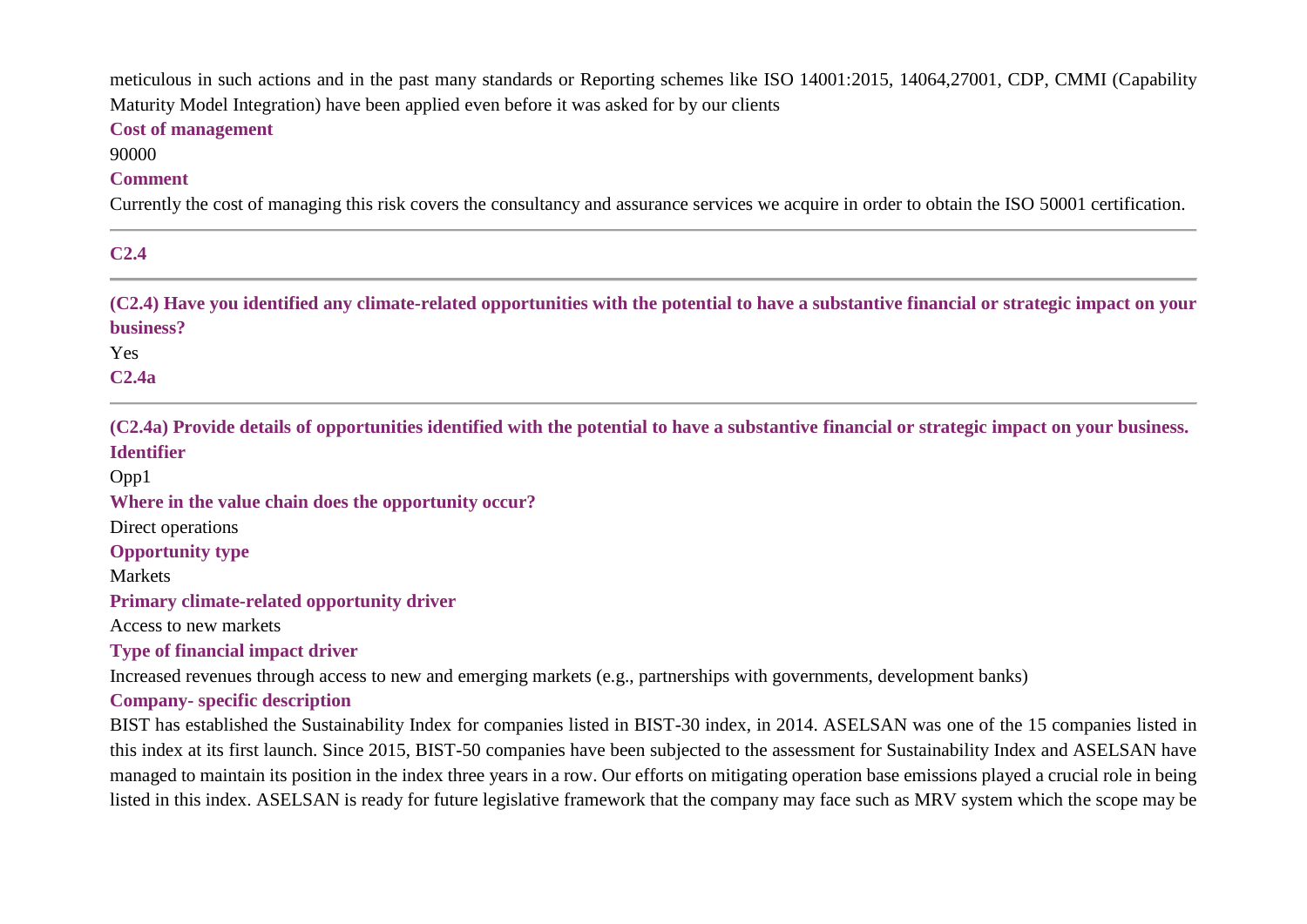enlarged in Turkey. ASELSAN is also ready for the future ETS mechanism which is under discussion in Turkey. Our on-going actions on climate related mitigation will result in getting higher scores in the Sustainability Index of BIST. This will increase the interest on the investor's side and will have a positive impact on both our existing and prospective shareholders.

**Time horizon** Medium-term **Likelihood** More likely than not **Magnitude of impact** Medium-low

### **Potential financial impact**

 $\Omega$ 

### **Explanation of financial impact**

ASELSAN's efforts on climate change mitigation will help to positively differ from BIST-50 listed companies which are not involved in such projects. The efforts in improving the sustainability performance will positively affect the valuation and investor sentiment of ASELSAN's institutional investors, especially those located in Continental Europe. GHG related actions have a crucial dimension adding value to sustainability performance. We cannot estimate and quantify any financial implication related to this opportunity, however we consider our Company will have a better investment case for possible long term investors.

#### **Strategy to realize opportunity**

Since the previous reporting period we have included all our facilities in our GHG emissions inventory. Also in 2015 we have obtained the ISO 14064-1 Certificate for our Scope 1 and Scope 2 emissions. This was the first time our GHG Emissions were subjected to a third party verification and we have extended the verification boundary to include our Scope 3 emissions in 2016-2017 period. Moreover, as part of ASELSAN's 2014- 2019 strategy, we have started the process to establish an ISO 50001 certified Energy Management System. All these implemented measures will potentially enable us to benefit from this opportunity on a medium scale within our defined time-frame.

#### **Cost to realize opportunity**

43935

### **Comment**

The cost of management for this opportunity constitutes of the costs of consultancy services for ISO 14064-1 Reporting, training of the ISO 14064- 1 Project team and ISO certification by a third party. Such costs associated with acquiring both consultancy and verification services as part of our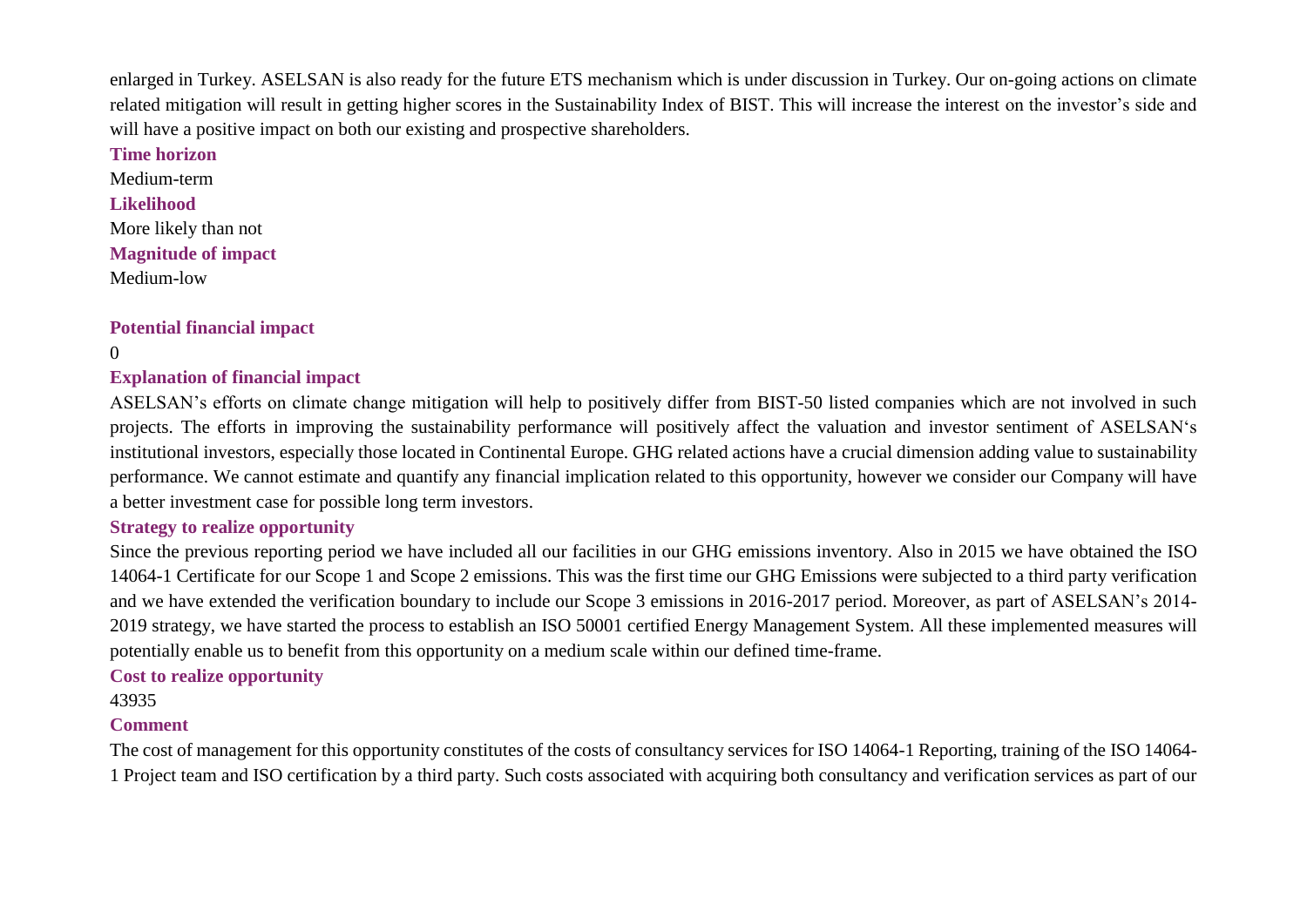CDP response constitutes below 0.01% of our total OPEX. ( Annex: ASELSAN Annual Report- 2017 Financial Information section for OPEX details)

#### **Identifier**

Opp2 **Where in the value chain does the opportunity occur?**

Direct operations

**Opportunity type**

**Markets** 

#### **Primary climate-related opportunity driver**

Use of public-sector incentives

### **Type of financial impact driver**

Increased revenues through access to new and emerging markets (e.g., partnerships with governments, development banks)

### **Company- specific description**

Turkey's 10th Development Plan includes a Program For Enhancing Energy Efficiency. ASELSAN has a chance to benefit from governmental incentives in the scope of this program.

#### **Time horizon**

Medium-term

**Likelihood**

Very likely

**Magnitude of impact**

Medium-low

**Potential financial impact**

0

### **Explanation of financial impact**

As we may be able to receive funding and get incentives from the government for our Energy Efficiency and Research and Development projects, we will be able to do more research and develop more energy efficient technologies accordingly.

### **Strategy to realize opportunity**

We are closely following the incentive programs regarding energy efficiency.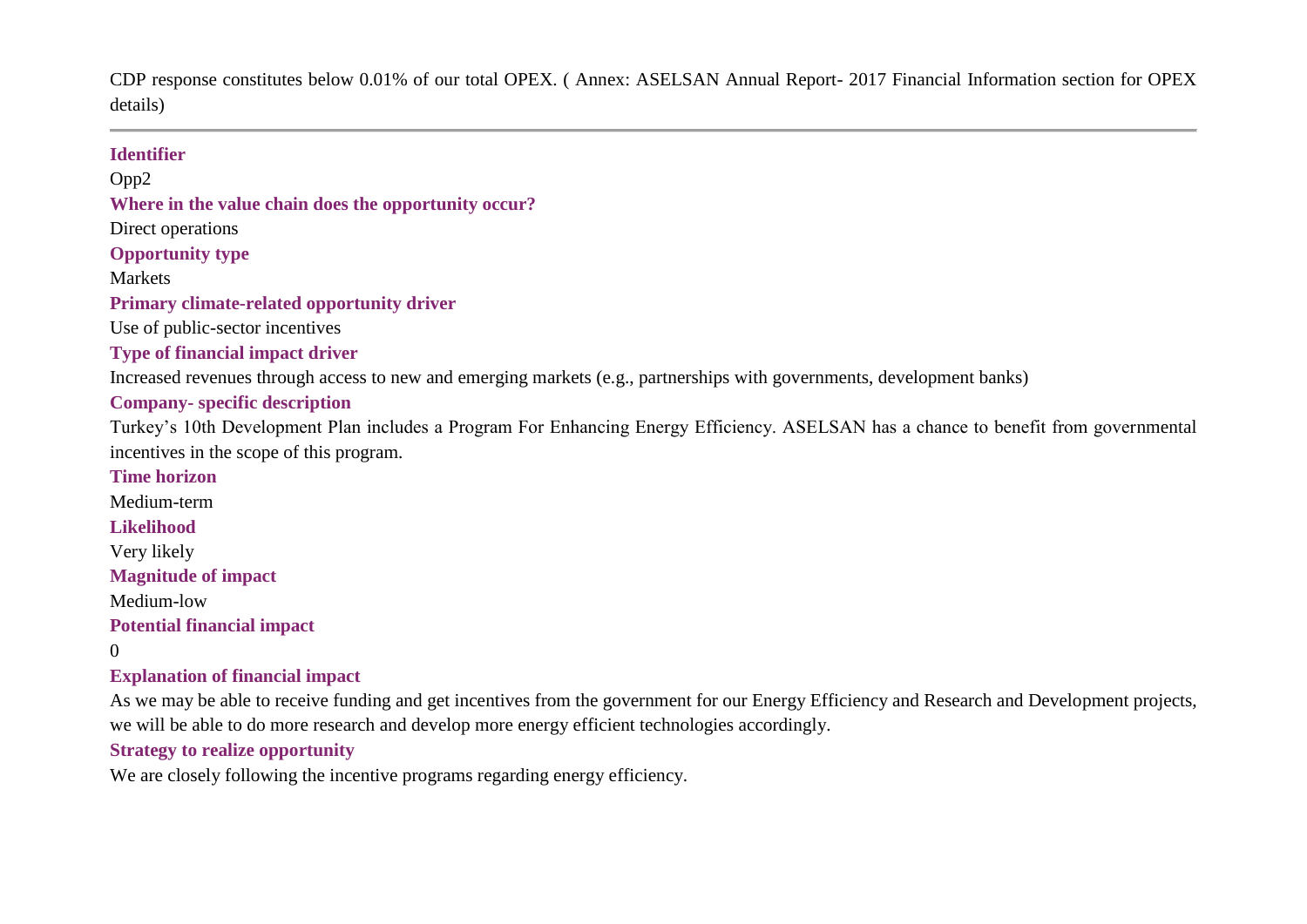#### **Cost to realize opportunity**

#### 0

#### **Comment**

We don't have any cost regarding the management of this opportunity except the daily costs of our employees, because all we need to do to manage this opportunity is to closely monitor the incentive programs and apply to the ones that are related to our scope of interest.

#### **Identifier**

Opp3 **Where in the value chain does the opportunity occur?** Direct operations **Opportunity type** Products and services **Primary climate-related opportunity driver** Please select **Type of financial impact driver** Please select

**Company- specific description**

As climate change is one of the biggest challenges the humanity has faced, consumers are becoming more and more environmentally aware. At company level low carbon products become more attractive for customers. This is an opportunity for ASELSAN who has the ability to produce technologies for low carbon products. ASELSAN is working on projects to enhance the efficiency of the vehicles used in personal and public transportation (electric vehicles, less energy consuming subway trains, etc.) Producing new and more climate friendly products may be a good opportunity for us to gain new markets.

**Time horizon** Medium-term **Likelihood** Very likely **Magnitude of impact** Medium **Potential financial impact** 448547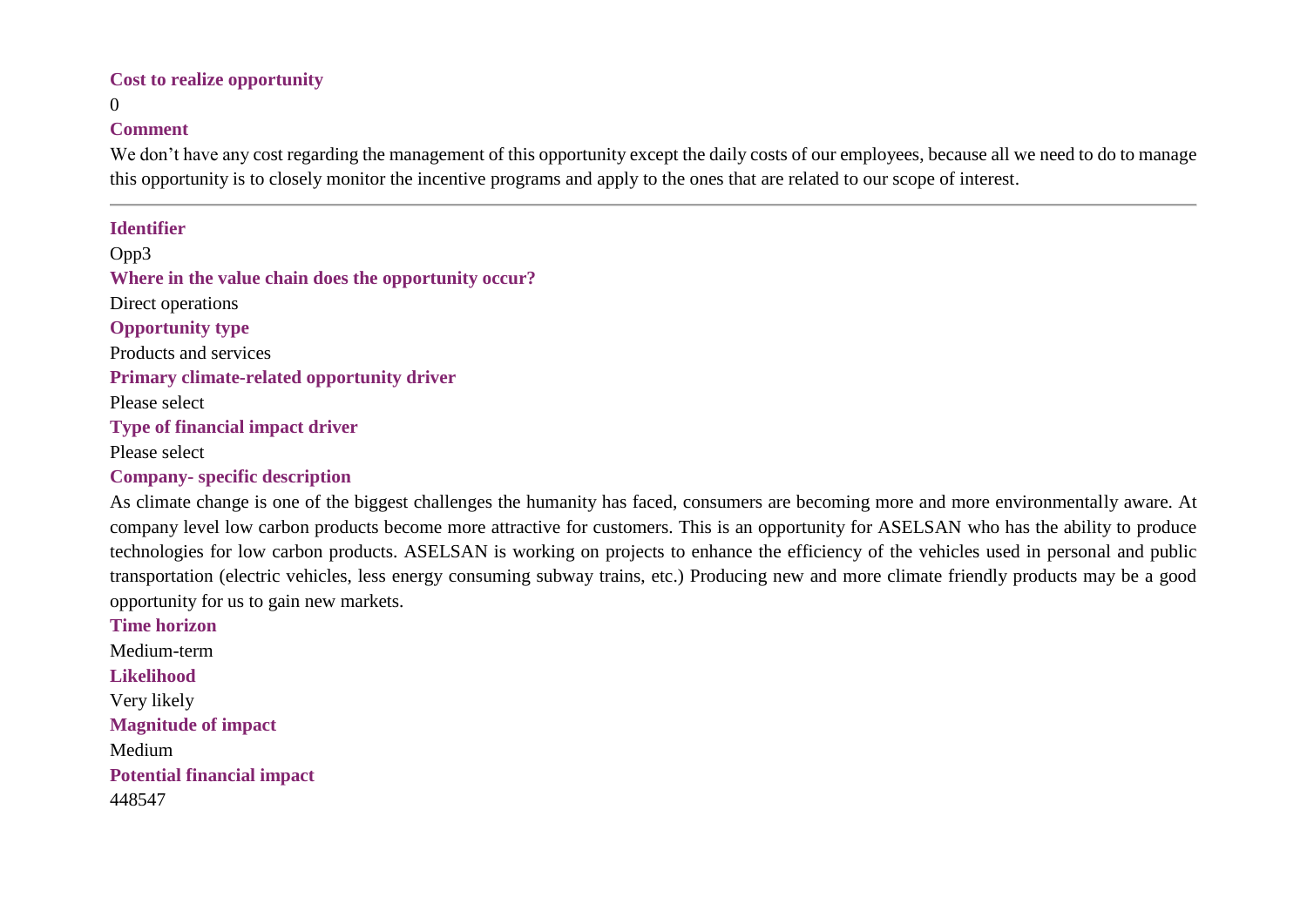### **Explanation of financial impact**

Financial implications of these projects are evaluated to be 0.01% of our revenue in the near future. However, the actions to be taken in order to manage this opportunity will consequently cause an increase in our OPEX in the first place. (Annex: ASELSAN Annual Report-2017 Financial Information section for OPEX details)

#### **Strategy to realize opportunity**

Research and Development activities for new climate friendly product groups are currently being analysed and planned for implementation such as electric vehicles to be used for public transport as well as portable hybrid electricity generation system using renewable energy sources. We are already on the process of extending our product line to include renewable energy sources' implementation. Therefore, the time frame of this opportunity is well performed as we can already project an increase in our revenue.

#### **Cost to realize opportunity**

0

#### **Comment**

The Research and Development activities we hold as part of this opportunity has third parties involved to this subject. Therefore, due to confidentiality reasons we cannot share the budget related to these projects. However, they are analysed and assessed internally in detail.

### **C2.5**

# **(C2.5) Describe where and how the identified risks and opportunities have impacted your business.**

|          | <b>Impact</b>                                                                                                     | <b>Description</b>                                                                                                                                                                                                                                                                                                                                                                                                                                                                                                                                                                                                                                                                                       |  |  |
|----------|-------------------------------------------------------------------------------------------------------------------|----------------------------------------------------------------------------------------------------------------------------------------------------------------------------------------------------------------------------------------------------------------------------------------------------------------------------------------------------------------------------------------------------------------------------------------------------------------------------------------------------------------------------------------------------------------------------------------------------------------------------------------------------------------------------------------------------------|--|--|
|          |                                                                                                                   | ASELSAN aims to be a responsible producer for a globally responsible consumption. Substitution<br>of existing products with lower emission options does not cause technology based climate related<br>risks. There is an increased demand for new low carbon technologies, materials, products and<br>services such as smart digital solutions, smart mobility, solar cells, insulation etc. for different<br>sectors. ASELSAN aims to be one of the main producers of renewable energy technologies in<br>Turkey. The Electric Vehicle Systems Program Management Department started a project with<br>TEMSA in March 2015 with the aim of producing the first domestic electric bus. As transportation |  |  |
|          | Impacted for                                                                                                      | some related GHG emissions account for nearly 14% of Turkey's total emissions, it is aimed to supply                                                                                                                                                                                                                                                                                                                                                                                                                                                                                                                                                                                                     |  |  |
| Products | and suppliers.                                                                                                    | facilities, necessary electric vehicle systems designed for public transportation of major municipalities in                                                                                                                                                                                                                                                                                                                                                                                                                                                                                                                                                                                             |  |  |
| services | Turkey and take part in Turkey's National Contribution (INDC) plan to reduce its emissions by<br>or product lines |                                                                                                                                                                                                                                                                                                                                                                                                                                                                                                                                                                                                                                                                                                          |  |  |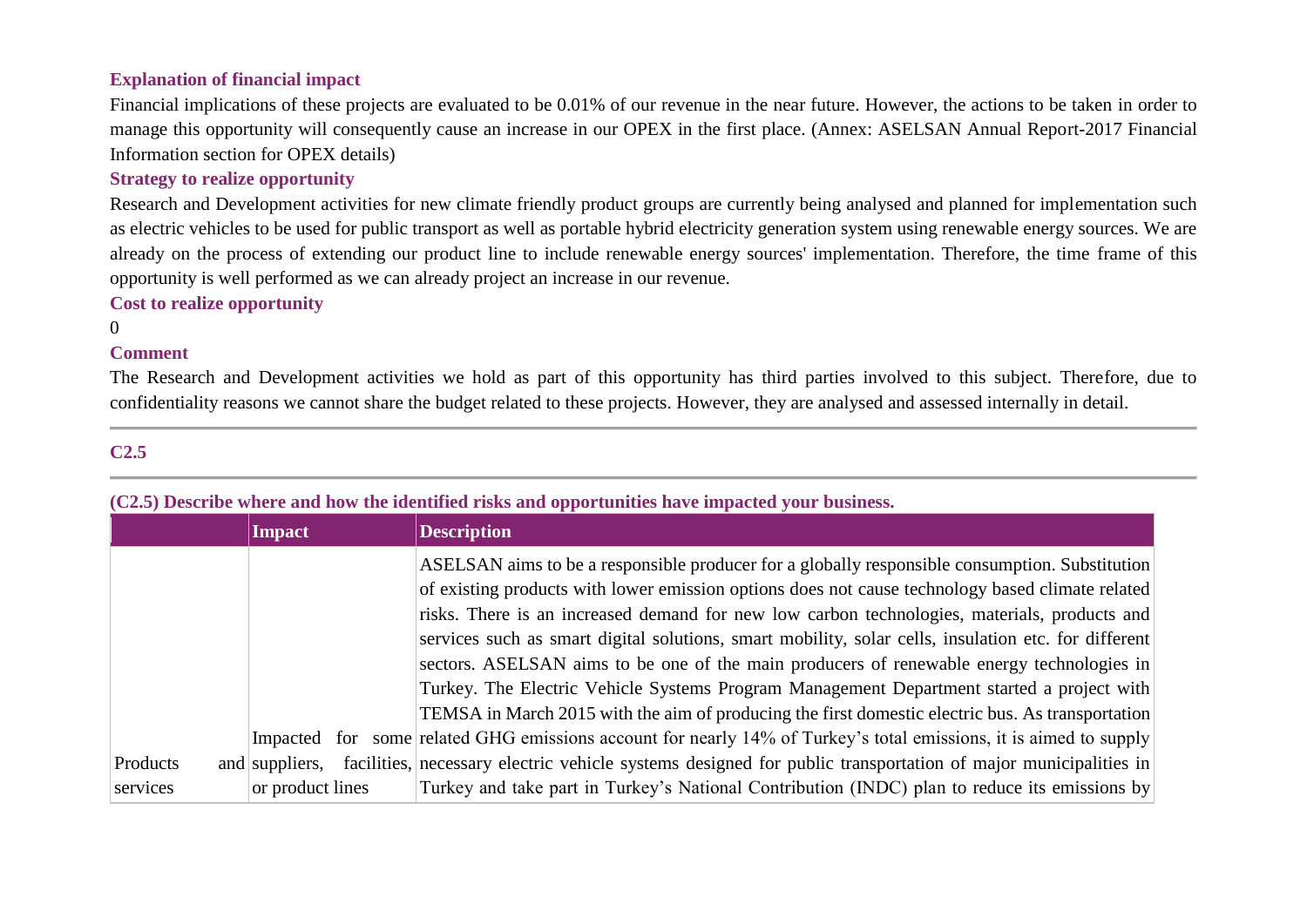|                  | <b>Impact</b>    | <b>Description</b>                                                                                                                                                                                                                                                                                                                                                                                                                                                                                                                                                                                                                                                                                                                                                                                                                                                                                                                                                                                                                                                                                                                                                                                                                                                                                                                                                                                                                                                                                                                                    |
|------------------|------------------|-------------------------------------------------------------------------------------------------------------------------------------------------------------------------------------------------------------------------------------------------------------------------------------------------------------------------------------------------------------------------------------------------------------------------------------------------------------------------------------------------------------------------------------------------------------------------------------------------------------------------------------------------------------------------------------------------------------------------------------------------------------------------------------------------------------------------------------------------------------------------------------------------------------------------------------------------------------------------------------------------------------------------------------------------------------------------------------------------------------------------------------------------------------------------------------------------------------------------------------------------------------------------------------------------------------------------------------------------------------------------------------------------------------------------------------------------------------------------------------------------------------------------------------------------------|
|                  |                  | 21% from 2030 BAU level by supporting the shift towards low carbon public transportation.<br>Project development and feasibility study activities for electrical public transportation vehicles are<br>jointly performed with local public institutions. Promotional activities for electric buses have been<br>continuing in municipalities where such vehicles are needed the most. ASELSAN has expanded<br>the scope of its renewable sources for related projects by focusing on developing hybrid system<br>where both solar and wind power sources can be used interchangeably. While conducting such<br>activities, ASELSAN aims to develop this hybrid system to be portable and can be used both on-<br>grid and off-grid. This new system will reduce the use of diesel back-up generators and result in<br>energy consumption reduction and therefore GHG emissions. Therefore, this project is the most<br>important business decision made during the mid- term period and has a high impact on the core<br>business.                                                                                                                                                                                                                                                                                                                                                                                                                                                                                                                    |
| Supply<br>and/or |                  | ASELSAN's Energy Systems Program activities are being pursued with the goal of becoming a<br>leading technology supplier of energy system solutions by exploiting the Company's rooted and<br>innovative engineering traditions. In order to meet the needs of all stakeholders in the global energy<br>systems market with efficient, reliable, economic, high quality state of- the-art products and<br>services in the areas of electricity generation, transmission, distribution, consumption and<br>management, ASELSAN has established programs for the research and development, design,<br>production, integration and after sales support in the following areas: · Energy Management and<br>Smart Grid Systems and · Renewable Energy Systems. Development of system, software and<br>hardware components for national and international markets have been targeted in the field of smart<br>grids, in order to provide solutions for the monitoring, optimisation and management of generation,<br>transmission, distribution and consumption of energy. Within the scope of Energy Management<br>and Smart Grid Systems, work has been carried out for development of system, software and<br>hardware components for SCADA / Energy Management System / Distribution Management<br>chain Impacted for some System, Micro Grid Systems. In this scope, monitoring, control and management systems, remote<br>value suppliers, facilities, terminal units, and power quality measurement systems have been developed for transmission and |
| chain            | or product lines | distribution networks. This project has a high impact on the core business.                                                                                                                                                                                                                                                                                                                                                                                                                                                                                                                                                                                                                                                                                                                                                                                                                                                                                                                                                                                                                                                                                                                                                                                                                                                                                                                                                                                                                                                                           |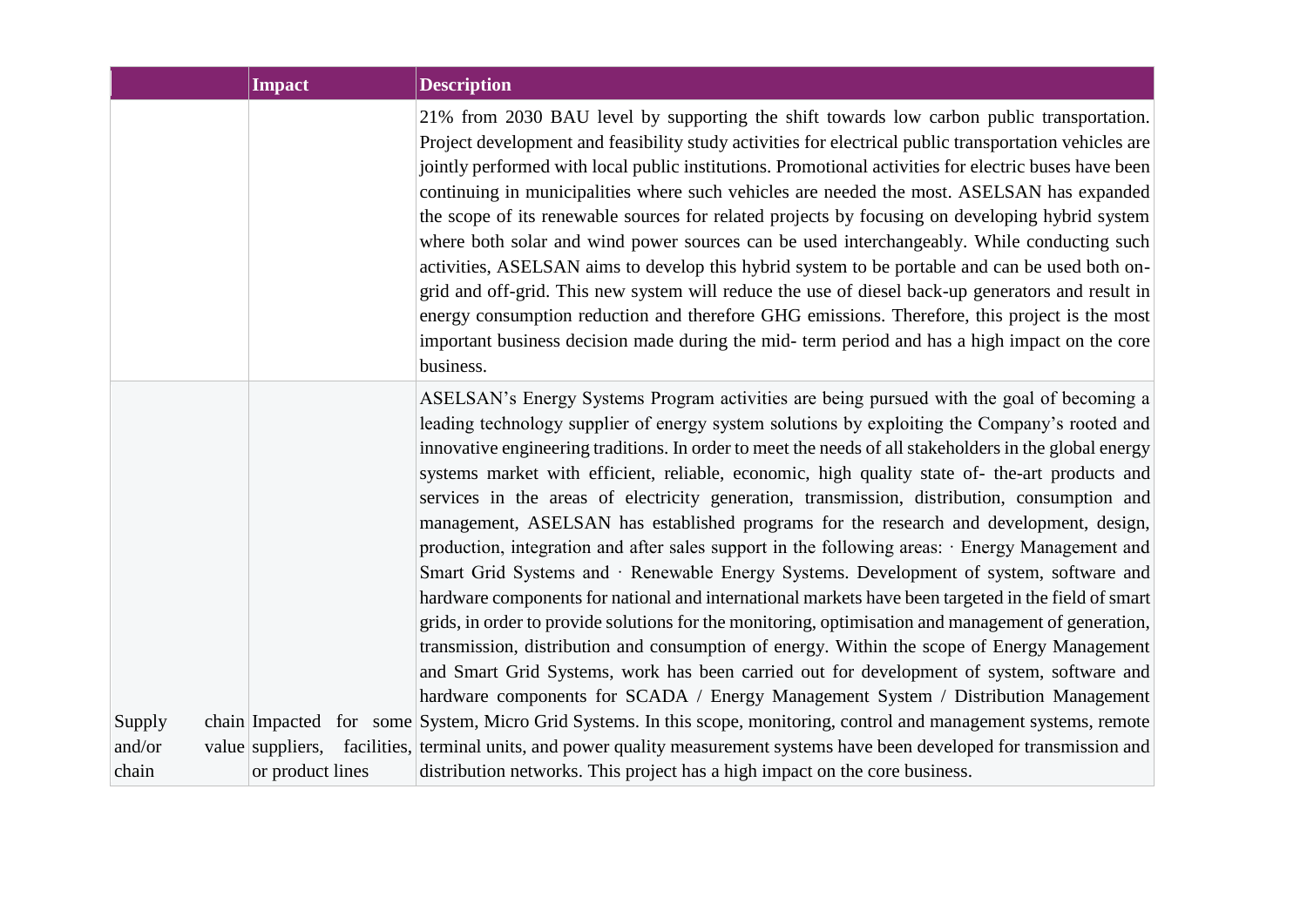|                                        | <b>Impact</b>                  | <b>Description</b>                                                                                                                                                                                                                                                                                                                                                                                                                                                                                                                                                                                                                                                                                                                                                                                                                                                                                                                                                                                                                                                                                                                                                                                                                                                                                                                                                                                                                   |
|----------------------------------------|--------------------------------|--------------------------------------------------------------------------------------------------------------------------------------------------------------------------------------------------------------------------------------------------------------------------------------------------------------------------------------------------------------------------------------------------------------------------------------------------------------------------------------------------------------------------------------------------------------------------------------------------------------------------------------------------------------------------------------------------------------------------------------------------------------------------------------------------------------------------------------------------------------------------------------------------------------------------------------------------------------------------------------------------------------------------------------------------------------------------------------------------------------------------------------------------------------------------------------------------------------------------------------------------------------------------------------------------------------------------------------------------------------------------------------------------------------------------------------|
| Adaptation<br>mitigation<br>activities | suppliers,<br>or product lines | For a nation wide responsible consumption, ASELSAN is focusing on innovative studies on<br>renewable energy systems. Innovative design and development work is being pursued for systems<br>in the renewable energy area that will supply efficient and uninterrupted electric energy while<br>maximising benefit from Turkey's rich solar and wind energy resources. In the area of solar energy,<br>a project has been initiated for the development of very high efficiency c-Si photo voltaic cells and<br>modules. Furthermore, design and development of hybrid energy systems that aim to minimise the<br>use of diesel generators in off grid applications has been completed. Taking into consideration the<br>needs of the Turkish wind industry, full power wind energy converters have been developed and<br>and Impacted for some are being manufactured to be delivered to local turbine manufacturers in 2017. Lastly, Research<br>facilities, and Development work has been started for the development of inverters for use in solar and wind<br>power plants. This area has a high positive impact on the companies' business and strategy.                                                                                                                                                                                                                                                                        |
|                                        |                                | ASELSAN continued to grow its Research and Development activities in the framework of national<br>goals, in other areas such as energy, transportation, medical systems, and next generation cellular<br>communication. ASELSAN is a technology center providing electronic systems not only for the<br>military but also for Turkey in general. More and more public or private institutions and companies<br>in Turkey depend on ASELSAN for their high-tech system requirements. Military technologies are<br>translated into novel products in a wide array of areas such as public safety, energy and automation<br>systems, civil communication products and high-end agricultural technologies. The Group, being<br>a leading defence industry establishment developing advanced technology system solutions on<br>land, air, naval and aerospace platforms, has given importance to Research and Development<br>activities and technological gains and targets since it was founded. Besides, it aims to spend<br>approximately 6% of the annual turnover to its Research and Development activities financed with<br>its own resources. Over three thousand employees work in the six Research and Development<br>Centers within ASELSAN. Research programs are continuing for Bio-diagnosis and CBRN<br>Impacted for some (defence systems against Chemical, Biologic, Radiologic and Nuclear Threats) systems with a view |
| Investment<br>R&D                      | or product lines               | in suppliers, facilities, for self sufficiency in technologies involving the detection, identification, analysis and simulation<br>systems.                                                                                                                                                                                                                                                                                                                                                                                                                                                                                                                                                                                                                                                                                                                                                                                                                                                                                                                                                                                                                                                                                                                                                                                                                                                                                          |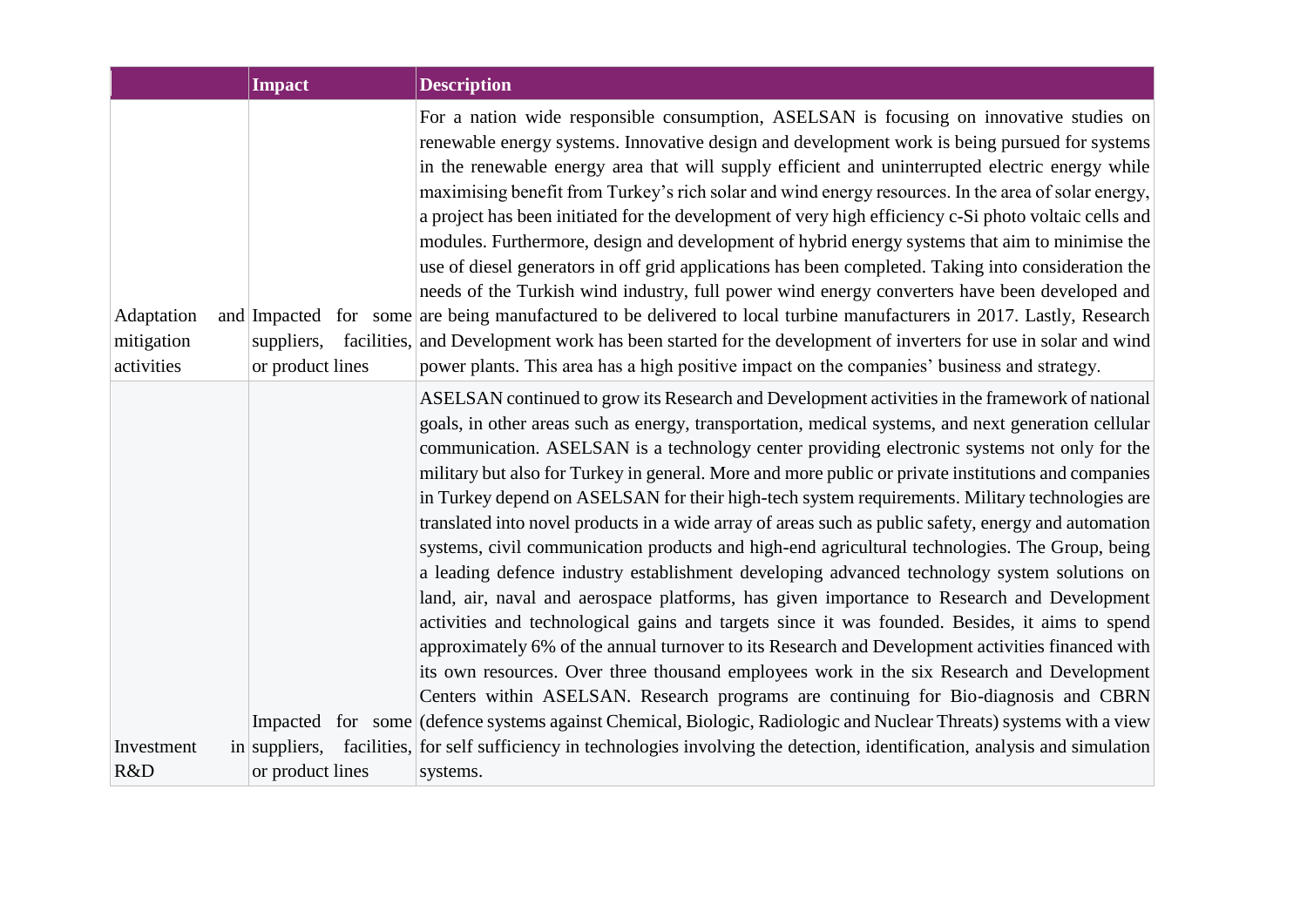|                             | <b>Impact</b>    | <b>Description</b>                                                                                                                                                                                                                                                                                                                                                                                                                                      |
|-----------------------------|------------------|---------------------------------------------------------------------------------------------------------------------------------------------------------------------------------------------------------------------------------------------------------------------------------------------------------------------------------------------------------------------------------------------------------------------------------------------------------|
| <b>Operations</b>           | Not yet impacted | Operations of the company could be impacted by energy prices. This risk is assessed by the the<br>company by taking into account energy savings, potential and possible optimisation points in the<br>production and other activities. Other physical risks are assessed for our facilities and services. The<br>insurance system is in place. This area could have a low impact on the companies' business strategy<br>and planning, in the long-term. |
| Other,<br>please<br>specify | Not impacted     | There is not any other detected climate change related area which has impact on the business                                                                                                                                                                                                                                                                                                                                                            |
| C <sub>2.6</sub>            |                  |                                                                                                                                                                                                                                                                                                                                                                                                                                                         |

|                                               | <b>Relevance</b>               | <b>Description</b>                                                                                                                                                                                                                                                                                                                                                                                                                              |
|-----------------------------------------------|--------------------------------|-------------------------------------------------------------------------------------------------------------------------------------------------------------------------------------------------------------------------------------------------------------------------------------------------------------------------------------------------------------------------------------------------------------------------------------------------|
| Revenues                                      | suppliers,<br>or product lines | Climate change poses an opportunity for ASELSAN to develop more low-emissions goods and<br>services. This would likely impact the projected revenue in the future that ASELSAN aims to be<br>Impacted for some one of the main producers of renewable energy technologies in Turkey. A clear description of<br>facilities, climate change related opportunity impact on the financial planning aspect of revenue will be<br>classified in 2018. |
| <b>Operating costs</b>                        | Not yet impacted               | Climate change may pose some risks on operating cost for ASELSAN such as fuel/energy taxes<br>in the near future. A clear description of climate change related impact on the financial planning<br>aspect of operating costs will be classified in 2018.                                                                                                                                                                                       |
| Capital<br>expenditures<br>capital allocation | Not impacted                   | It is assessed that climate change may not pose risks on capital expenditures/capital allocation<br>for ASELSAN in the future but potential risk evaluation on the financial planning will be realised<br>in 2018 by taking into account changing climate related circumstances                                                                                                                                                                 |
| Acquisitions<br>and<br>divestments            | Not impacted                   | It is assessed that climate change may not pose risks on acquisitions and divestments for<br>ASELSAN in the future but potential risk evaluation on the financial planning will be realised in<br>2018 by taking into account changing climate related circumstances.                                                                                                                                                                           |

**(C2.6) Describe where and how the identified risks and opportunities have factored into your financial planning process.**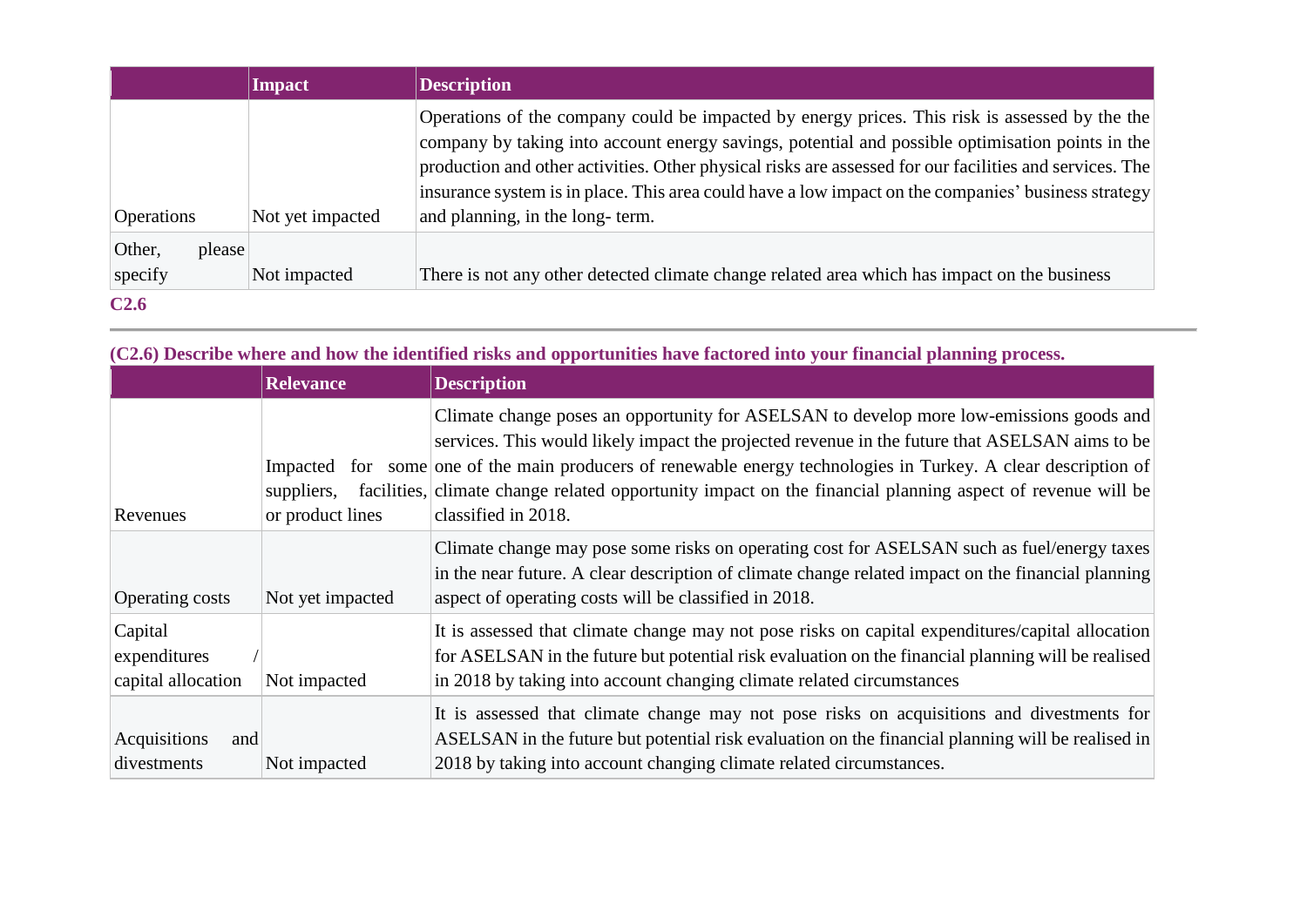|                   | <b>Relevance</b> | <b>Description</b>                                                                                                                                                                                                                                                          |  |
|-------------------|------------------|-----------------------------------------------------------------------------------------------------------------------------------------------------------------------------------------------------------------------------------------------------------------------------|--|
| Access to capital | Not impacted     | It is assessed that climate change may not pose risks on the access to capital for ASELSAN in<br>the future but potential risk evaluation will be realised in 2018 by taking into account changing<br>climate related circumstances                                         |  |
| Assets            | Not impacted     | It is assessed that climate change may not pose risks on the Assets for ASELSAN in the future<br>but potential risk evaluation will be realised in 2018 by taking into account changing climate<br>related circumstances (mobile vehicle assessment is one of our concerns) |  |
| Liabilities       | Not impacted     | It is assessed that climate change may not pose risks on the liabilities for ASELSAN in the future<br>but potential risk evaluation will be realised in 2018 by taking into account changing climate<br>related circumstances                                               |  |
| Other             | Not impacted     | There is not any other detected climate change related area which has impact on the financial<br>planning process. But other areas are assessed internally.                                                                                                                 |  |

**C3. Business Strategy**

# **C3.1**

**(C3.1) Are climate-related issues integrated into your business strategy?**

Yes

**C3.1a**

**(C3.1a) Does your organization use climate-related scenario analysis to inform your business strategy?**

No, but we anticipate doing so in the next two years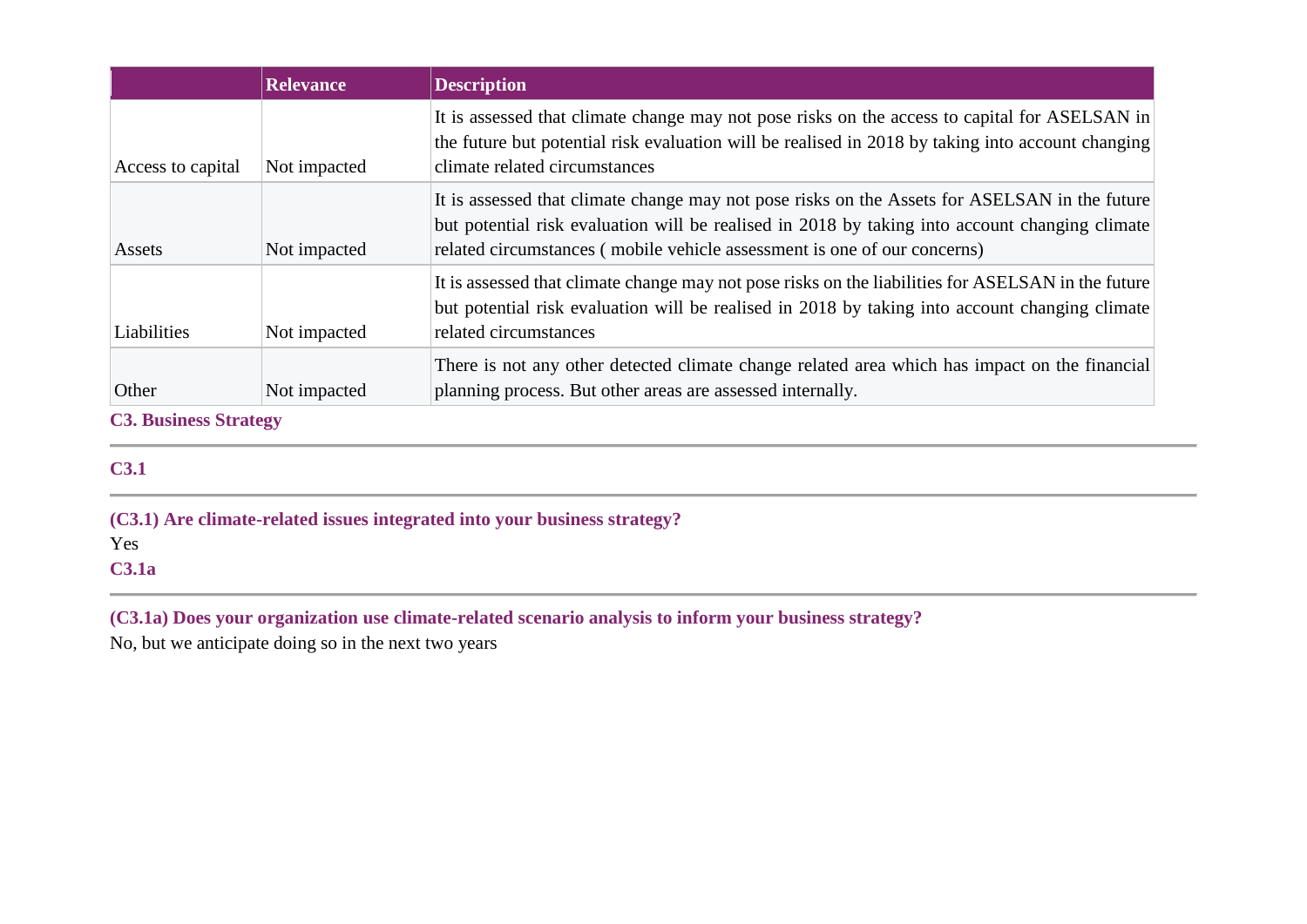### **(C3.1c) Explain how climate-related issues are integrated into your business objectives and strategy.**

ASELSAN has first reviewed its strategy and operations with respect to climate change after receiving the first invitation from CDP Turkey in 2012. Although energy efficiency was already a focal point for the operations, the effects of the energy efficiency studies on climate change was never assessed. Starting from 2012, ASELSAN Strategy Team has focused on evaluating ASELSAN's operations with regard to climate related issues. One of the first steps taken towards this direction was the calculation of our GHG Inventory. During the initial CDP period, a brief calculation was made for the three consecutive years starting from 2009 for the purpose of reporting to CDP.

As of 2012, we have started evaluating the risks and opportunities related to climate change with a specific risk assessment process aligned with the policies determined by the top management.

As the strategy of ASELSAN was determined over a period of 5 years, climate change related issues could not be included in the strategy up until 2014. However in 2014, the Strategy Management Directorate has implemented the climate change related issues into the strategy of the term 2015-2019. As part of this strategy ASELSAN has initially planned to reduce the absolute GHG emissions until the end of this term. However, within this period, an additional production facility, Gölbaşı, has become operational and the emissions reduction target was revised accordingly to reflect this change.

In 2017 the board decided to start the process to obtain ISO 50001 Energy Management Systems Certification for all our production facilities until the end of 2019.Turkey's National Contribution (INDC) plan is to reduce its emissions by 21% from 2030 BAU level by supporting the shift towards low carbon economy. As ASELSAN, we closely follow the recent updates on climate change mitigation efforts made both nationally and globally. We support the Paris Agreement and its aim to limit global warming below 2<sup>o</sup>C and potentially keep it below 1.5<sup>o</sup>C.

In order to reduce our GHG emissions intensity, we are exploring ways to implement the use of renewable energy sources in our production facilities. As part of the most important component of our strategy regarding climate change we have set an emissions intensity reduction target (4.7% of reduction in emissions intensity for our Scope 1 and 2 emissions from our base year GHG emissions, by the year 2022) and we have decided to invest in energy efficient technologies both in our facilities and in our products. Another important component is that our Renewable Energy Systems Program Management Department, which is responsible from R&D of renewable energy technologies, has started its studies on deploying renewable energy usage throughout our company and products. ASELSAN aims to be one of the main producers of renewableenergy technologies in Turkey. Our Electric Vehicle Systems Program Management Department started an R&D project with TEMSA in March 2015 with the aim of producing the first domestic electric buses. As transportation related GHG emissions account for nearly 14% of Turkey's total emissions, we aim to supply necessary electric vehicle systems designed for public transportation to decision makers of major municipalities of Turkey, and take part in Turkey's National Contribution (INDC) plan to reduce its emissions by 21% from 2030 BAU level by supporting the shift towards low carbon public transportation. While conducting such R&D activities, ASELSAN aims to develop this hybrid system to be portable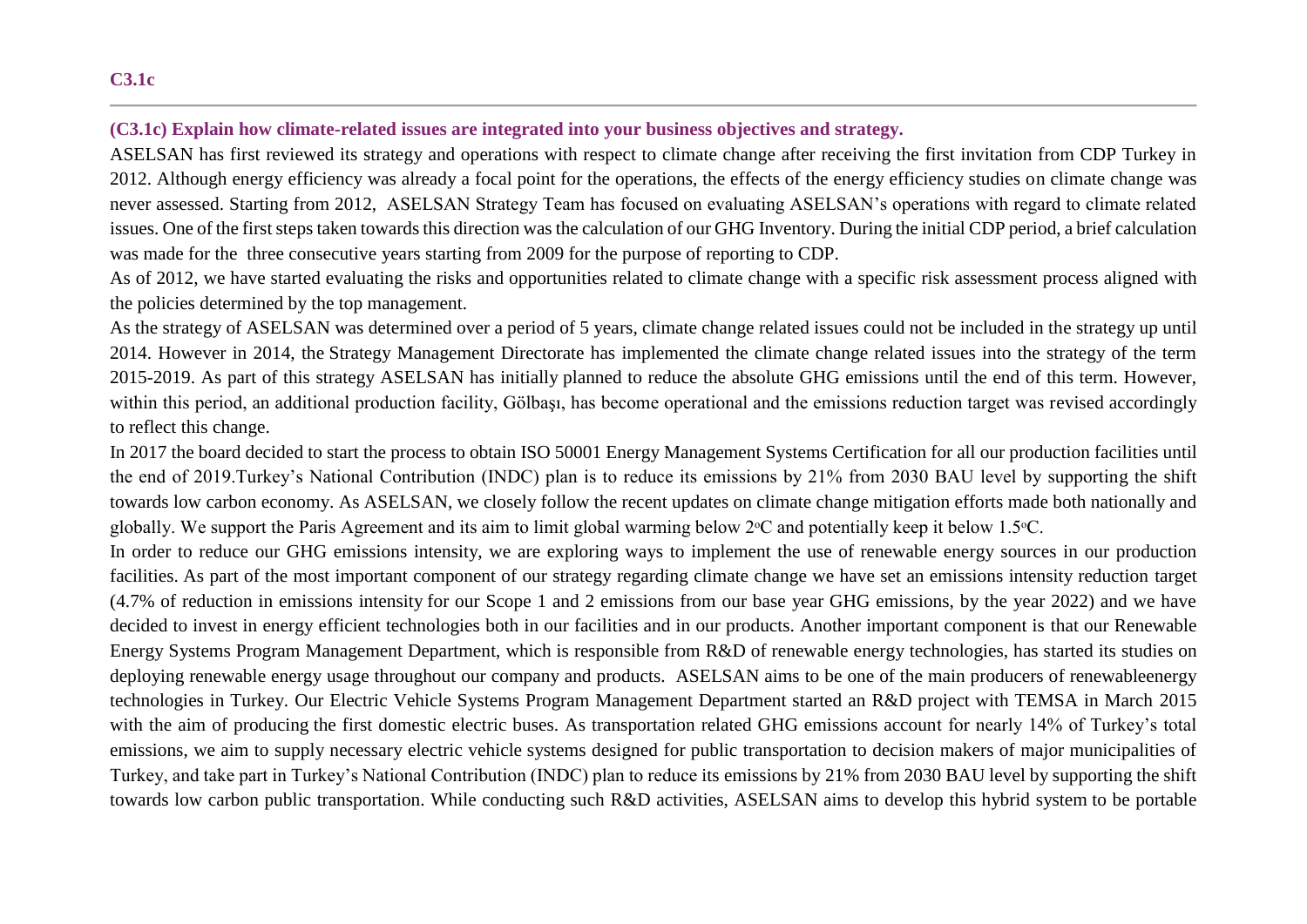and can be used both on-grid and off-grid. This new system will reduce the use of diesel back-up generators and result in energy consumption reduction and therefore GHG emissions. This project that has been influenced by climate change is also the most important business decision made in 2016 and still on going while ASELSAN has expanded the scope of its renewable sources related R&D projects by focusing on developing hybrid system where both solar and wind power sources can be used interchangeably.

There are plans to remove the obstacles facing the roll-out of electric vehicles by preparing for future battery technologies, ensuring longer range and shorter charging time. We believe that the brand value and market value of ASELSAN will be positively affected with the implementation of these decisions. ASELSAN was among the 15 firms that were approved to be included in BIST Sustainability Index and has been listed on it for four years in a row. In November 2017, ASELSAN kept its place in the index as a consequence of the re-evaluation of ASELSAN Sustainability Report that was published in June, 2017. The Index's criteria on climate change strategy and management is totally aligned with CDP, which gave us an advantage against other listed companies. ASELSAN is placed in the B list, among the firms that most successfully manage climate change risks through production process and has the highest gas emission performance on the outcome of the research conducted by evaluating big firms including firms listed on Borsa İstanbul.

Our share is now favoured by environmentally friendly institutions as well, which provides us an additional advantage among our competitors. ASELSAN has been in BIST-50 Index of Borsa Istanbul as well as Corporate Governance Index since 2012 and Sustainability Index since its inception and was also included in BIST-30 Index in April 2017. These indices are prestigious indices of BIST as big, corporate industrial firms, holdings and banks dominate them. Corporate governance rating is aprerequisite for presence in Corporate Governance Index of BIST and with the latest revisions in Corporate Governance Principles; sustainability has become a new dimension for corporate governance rating of companies. Thus, climate change aspect is now embedded in our corporate governance rating.

ASELSAN management values ASELSAN share's presence in BIST-30, BIST-50 and Sustainability Indices. In addition to this, there are long term institutional investors in ASELSAN's investor base. These facts encourage us to persistently increase the value we attach to climate change and energy efficiency. Our Company posted an exemplary performance in 2017, and climbed to 57th place in the ranking of the world's largest 100 defense industry companies. Our Company's shares positively decoupled from other shares listed on the Stock Exchange İstanbul (BIST) in 2017, as was seen in the previous year.

While the BIST-100 Index generated a 48% return during the year, ASELSAN shares provided investors with a return of about 150%

# **C3.1g**

#### **(C3.1g) Why does your organization not use climate-related scenario analysis to inform your business strategy?**

ASELSAN has initially planned to reduce the absolute GHG emissions in her production facilities. In 2015 Gölbaşı facility has become operational and the emissions reduction target was revised accordingly to reflect this change. In order to reduce our GHG emissions intensity, we are exploring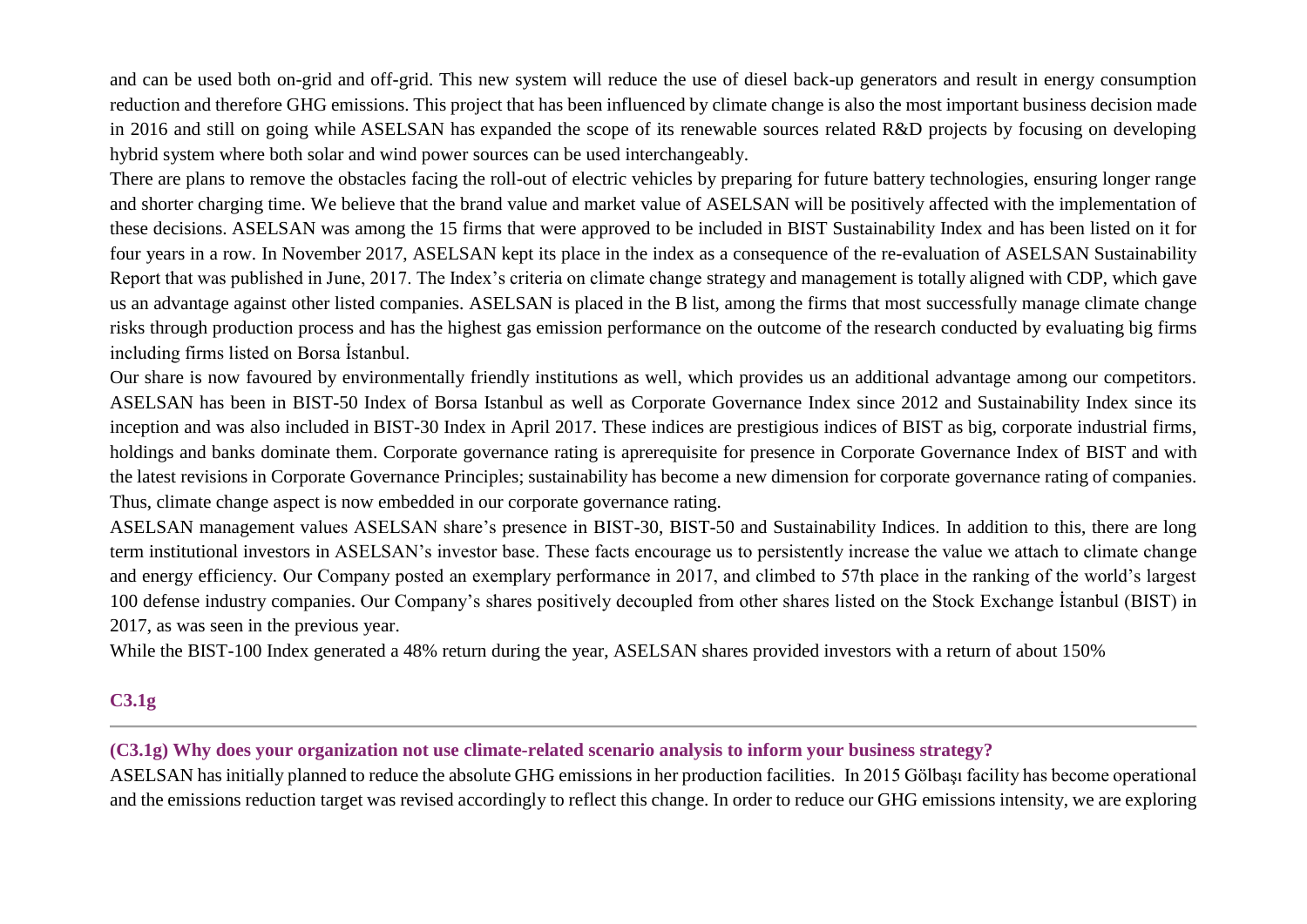ways to implement the use of renewable energy sources, and energy efficiency in our production facilities. Previous years were the assessment years of the climate related legislative framework for Turkish companies.

This framework was assessed base on emission reporting obligation risk driver, which does not pose additional operational cost hereafter for ASELSAN. Our company has put anemphasise on elements such as board oversight, climate risk assessment and management including integration into the company's business planning processes.

After such an uncertainty management and awareness raising period for the whole company, ASELSAN is ready now to use scenario analysis as a strategic planning tool to help herself understand how she might perform in different future states.

Turkey's National Contribution (INDC) plan is to reduce its emissions by 21% from 2030 BAU level by supporting the shift towards low carbon economy. We closely follow the recent updates on climate change mitigation efforts made both nationally and globally. We support the Paris Agreement and its aim to limit global warming below  $2^{\circ}$ C and potentially keep it below 1.5 $^{\circ}$ C.

Aselsan is planning to implement climate-related scenario analysis as a strategic planning tool to explore potential futures and organization's business strategies resilience. For this purpose, as of January 2018 Aselsan' s Sustainability Committee started to study on some scenario analysis to inform the business strategy starting from 2019.

To evaluate potential outcomes based on assumptions, and to understand how adjusting one or more of these variables impact the organisation's business, a top-down approach has been chosen. For a suitable strategic thinking and strategy formulation, transitional (IEA 450, 2DS, IEA Sustainable Development Scenario) and physical scenarios will be assessed. After the review of publicly available climate related scenarios we will develop our own organisational and business specific scenarios in 2020. As we are advancing inmonitoring our GHG emissions and assessing our emissions trend in a more advanced way, we are planning on taking the low-carbon development scenario into account while planning our future strategies.

The key considerations of assumptions will be: Discount rate, carbon price, assumptions about CO2 price via tax or trading scheme, energy demand and mix, price of key commodities/ products & LCA thinking, efficiency, technology, national carbon emission target, subsidies for fossil fuels, temperature increase relative to CO2 increase. Analytical choices such as scenarios, timing, scope of application will be discussed.

Business Impacts/Effects will be studied for different areas such as earnings, costs, revenues, assets, investments, timing etc. Aselsan's management is aware that scenario analysis not only identifies potential risks but can also offer insight into opportunities including energy efficiency, changes in energy sources and/or technologies, new products and services, new markets or assets, and increased resilience.

ASELSAN aims to be one of the main producers of renewable energy technologies in Turkey.

The most important aspect of climate change that influences our strategy is the opportunity to develop a green business. Although we are not yet influenced by the regulatory changes in Turkey, it is also another aspect of climate change, as we like to be prepared to the changes in regulation. Another important component is that our Renewable Energy Systems Program Management Department, which is responsible of R&D of renewable energy technologies, has started its studies on deploying renewable energy usage throughout our company and products.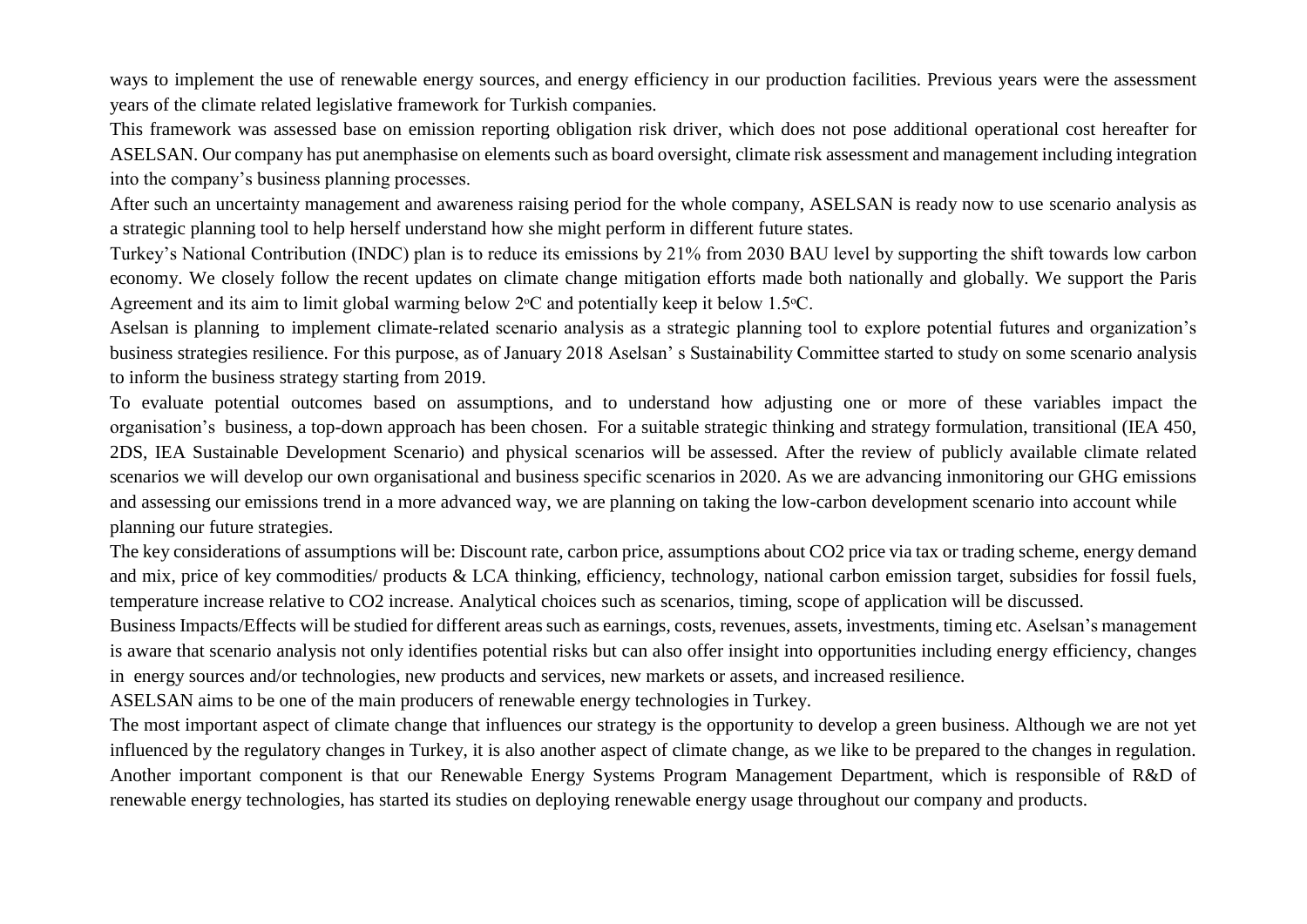### **C4. Targets and performance**

#### **C4.1**

**(C4.1) Did you have an emissions target that was active in the reporting year?**

Intensity target

# **C4.2**

**(C4.2) Provide details of other key climate-related targets not already reported in question C4.1/a/b.**

### **C4.3**

**(C4.3) Did you have emissions reduction initiatives that were active within the reporting year? Note that this can include those in the planning and/or implementation phases.**

Yes

**C4.3a**

**(C4.3a) Identify the total number of projects at each stage of development, and for those in the implementation stages, the estimated CO2e savings.**

,我们也不能在这里的时候,我们也不能会在这里,我们也不能会在这里的时候,我们也不能会在这里的时候,我们也不能会在这里的时候,我们也不能会在这里的时候,我们也不能

|                           | Number of projects | Total estimated<br>annual<br>CO2e savings in metric<br>tonnes CO2e (only for rows<br>marked *) |
|---------------------------|--------------------|------------------------------------------------------------------------------------------------|
| Under investigation       | 3                  | 804                                                                                            |
| To be implemented*        | 3                  | 1025                                                                                           |
| Implementation commenced* | 3                  | 540                                                                                            |
| Implemented*              | 10                 | 866.48                                                                                         |
| Not to be implemented     | O                  | $\theta$                                                                                       |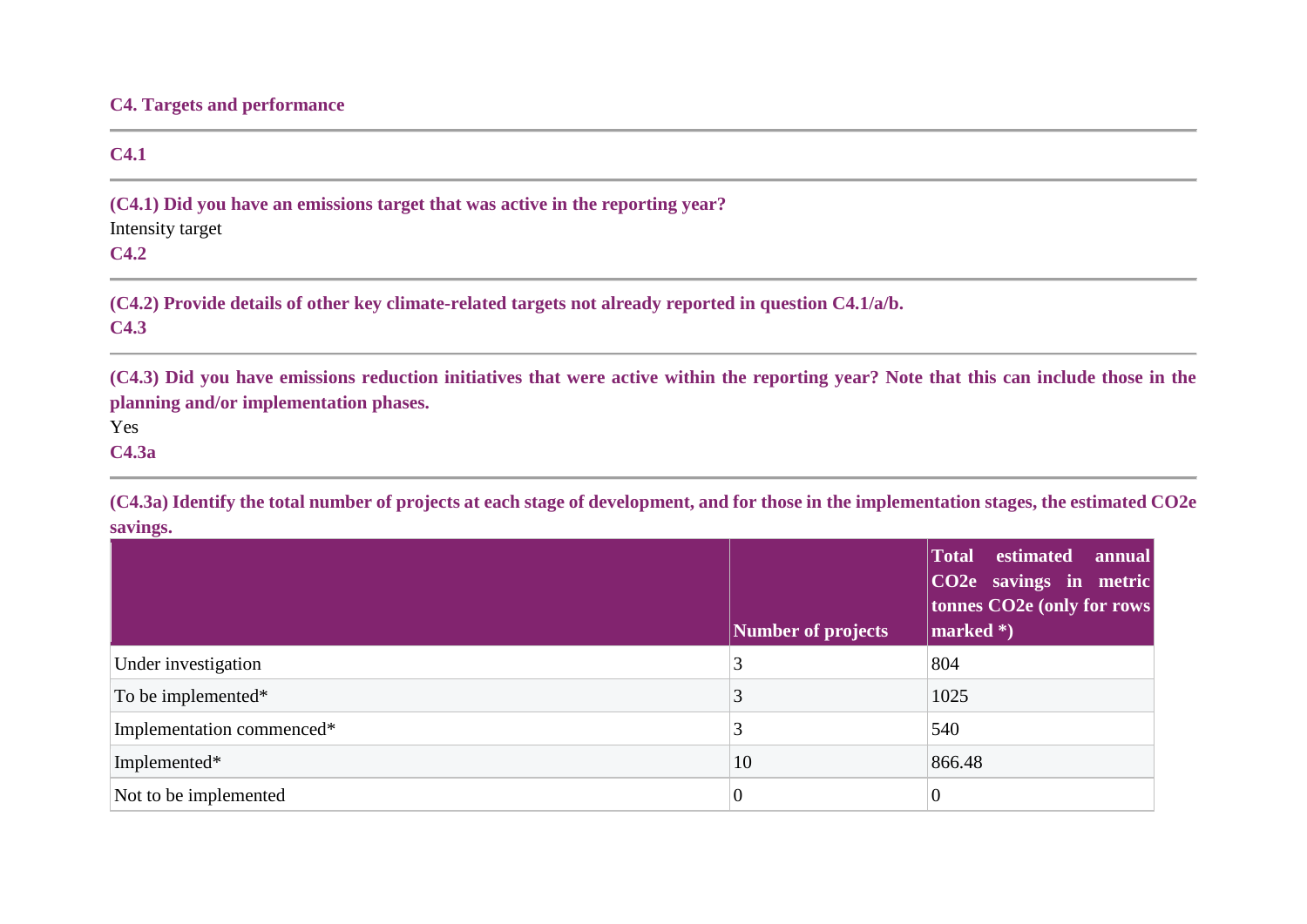#### **C4.3b**

**(C4.3b) Provide details on the initiatives implemented in the reporting year in the table below. Activity type** Energy efficiency: Building services **Description of activity HVAC Estimated annual CO2e savings (metric tonnes CO2e)** 222.37 **Scope** Scope 2 (location-based) **Voluntary/Mandatory** Voluntary **Annual monetary savings (unit currency – as specified in CC0.4)** 150000 **Investment required (unit currency – as specified in CC0.4)** 30000

**Payback period** <1 year **Estimated lifetime of the initiative** 11-15 years **Comment**

Air cooled chiller system revision was realised. During winter the cooling demand is lower, high capacity chiller system was installed with air cooling system This activity enabled electricity consumption reduction in the Gölbaşı facility. We have achieved a saving of 500000 kWh/year

**Activity type** Energy efficiency: Processes **Description of activity** Please select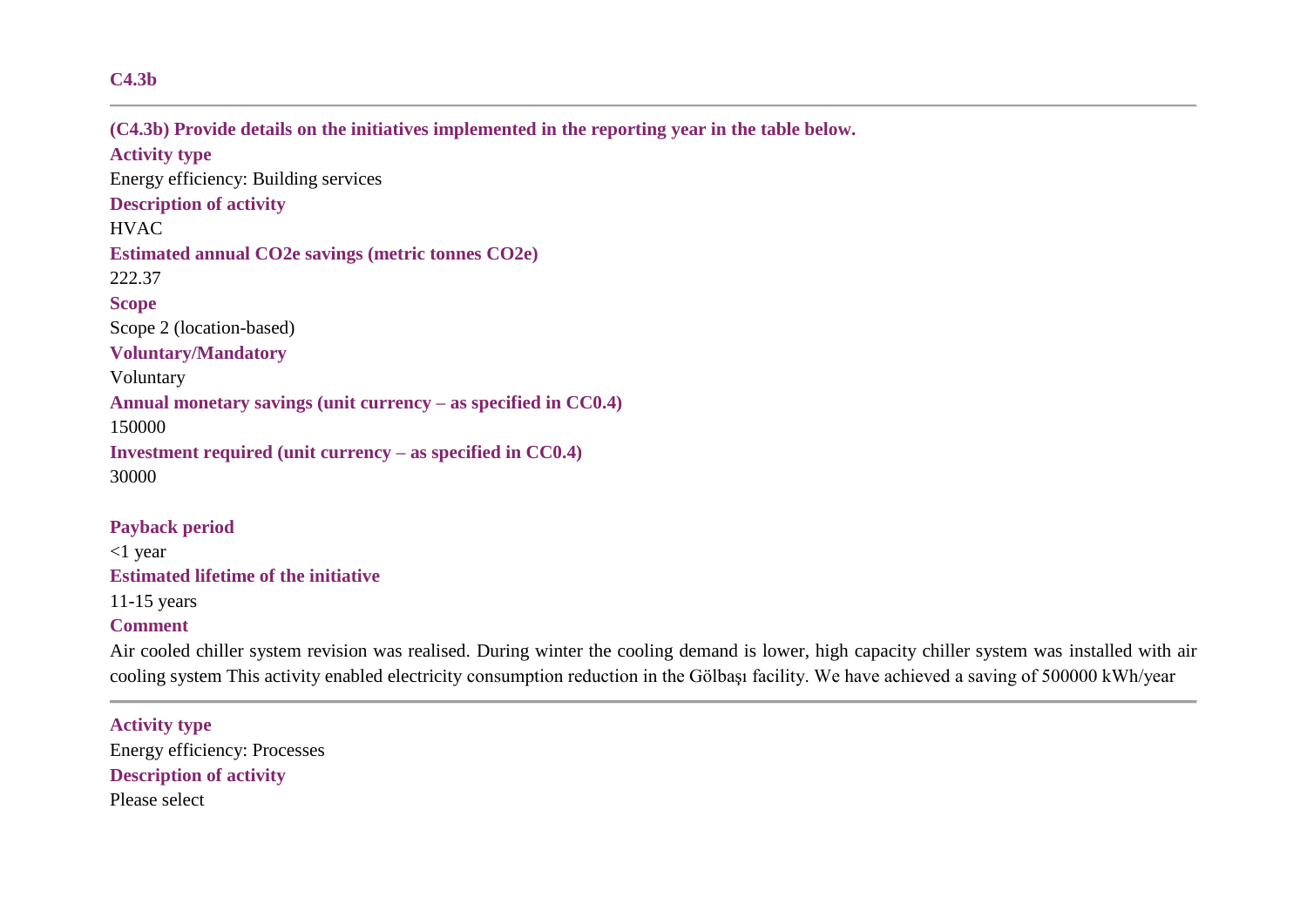**Estimated annual CO2e savings (metric tonnes CO2e)** 87.23 **Scope** Scope 1 **Voluntary/Mandatory** Voluntary **Annual monetary savings (unit currency – as specified in CC0.4)** 45000 **Investment required (unit currency – as specified in CC0.4)** 55000 **Payback period** 1-3 years **Estimated lifetime of the initiative** 11-15 years **Comment**

For the purpose to utilise the heat of rejected waste steam a recycle exchange system was installed in the Gölbaşı facility. We have achieved a saving of 45000 m3 NG//year

**Activity type** Energy efficiency: Processes **Description of activity** Please select **Estimated annual CO2e savings (metric tonnes CO2e)** 38.77 **Scope** Scope 1 **Voluntary/Mandatory** Voluntary **Annual monetary savings (unit currency – as specified in CC0.4)** 20000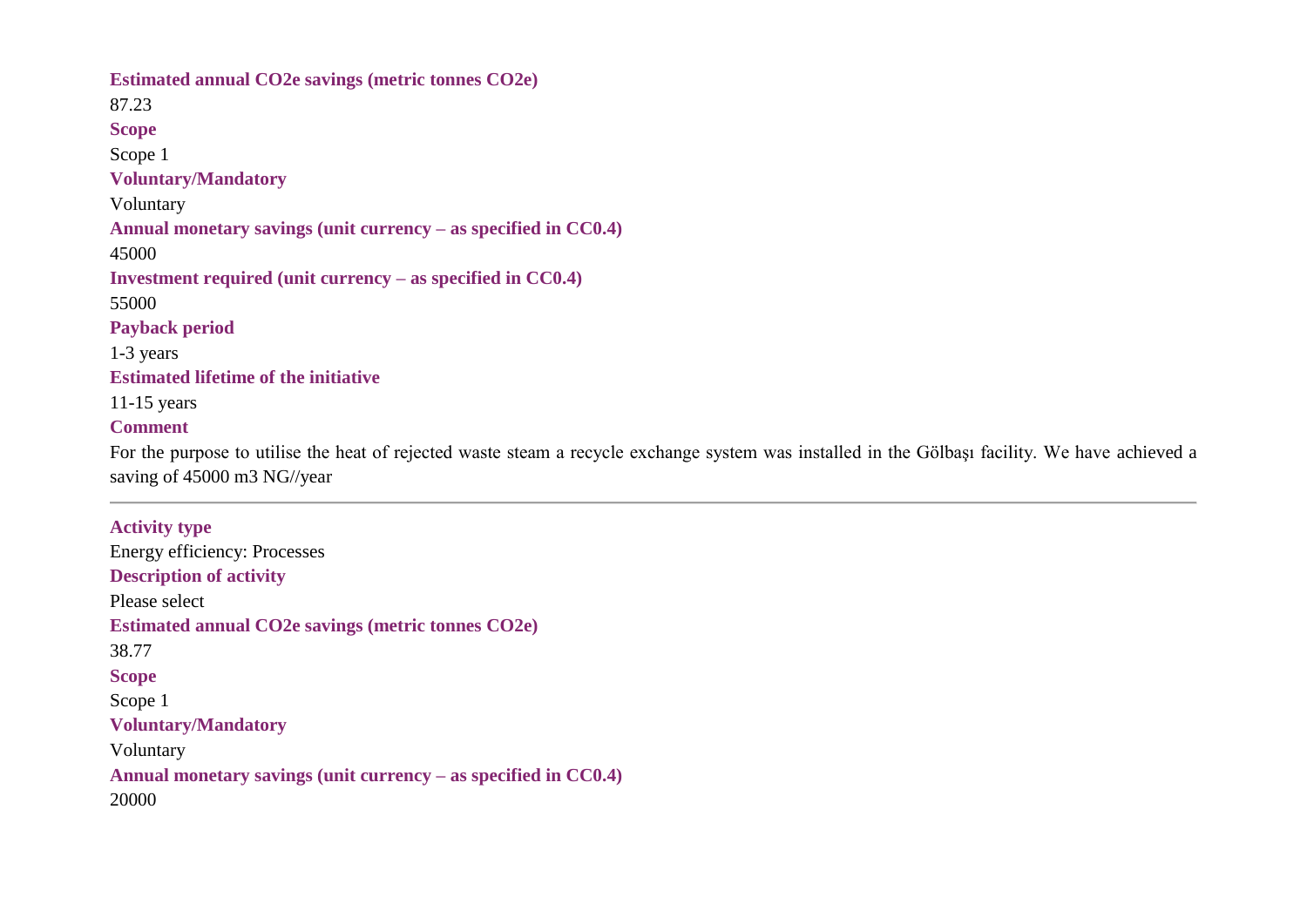# **Investment required (unit currency – as specified in CC0.4)** 22000 **Payback period** 1-3 years **Estimated lifetime of the initiative** 6-10 years **Comment** For the purpose to be efficient in natural gas consumption the steam traps have been modified and steam leak-off have been prevented in the Gölbaşı facility.

### **Activity type**

Energy efficiency: Processes **Description of activity** Please select **Estimated annual CO2e savings (metric tonnes CO2e)** 20.01 **Scope** Scope 2 (location-based) **Voluntary/Mandatory** Voluntary **Annual monetary savings (unit currency – as specified in CC0.4)** 13500 **Investment required (unit currency – as specified in CC0.4)** 0 **Payback period** Please select **Estimated lifetime of the initiative** 21-30 years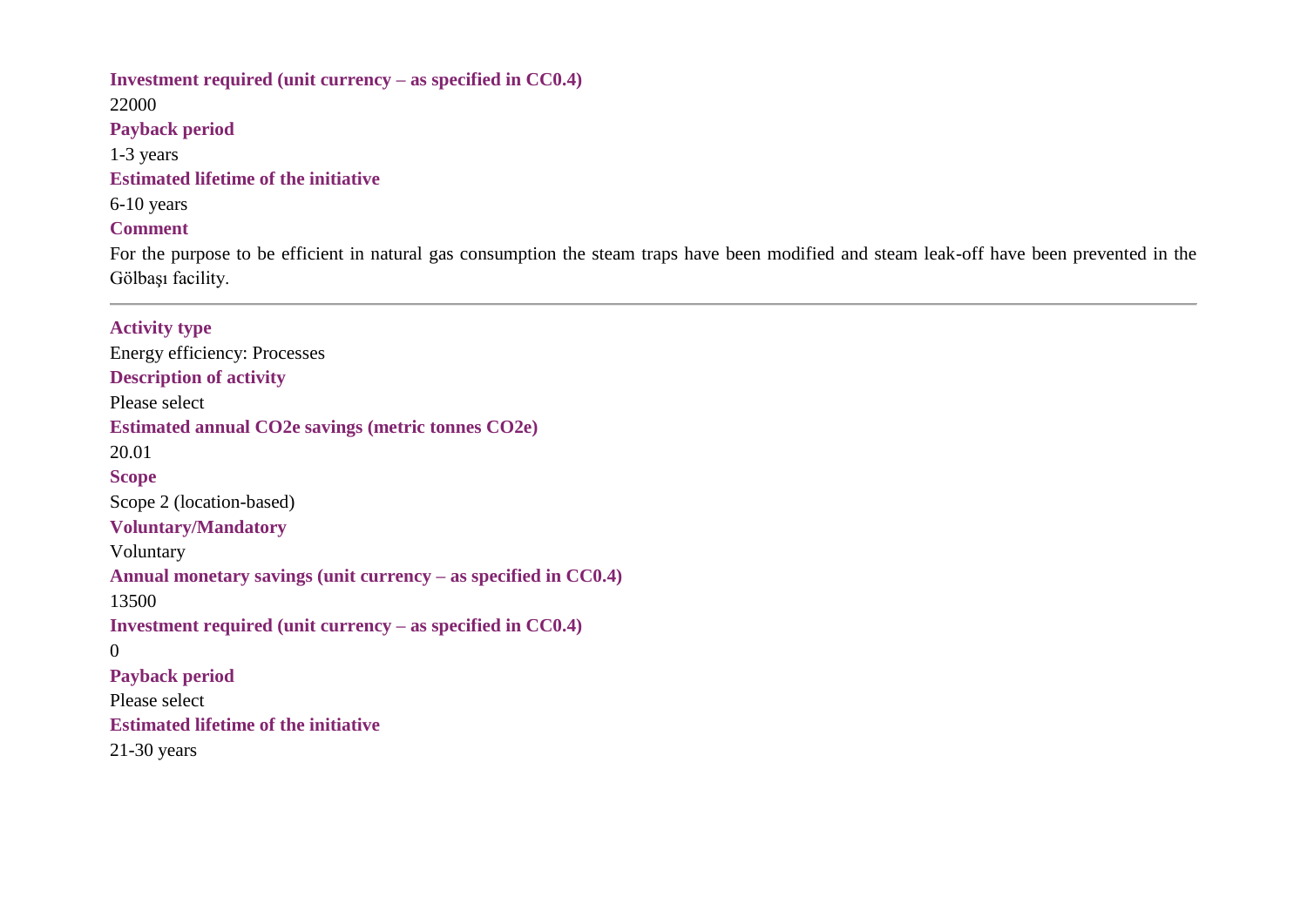### **Comment**

For the purpose to be efficient in energy and chemical consumption, the capacity utilisation of biological treatment plant has been revised and single system operation have been set up in the Gölbaşı facility There is no any investment requirement for this activity. We have achieved a saving of 45000 kWh/year

# **Activity type** Energy efficiency: Processes **Description of activity** Please select **Estimated annual CO2e savings (metric tonnes CO2e)** 9.78 **Scope** Scope 2 (location-based) **Voluntary/Mandatory** Voluntary **Annual monetary savings (unit currency – as specified in CC0.4)** 6500 **Investment required (unit currency – as specified in CC0.4)**  $\Omega$ **Payback period** Please select **Estimated lifetime of the initiative** 21-30 years **Comment**

For the purpose to be efficient in energy consumption, ambient air temperature has been increased gradually from 18 °C to 22 °C in the Server Rooms of the Gölbaşı facility There is no any investment requirement for this activity We have achieved a saving of 22000 kWh/year

## **Activity type**

Energy efficiency: Building services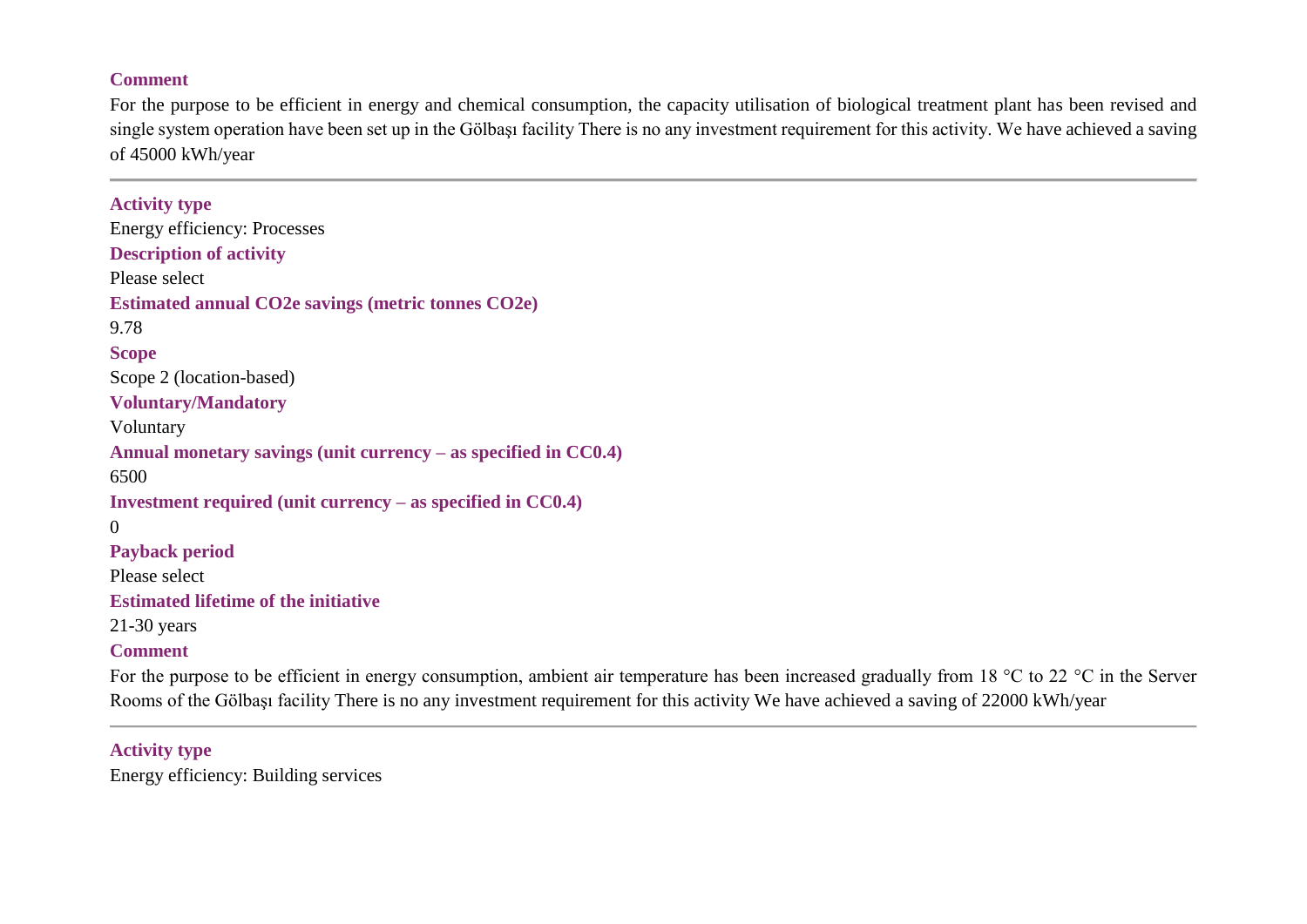**Description of activity** Lighting **Estimated annual CO2e savings (metric tonnes CO2e)** 38.86 **Scope** Scope 2 (location-based) **Voluntary/Mandatory** Voluntary **Annual monetary savings (unit currency – as specified in CC0.4)** 25000 **Investment required (unit currency – as specified in CC0.4)** 55000 **Payback period** 1-3 years **Estimated lifetime of the initiative** 6-10 years **Comment**

For the purpose to be efficient in energy consumption, 2000 unit of 18 W fluorescent lamps have been replaced with led tube bulbs in the Macunköy facility where we have achieved a saving of 87368 kWh/year

**Activity type** Energy efficiency: Processes **Description of activity** Please select **Estimated annual CO2e savings (metric tonnes CO2e)** 284.4 **Scope** Scope 2 (location-based)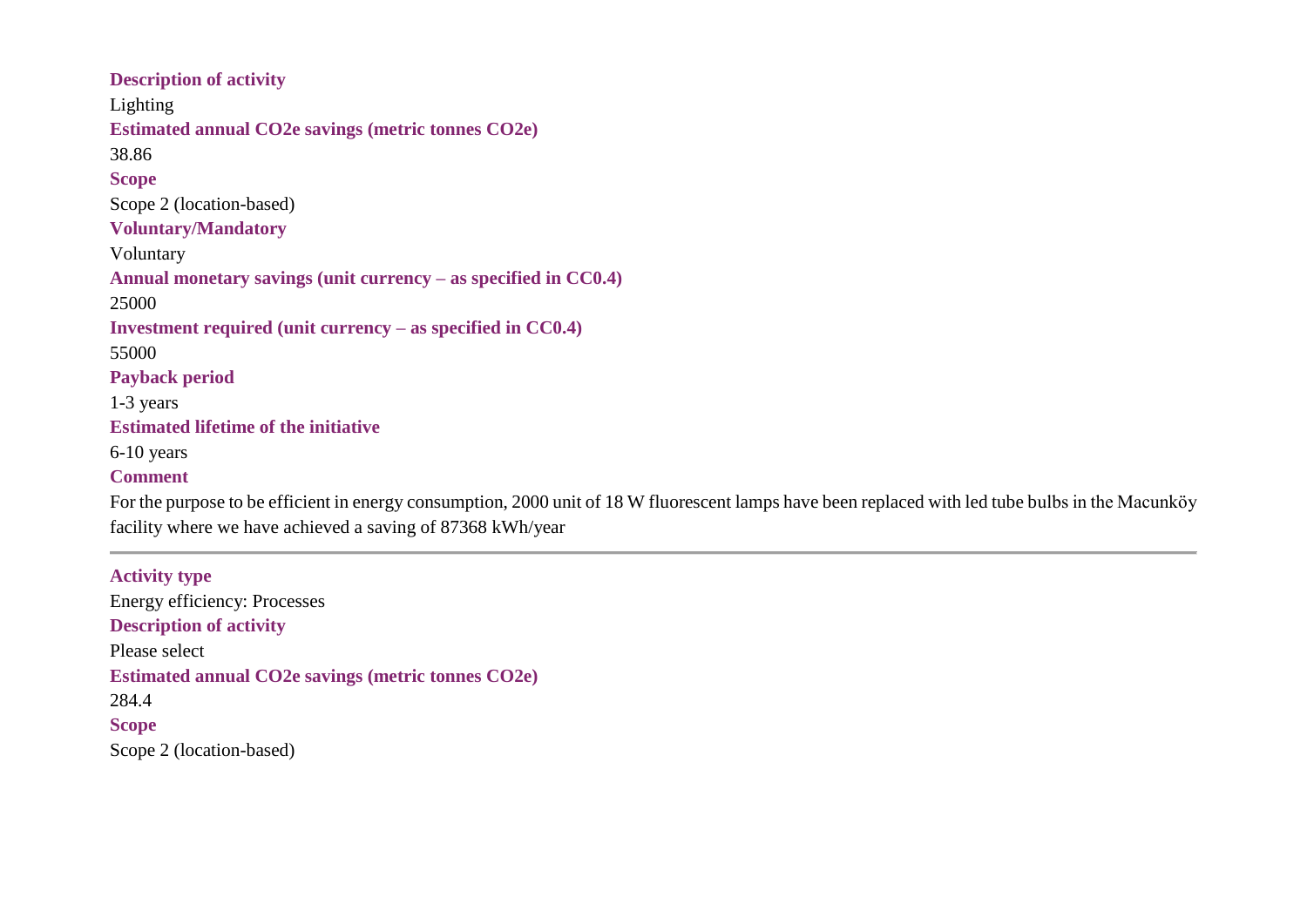# **Voluntary/Mandatory** Voluntary **Annual monetary savings (unit currency – as specified in CC0.4)** 221708 **Investment required (unit currency – as specified in CC0.4)** 260820 **Payback period** 1-3 years **Estimated lifetime of the initiative** 21-30 years **Comment**

For the purpose to be efficient in energy consumption, compressed air machine was replaced with an efficient one in the Akyurt facility. Where we have achieved a saving of 639480 kWh/year

# **Activity type**

Energy efficiency: Building services **Description of activity** HVAC **Estimated annual CO2e savings (metric tonnes CO2e)** 130.67 **Scope** Scope 2 (location-based) **Voluntary/Mandatory** Voluntary **Annual monetary savings (unit currency – as specified in CC0.4)** 101864 **Investment required (unit currency – as specified in CC0.4)**  $\Omega$ **Payback period** Please select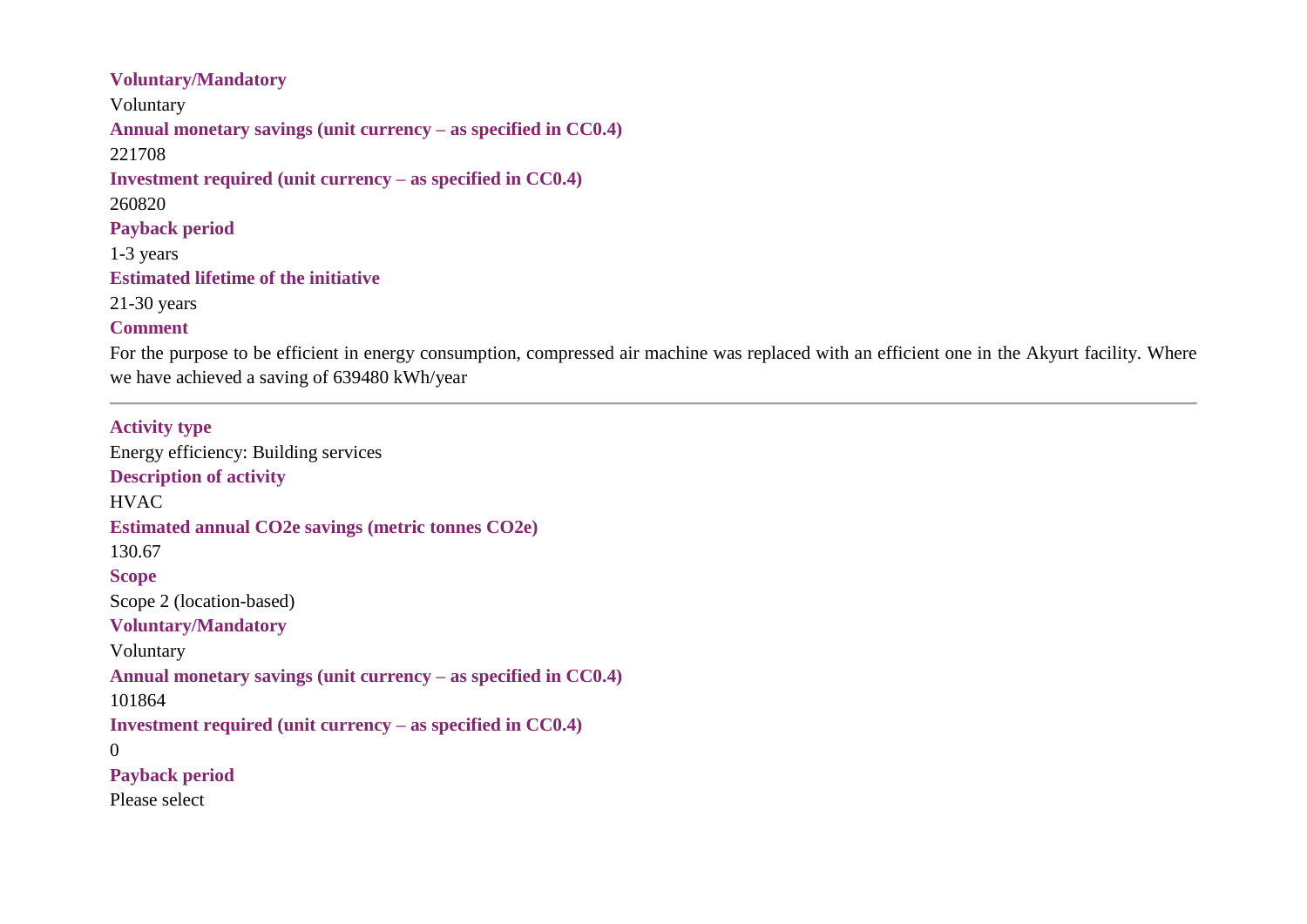### **Estimated lifetime of the initiative**

21-30 years

### **Comment**

For the purpose to be efficient in energy consumption AH1 and AH2 air conditioning group fans were replaced with new ones for the clean room of Akyurt Facility where we have achieved a saving of 293810,85 kWh/year. Investment requirement amount is 0, the activity was realised with internal sources as a part of an another investment tender.

**Activity type** Energy efficiency: Processes **Description of activity** Please select **Estimated annual CO2e savings (metric tonnes CO2e)** 24.28 **Scope** Scope 2 (location-based) **Voluntary/Mandatory** Voluntary **Annual monetary savings (unit currency – as specified in CC0.4)** 35186 **Investment required (unit currency – as specified in CC0.4)** 0 **Payback period** Please select **Estimated lifetime of the initiative** 21-30 years **Comment**

For the purpose to be efficient in energy consumption, a dry type transformer have been installed and 2 old ones are discarded. Automated generator control system have been renewed for the clean room of Akyurt facility where we have achieved a saving of 28524,75 kWh/year, and 4399 LT diesel /year Investment requirement amount is 0, the activity was realised with internal sources as a part of an another investment tender.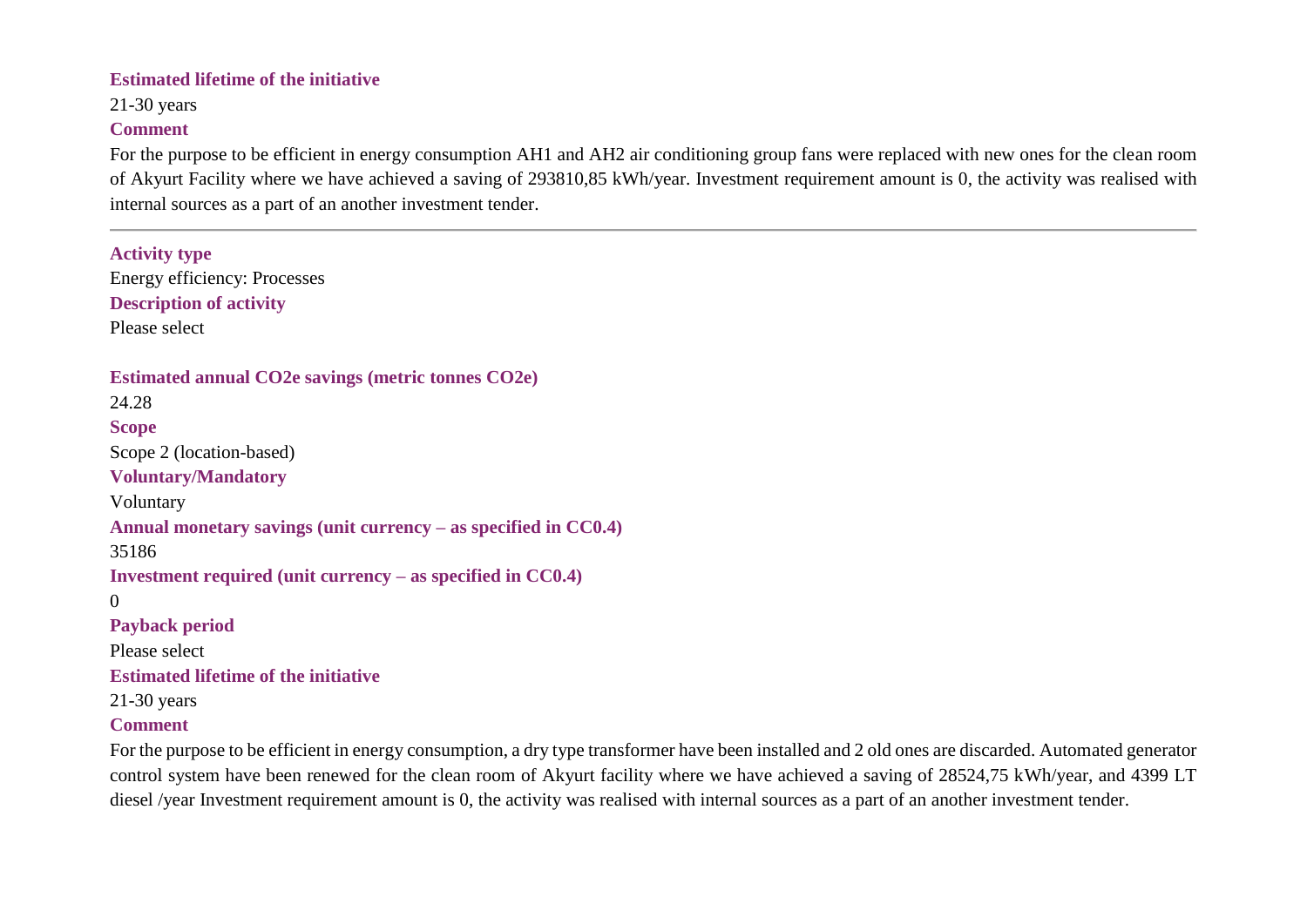**Activity type** Energy efficiency: Building services **Description of activity** Lighting **Estimated annual CO2e savings (metric tonnes CO2e)** 10.13 **Scope** Scope 2 (location-based) **Voluntary/Mandatory** Voluntary **Annual monetary savings (unit currency – as specified in CC0.4)** 7896 **Investment required (unit currency – as specified in CC0.4)** 0 **Payback period** Please select **Estimated lifetime of the initiative** 11-15 years

## **Comment**

For the purpose to be efficient in energy consumption, fluorescent lamps have been replaced with led tube bulbs in the Akyurt facility, where we have achieved a saving of 22776 kWh/year Investment requirement amount is 0 , it was realised with internal sources as a part of an another investment tender.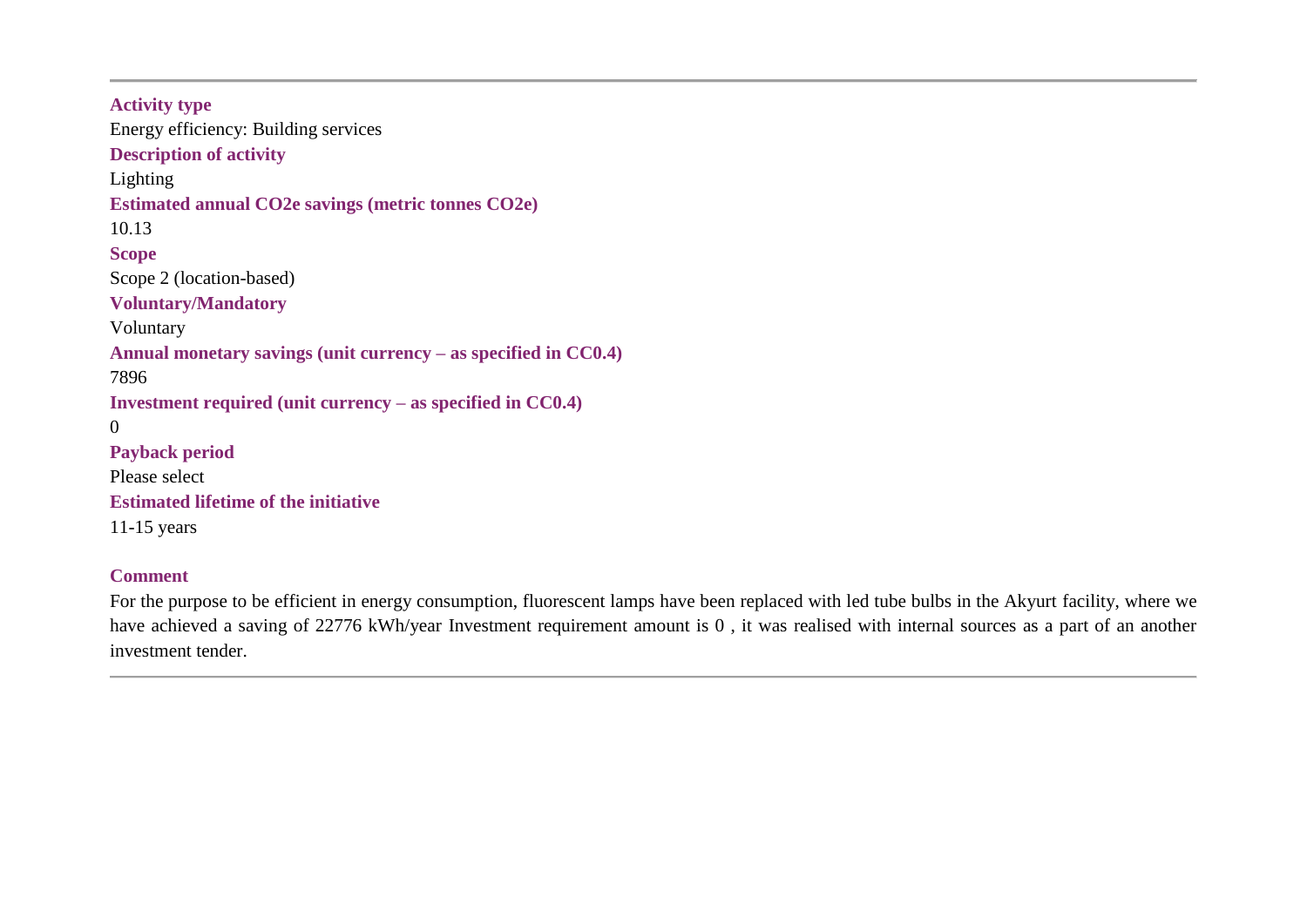# **(C4.3c) What methods do you use to drive investment in emissions reduction activities? Method Comment** In ASELSAN, we constantly try to develop projects that increase energy efficiency. When we have a project idea, the related directorate makes a detailed feasibility analysis that shows how much investment is required for a certain project and how much savings (both in terms of energy and financial savings) can be achieved with that particular project. If the payback period of the project is below 5 years and if the project lifetime is over 10 years, a report is prepared and the project is submitted for budget approval. Then this project is included in the budget plans for the upcoming year. Corporate Management Committee meeting held on the 16 th of May in 2017. In this meeting it

Financial optimization was decided to determine new targets for electricity consumption, and waste management. GHG emissions target calculations revision will also be materialised for the strategic planning period, 2008- 2022. Dedicated budget for the annual turnover to its Research and Development activities financed with its own resources. Over three thousand low-carbon R&D Aselsan aims to be a responsible producer for a globally responsible consumption. Substitution of existing products with lower emission options is aligned with the Research and Development activities There is an increased demand for new low carbon technologies, materials, products and services such as smart digital solutions, smart mobility, solar cells, insulation etc.for different sectors. ASELSAN aims to be one of the main producers of renewable energy technologies in Turkey in the mid- term. The Electric Vehicle Systems Program Management Department started an Research and Development project with TEMSA in March 2015 with the aim of producing the first domestic electric buses. As transportation related GHG emissions account for nearly 14% of Turkey's total emissions, it is aimed to supply necessary electric vehicle systems designed for public transportation to decision makers of major municipalities of Turkey Aselsan being a leading defense industry establishment developing advanced technology system solutions on land, air, naval and aerospace platforms, has given importance to Research and Development activities and technological gains and targets since it was founded. Besides, it aims to spend approximately 6% of employees work in the six R and D centers within ASELSAN. ASELSAN's total R and D expenses was 1675 TL million in 2017.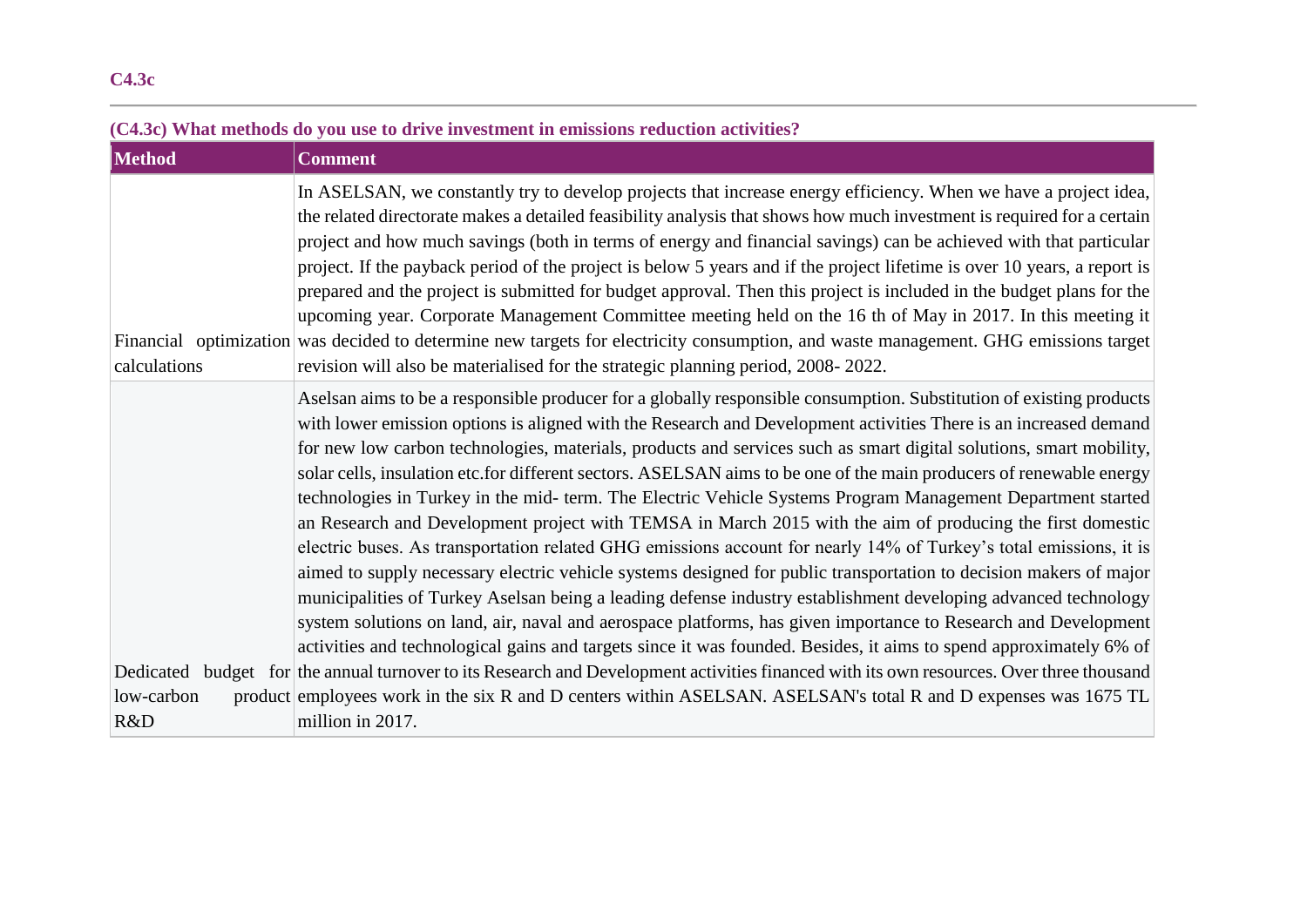# **(C4.5) Do you classify any of your existing goods and/or services as low-carbon products or do they enable a third party to avoid GHG emissions?**

### Yes **C4.5a**

**(C4.5a) Provide details of your products and/or services that you classify as low-carbon products or that enable a third party to avoid GHG emissions.**

### **Level of aggregation**

Group of products

### **Description of product/Group of products**

Renewable Energy Systems Innovative design and development work is being pursued for systems in the renewable energy area. The systems developed will aid in securing the energy supply for efficient and uninterrupted electric energy generated from Turkey's rich solar and wind energy resources. The critical components are developed with maximum national resources to be competitive in the local market. • In the area of wind energy, design, development and manufacturing of full scale power converters and grid connection algorithms have been completed. The system design has particularly taken into consideration the needs of the Turkish wind industry. The first 300 kW full scale power converter system ordered by the Turkish wind turbine manufacturer Northel EMK was installed at the BUSKİ wind power plant in the province of Bursa. Work has begun on design for a larger full scale power converter. • In the area of solar energy, the development of very high efficiency IBC c-Si photovoltaic cells and modules is currently in progress. The production process development of IBC PV cell has been completed at the METU-GÜNAM solar FV research center, and the installation of the R and D production line is continuing. • Hybrid energy micro grid systems that aim to provide reliable, economic and clean energy from wind and solar have been developed for the military and civilian applications. The mobile hybrid energy system (GURU Mobil) integrated on a trailer was exhibited in IDEF 2017. The unit has been designed to minimise the use of diesel fuel in tactical applications. The transportable, cabinet integrated hybrid energy system that can provide energy (GURU Kompakt) for longer duration with limited diesel generator backup has also been developed and a prototype was manufactured. Serial production of this unit will begin in 2018 **Are these low-carbon product(s) or do they enable avoided emissions?**

### Avoided emissions

**Taxonomy, project or methodology used to classify product(s) as low-carbon or to calculate avoided emissions** Other, please specify (2006 IPCC Guidelines for ghg inventories)

**C4.5**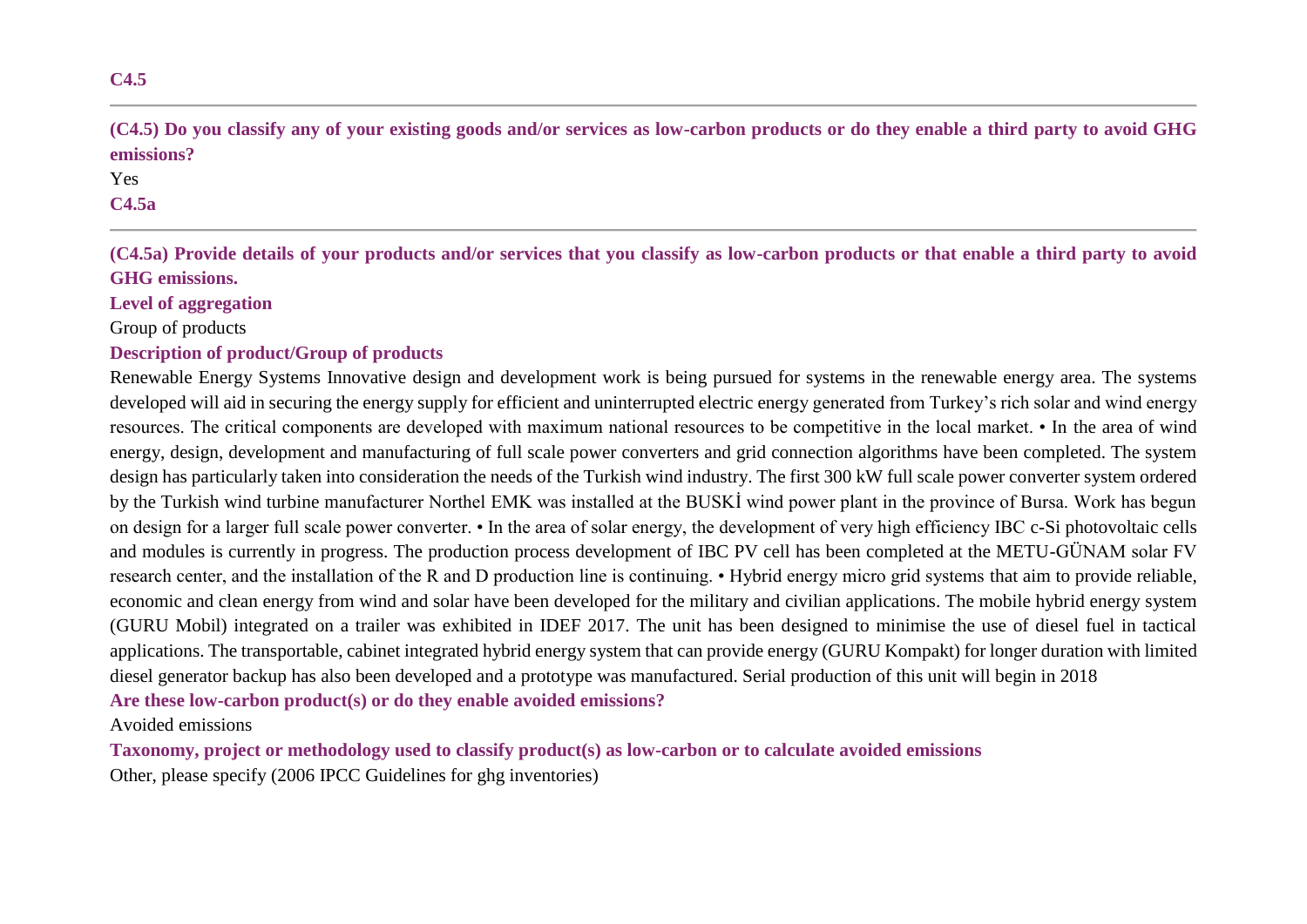### **% revenue from low carbon product(s) in the reporting year**

### **Comment**

These climate resilient goods and services will allow third party to avoid emissions. After serial production the % revenue of these products will be identified as sales figures.

### **Level of aggregation**

### Group of products

### **Description of product/Group of products**

Energy Management and Smart Grid Systems In order to transmit electricity efficiently, effectively and in a flexible manner from generation sites to consumption points throughout Turkey, system solutions consisting of critical hardware, algorithms and software are being developed for an Intelligent Transmission Grid Management System at the nationwide level. Accordingly, to reduce foreign technology dependency and to secure energy distribution and transmission capabilities with local technologies; the following activities have been carried out: • Advanced Energy Measurement and Management Units and Power Quality Measurement Devices have been developed as smart grid power and control equipment. The "DEPAR Multi-Feeder Power Quality Analyser" is being developed under contract with Boğaziçi Elektrik Dağıtım A.Ş. (BEDAŞ). The prototype unit was introduced at the International İstanbul Smart Grids and Cities Congress and Fair (ICSG 2017). The first trials in the field were successfully completed in November 2017. The system will initially be deployed at limited number of transformer centers in Istanbul The development of a nationwide SCADA and Energy Management System, including but not limited to critical information security algorithms and software for power transmission and distribution has continued successfully. Design and development of ARTU - Advanced Remote Terminal Unit has been completed to a great extent. The algorithm and software development work has continued and preparation for the first trials on live systems have started. Preliminary work is being done for the ARTU qualification tests and certification process to be conducted in 2018. It is expected that ARTU will be utilized widely not only in power transmission and distribution systems but also in monitoring of renewable energy power plants.

## **Are these low-carbon product(s) or do they enable avoided emissions?**

### Avoided emissions

**Taxonomy, project or methodology used to classify product(s) as low-carbon or to calculate avoided emissions** Other, please specify (2006 IPCC Guidelines for ghg inventories)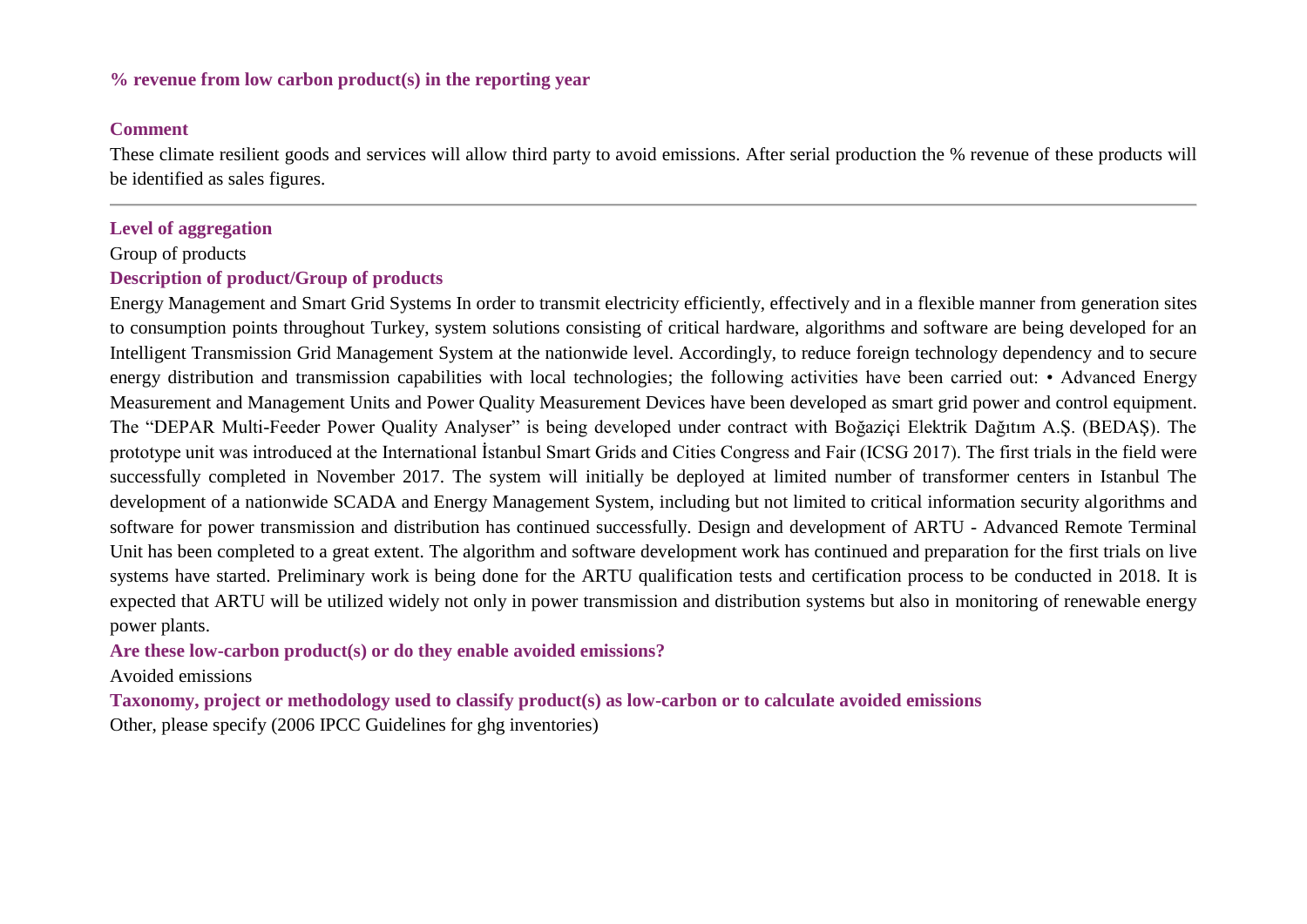## **% revenue from low carbon product(s) in the reporting year Comment**

These climate resilient goods and services will allow third party to avoid emissions. After serial production the % revenue of these products will be identified as sales figures.

## **Level of aggregation**

Group of products

# **Description of product/Group of products**

Multilane Free Flow Electronic Toll Collection System (MLFF-ETC) was one of the most intensive fields in 2017 The MLFF-ETC, which does not affect traffic on the highway during its operation, enables the collection of tolls from highways around large cities such as Istanbul and also enables applications aimed at preventing traffic congestion resulting with high ghg emissions in urban roads, by introducing electronic road charging methods. Activities to install Toll Collection Systems on the newly opened road sections of the privately operated Yavuz Sultan Selim Bridge and the Northern Peripheral Road, Gebze-İzmir Highway, and Eurasia Tunnel have been continued in 2017.

**Are these low-carbon product(s) or do they enable avoided emissions?**

Avoided emissions

**Taxonomy, project or methodology used to classify product(s) as low-carbon or to calculate avoided emissions**

Other, please specify (2006 IPCC Guidelines for ghg inventories)

**% revenue from low carbon product(s) in the reporting year**

# **Comment**

ASELSAN Toll Collection Systems are also used in Turkey's showcase Public Private Partnership (PPP) highway projects.

# **Level of aggregation**

Group of products

# **Description of product/Group of products**

ASELSAN has begun her activities to develop the energy management system which improves efficiency for rail vehicles and reduces costs. In the energy management system super capacitor and new generation batteries are used together, the regenerative energy spent by rail vehicles in the form of heat energy during braking can be efficiently stored and used efficiently when desired. With its modular structure, which can be used in both the vehicle and the station, the Energy Management System (EMS) allows rail vehicles, particularly trams, to be operated without a catenary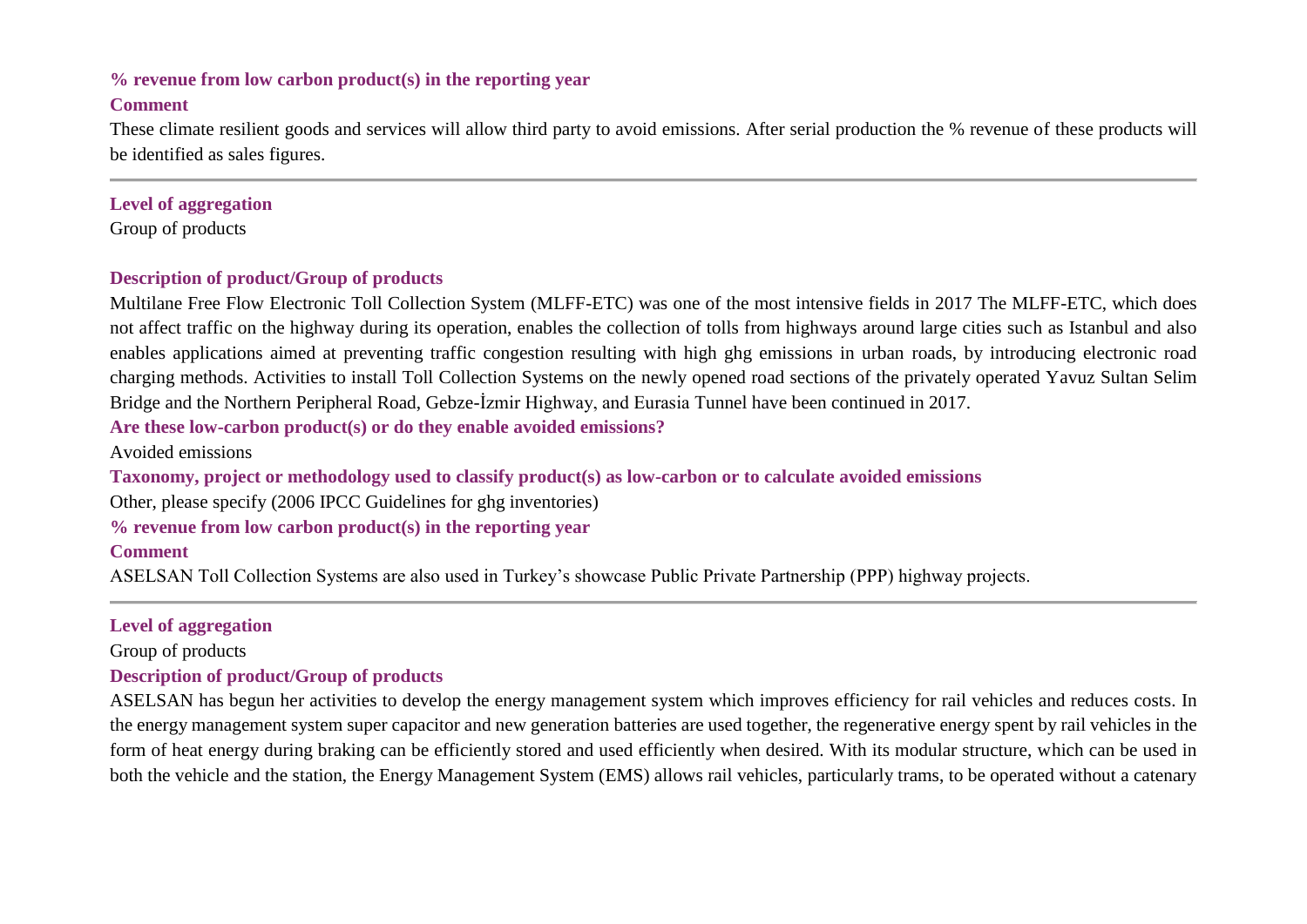system, allowing energy savings of up to 30% on public railway lines. With this system, it will become possible to reduce the electricity consumption of rail vehicles and allow rail vehicles to be operated without a catenary system

**Are these low-carbon product(s) or do they enable avoided emissions?**

Avoided emissions

**Taxonomy, project or methodology used to classify product(s) as low-carbon or to calculate avoided emissions**

Other, please specify (2006 IPCC Guidelines for ghg inventories)

**% revenue from low carbon product(s) in the reporting year**

### **Comment**

Development, production and testing activities are carried out with the aim of providing Battery Management System, Traction System (Motor Inverter and Electric Motor), Vehicle Control and Management System, along with vehicle safety software and hardware (Advanced Driving Assistance Systems) - which are the basic critical components for electric vehicles - to vehicle manufacturers and organizations (OEMs and shipyards) in a cost effective manner.

## **Level of aggregation**

Group of products

# **Description of product/Group of products**

The first prototypes of the electric traction system, which can be used in buses and utility vehicles, were produced and testing and integration activities have been carried out on prototype vehicles. In this context, the traction system of the Avenue EV vehicle, which is co-developed with TEMSA, was also provided by ASELSAN. Development activities for a range extender with an internal combustion engine, is forming the foundation for ASELSAN electric vehicle traction system product family and can also be used for military vehicles, are carried out together with domestic companies and universities, which are specialized in internal combustion engine and control.

**Are these low-carbon product(s) or do they enable avoided emissions?**

Avoided emissions

**Taxonomy, project or methodology used to classify product(s) as low-carbon or to calculate avoided emissions**

Other, please specify (2006 IPCC Guidelines for ghg inventories)

**% revenue from low carbon product(s) in the reporting year**

## **Comment**

The design activities for electric public transportation vehicles, which are required by public institutions in Turkey, have been carried out at the level of joint feasibility studies with the authorities requiring them. Promotional activities have been carried out at municipalities, especially for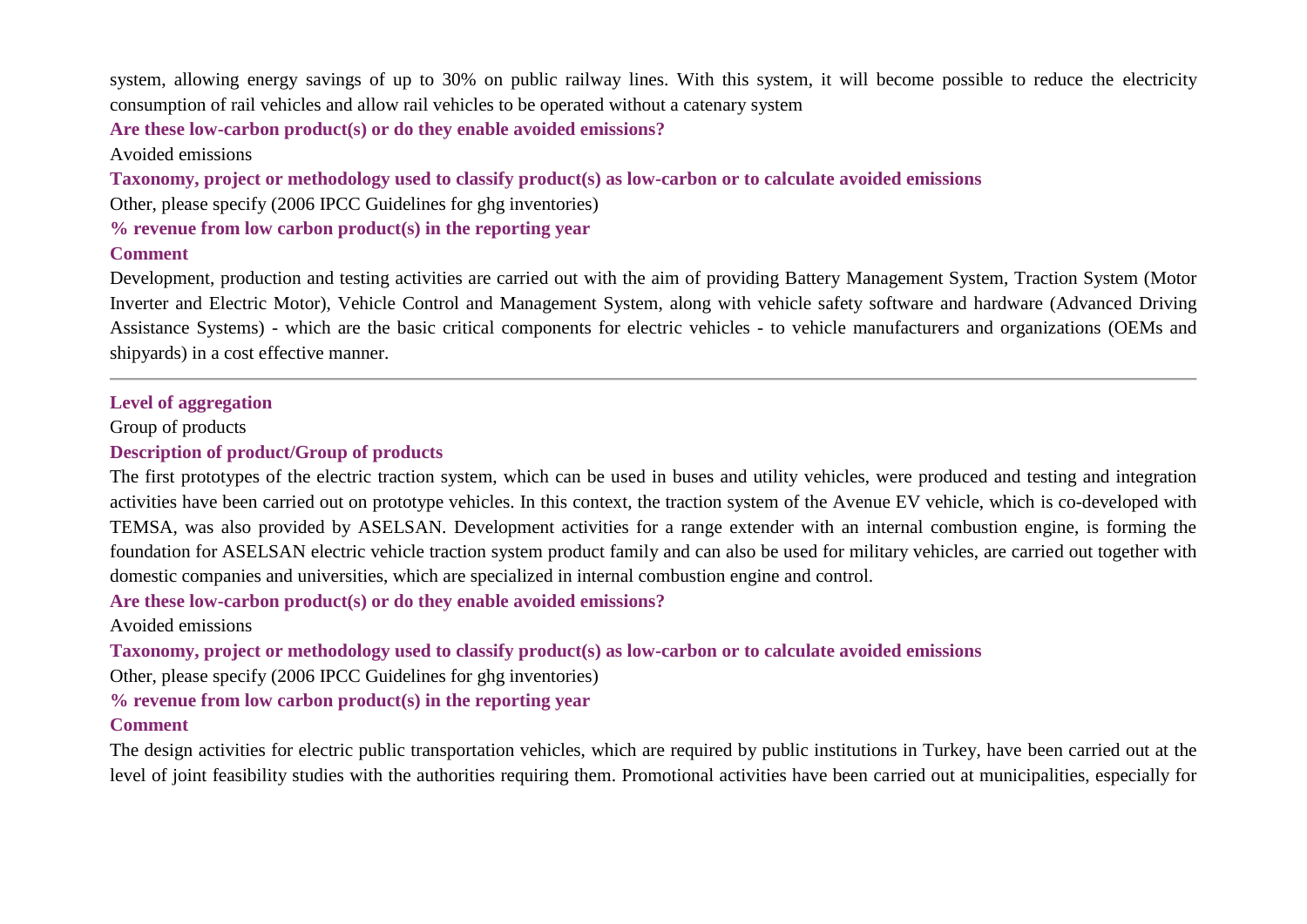electric buses that are needed by municipalities for public transportation. After serial production the % revenue of these products will be identified as sales figures.

**C5. Emissions methodology**

### **C5.1**

**(C5.1) Provide your base year and base year emissions (Scopes 1 and 2). Scope 1 Base year start** January 1 2016 **Base year end** December 31 2016 **Base year emissions (metric tons CO2e)** 11999.36 **Comment** In 2015, the Gölbaşı Facility has started its operations and the system boundary has been revised accordingly. **Scope 2 (location-based) Base year start** January 1 2016 **Base year end** December 31 2016 **Base year emissions (metric tons CO2e)** 38650.54 **Comment** Only location based result has been used, there is no market based figure. **Scope 2 (market-based) Base year start Base year end Base year emissions (metric tons CO2e)**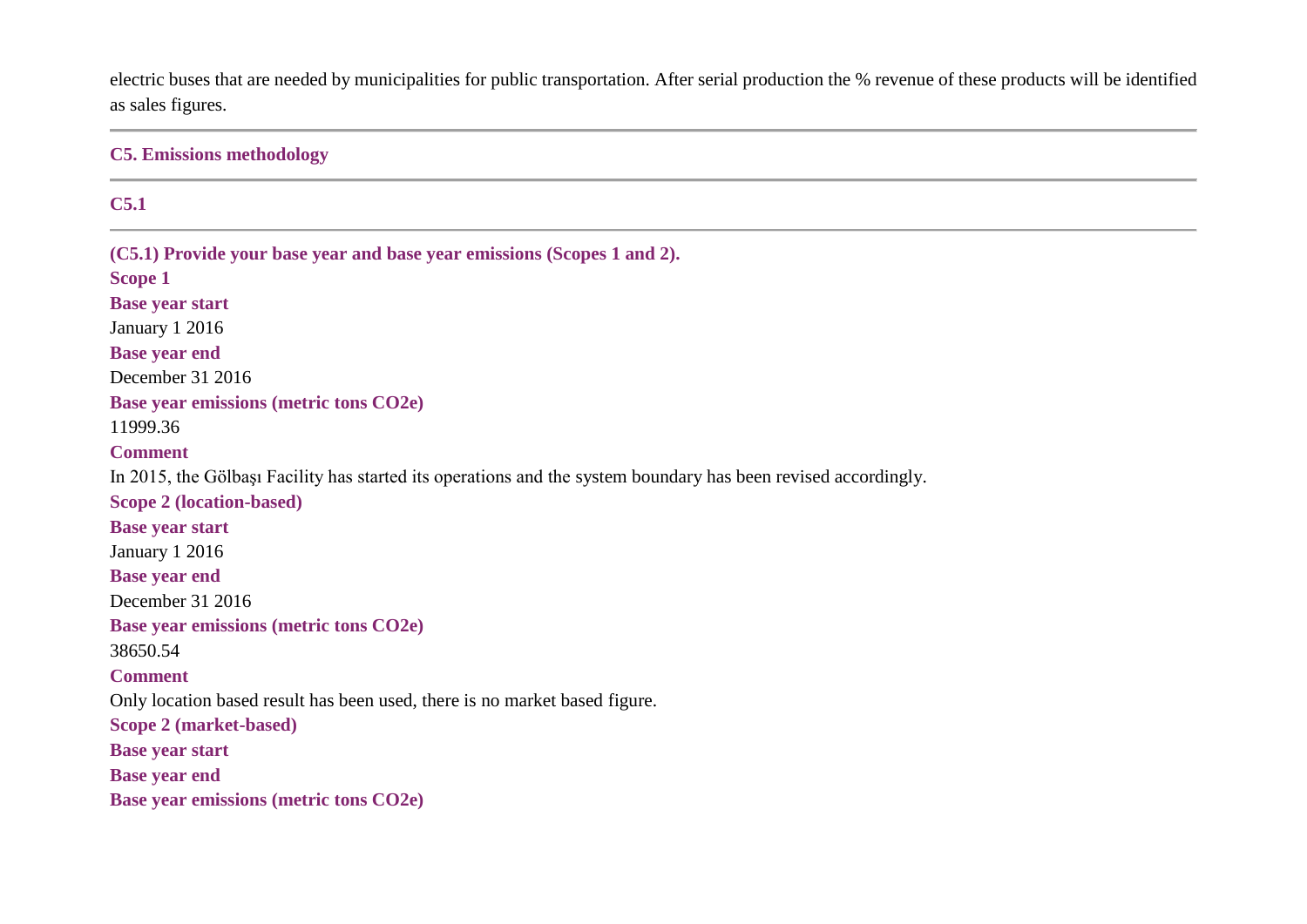### **Comment**

There is no market- based figure. **C5.2**

**(C5.2) Select the name of the standard, protocol, or methodology you have used to collect activity data and calculate Scope 1 and Scope 2 emissions.**

IPCC Guidelines for National Greenhouse Gas Inventories, 2006

ISO 14064-1

The Greenhouse Gas Protocol: A Corporate Accounting and Reporting Standard (Revised Edition)

**C6. Emissions data**

## **C6.1**

**(C6.1) What were your organization's gross global Scope 1 emissions in metric tons CO2e?**

**Row 1**

**Gross global Scope 1 emissions (metric tons CO2e)** 12420.08

**C6.2**

**(C6.2) Describe your organization's approach to reporting Scope 2 emissions.**

**Row 1**

**Scope 2, location-based**

We are reporting a Scope 2, location-based figure

### **Scope 2, market-based**

We have no operations where we are able to access electricity supplier emission factors or residual emissions factors and are unable to report a Scope 2, market-based figure

## **Comment**

In ASELSAN , only the electricity purchased from National grid is consumed .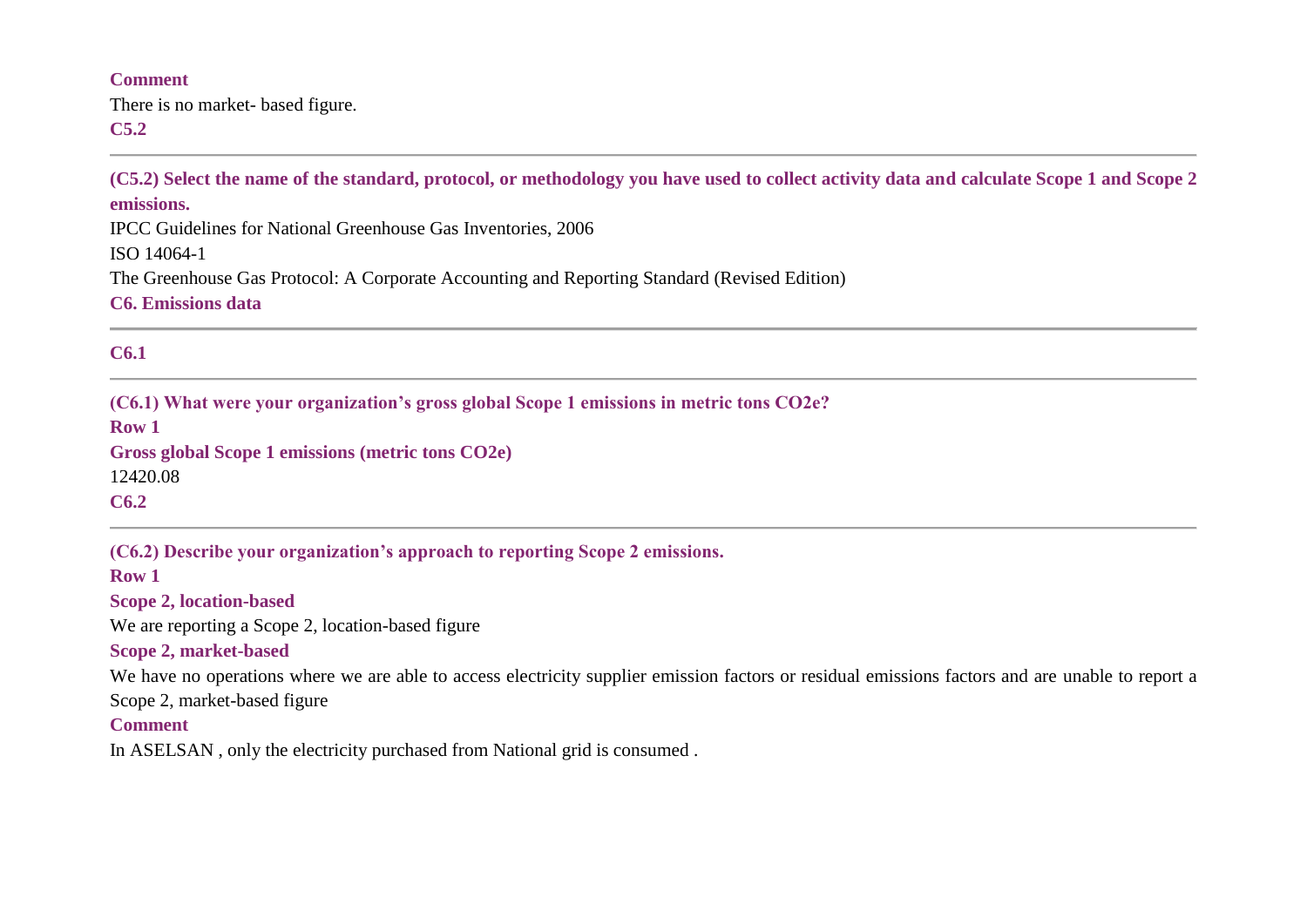# **(C6.3) What were your organization's gross global Scope 2 emissions in metric tons CO2e?**

**Row 1 Scope 2, location-based** 35983.29

#### **Comment**

This figure represents the purchased electricity from National Grid. We don't have any source of market based scope 2 emissions

# **C6.4**

**(C6.4) Are there any sources (e.g. facilities, specific GHGs, activities, geographies, etc.) of Scope 1 and Scope 2 emissions that are within your selected reporting boundary which are not included in your disclosure?**

Yes

**C6.4a**

**(C6.4a) Provide details of the sources of Scope 1 and Scope 2 emissions that are within your selected reporting boundary which are not included in your disclosure.**

**Source**

Temporary Project Offices in various locations in Turkey.

**Relevance of Scope 1 emissions from this source**

Emissions are not relevant

**Relevance of location-based Scope 2 emissions from this source**

Emissions are not relevant

**Relevance of market-based Scope 2 emissions from this source (if applicable)**

No emissions from this source

**C6.3**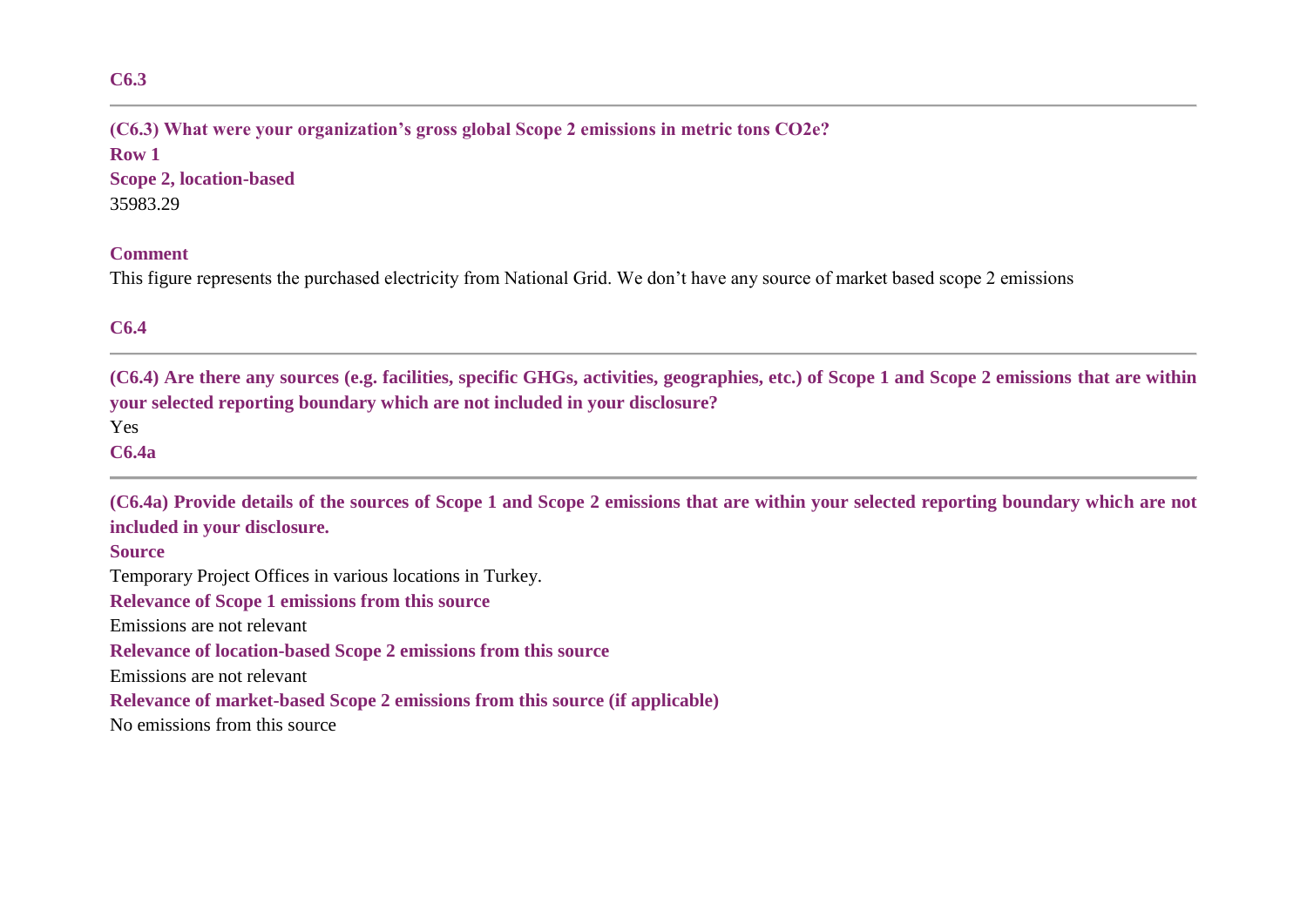### **Explain why the source is excluded**

We have a small number of temporary offices in various locations in Turkey. However, these offices only operate during particular project period and may not operate throughout the reporting period which makes it hard to monitor or control. Since these offices constitute a negligible operational volume, they are classified as de-minimis GHG emission sources, and are excluded from the boundary.

### **C6.5**

**(C6.5) Account for your organization's Scope 3 emissions, disclosing and explaining any exclusions.**

**Purchased goods and services**

### **Evaluation status**

Not relevant, explanation provided

**Metric tonnes CO2e**

### **Emissions calculation methodology**

GHG Corporate Value Chain (Scope 3) Accounting and Reporting Standard will be in use. Base on emission calculation methodology, we can focus on Product-Level Method or Supplier-Specific Method.

### **Percentage of emissions calculated using data obtained from suppliers or value chain partners**

### **Explanation**

For this source of scope 3 emissions, we are planning to engage with our local main suppliers by training on procurement, quality and environmental management issues. For the time being, activity data gathering is difficult for our suppliers. Green procurement process will be in the concern of our company. We will focus more on these issues in 2020 based on a combination of the energy intensity of the commodities supplied and the business relationship of our main suppliers among others.

#### **Capital goods**

#### **Evaluation status**

Not relevant, explanation provided

### **Metric tonnes CO2e**

### **Emissions calculation methodology**

GHG Corporate Value Chain (Scope 3) Accounting and Reporting Standard will be in use. Base on emission calculation methodology,we can focus on Product-Level Method or Supplier-Specific Method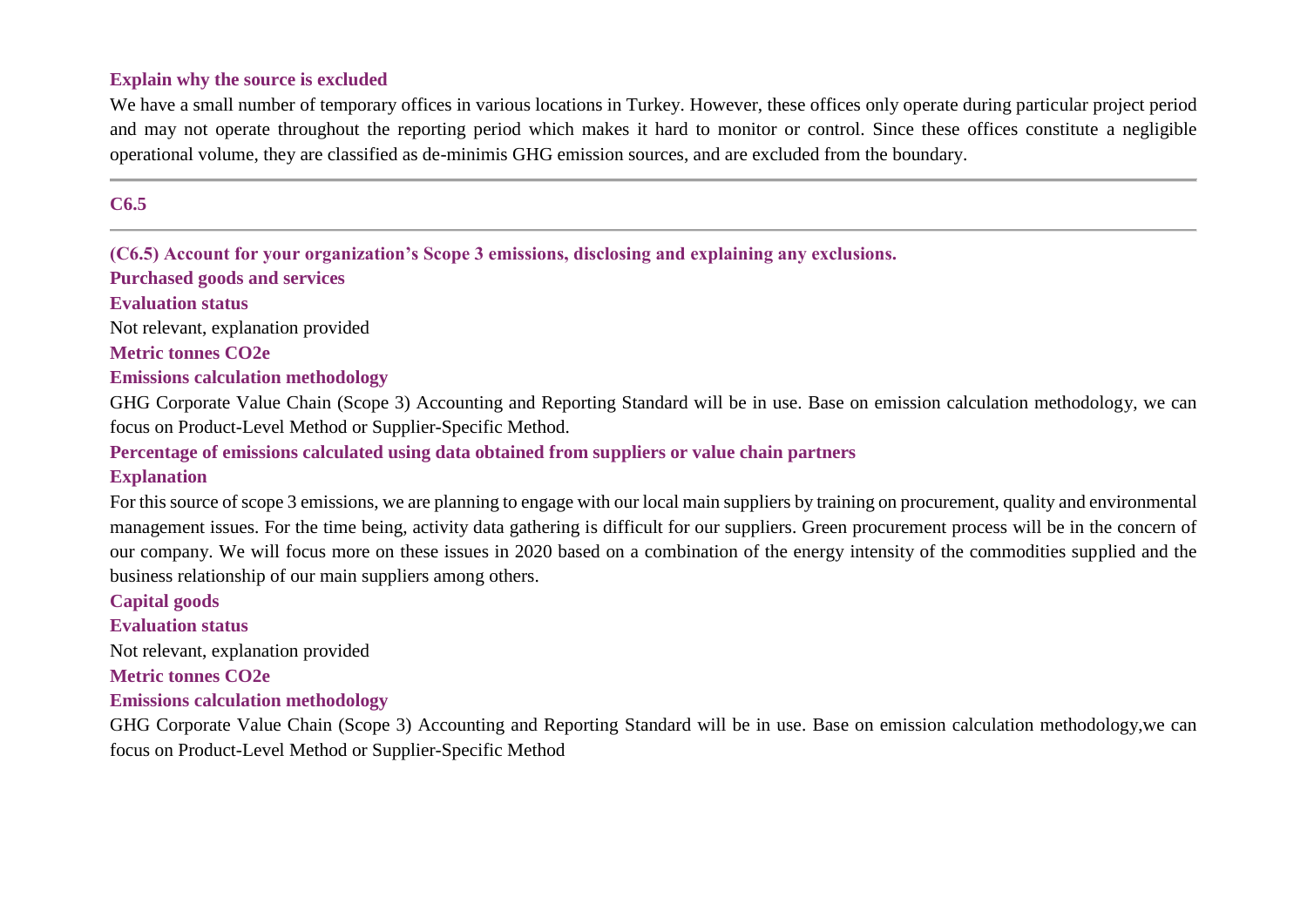## **Percentage of emissions calculated using data obtained from suppliers or value chain partners**

# **Explanation**

Green procurement process is in the concern of our company. Due to the complexity of gathering information, the company does not have the information and inventory to account for the emissions associated with this source. Aselsan does not predict the full inclusion over a five years period.

# **Fuel-and-energy-related activities (not included in Scope 1 or 2)**

# **Evaluation status**

Not relevant, explanation provided

**Metric tonnes CO2e**

**Emissions calculation methodology**

GHG Corporate Value Chain (Scope 3) Accounting and Reporting Standard will be in use base on emissions calculation methodology, we can focus on Supplier-Specific Method

# **Percentage of emissions calculated using data obtained from suppliers or value chain partners**

# **Explanation**

In the next two years we are planing to obtain data by: Reference to the scope 1 ghg inventory, including sources and types of fuels consumed and collect data from the fuel procurement department. If necessary, collect data from fuel suppliers; and/or reference to life cycle databases and/or GHG Protocol website

# **Upstream transportation and distribution**

**Evaluation status** Relevant, calculated **Metric tonnes CO2e** 24.65 **Emissions calculation methodology** DEFRA: Freighting goods - 2017 **Percentage of emissions calculated using data obtained from suppliers or value chain partners**

# **Explanation**

This data is provided from our main chemical material suppliers who transport chemicals inside our Macunköy Facility by using motorway . The great majority of this transportation's GHG gases comprise CO2 from exhaust emissions (fuel usage) We are planning to have a clear climate change related procurement policy to measure and reduce CO2 emissions generated from upstream transportation of chemicals The verification of this category is fulfilled by the 3 rd party audit for 2017 activities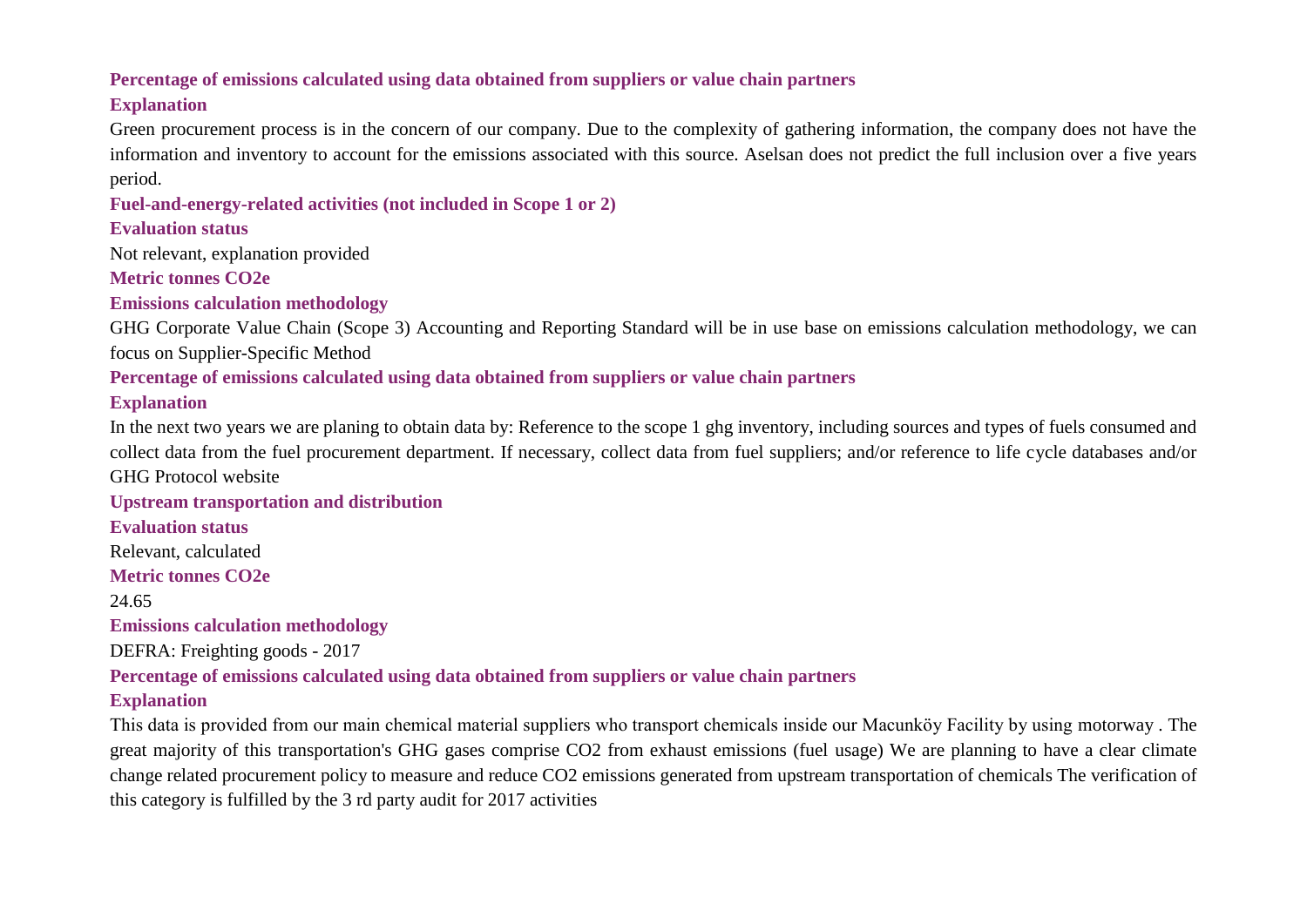# **Waste generated in operations Evaluation status** Relevant, calculated **Metric tonnes CO2e** 247.77 **Emissions calculation methodology**

The assessment and the data gathering process is in place. Waste generated in operations is calculated based on Defra 2017 methodology on waste disposal. Waste water generated from operations is calculated based on Defra 2017 methodology on water treatment.

**Percentage of emissions calculated using data obtained from suppliers or value chain partners**

## **Explanation**

This data is the sum of hazardous, scrap wastes and waste water. The first group have an emission of 18.34 tons CO2-e. This data is provided by Aselsan and reported to the Ministry in the reporting year. Waste water having an emission of 229.43 tons CO2-e is discharged into the municipal sewer system. The verification of this category is fulfilled by the 3 rd party audit for 2017 activities

**Business travel**

**Evaluation status**

Relevant, calculated

**Metric tonnes CO2e**

10741.83

**Emissions calculation methodology**

The assessment and the data gathering process is in place. Air travel based emission is calculated based on Defra 2017 methodology for business travel-air.

**Percentage of emissions calculated using data obtained from suppliers or value chain partners**

**Explanation**

The data is provided by Aselsan's travel supplier. The verification of this category is fulfilled by the 3 rd party audit for 2017 activities

**Employee commuting**

**Evaluation status**

Relevant, calculated

**Metric tonnes CO2e**

656.79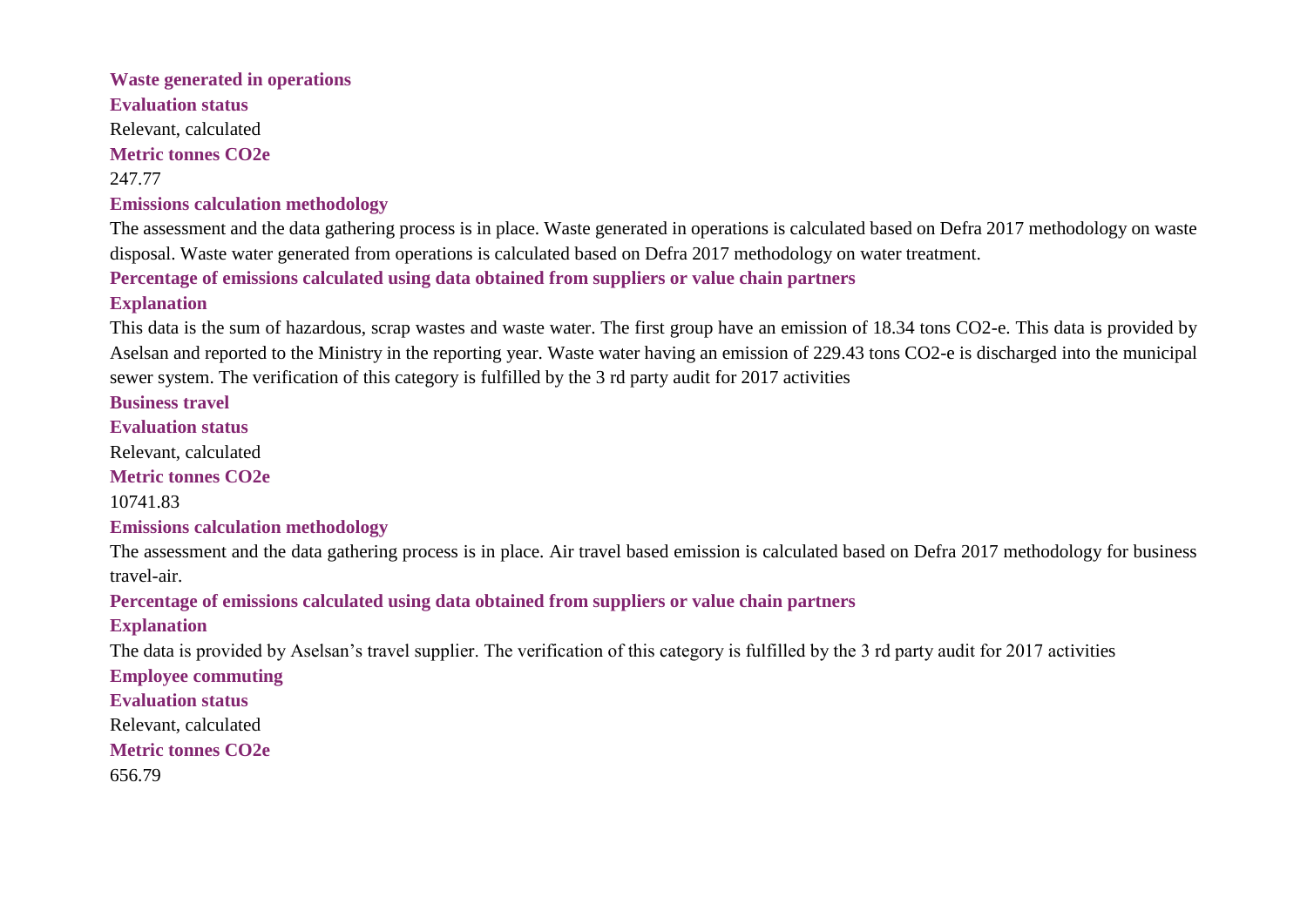**Emissions calculation methodology**

The assessment and the data gathering process is in place. Employee commuting based data is calculated based on Defra 2017 methodology for business travel- land

**Percentage of emissions calculated using data obtained from suppliers or value chain partners**

**Explanation**

This data covers the emissions from transportation of employees to and from work. The verification of this category is fulfilled by the 3 rd party audit for 2017 activities

**Upstream leased assets**

**Evaluation status** Not relevant, explanation provided

**Metric tonnes CO2e**

**Emissions calculation methodology**

We did not use upstream leased assets in 2017

**Percentage of emissions calculated using data obtained from suppliers or value chain partners**

**Explanation**

We did not use upstream leased assets in 2017

**Downstream transportation and distribution**

**Evaluation status**

Not relevant, explanation provided

**Metric tonnes CO2e**

**Emissions calculation methodology**

Base on emissions calculation methodology, we can focus on Supplier-Specific Method

**Percentage of emissions calculated using data obtained from suppliers or value chain partners**

**Explanation**

We are planning to focus on improving our data collection system with lowest possible uncertainty in 5 years.

**Processing of sold products**

**Evaluation status**

Not relevant, explanation provided

**Metric tonnes CO2e**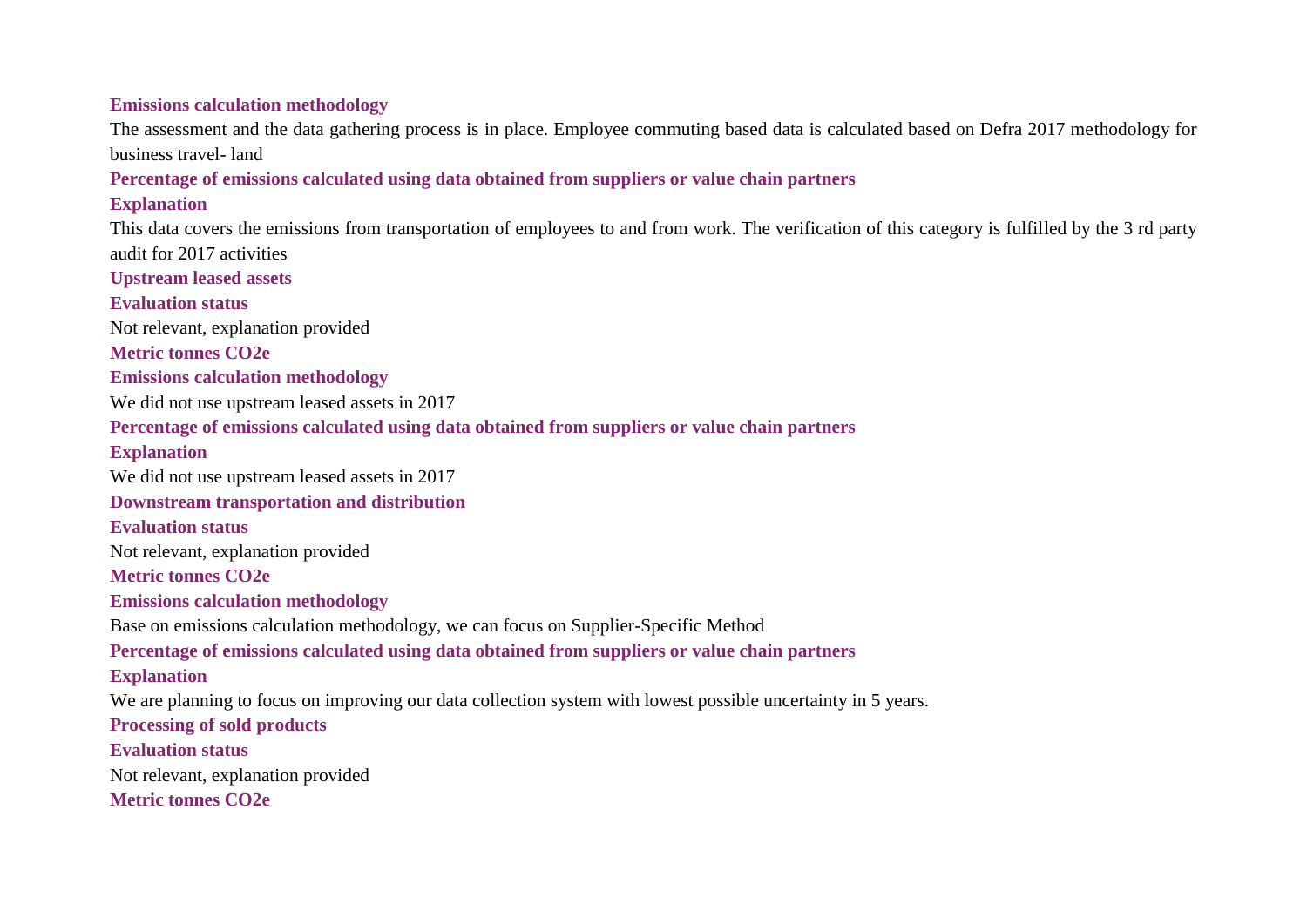### **Emissions calculation methodology**

Our products are not processed or re-processed any further after they have been sold.

### **Percentage of emissions calculated using data obtained from suppliers or value chain partners**

### **Explanation**

Our products are not processed or re-processed any further after they have been sold. Consequently the scope 3 category "Processing of sold Products" is not relevant for Aselsan

**Use of sold products**

### **Evaluation status**

Not relevant, explanation provided

**Metric tonnes CO2e**

## **Emissions calculation methodology**

This emission source is out of the boundary due to data gathering problem on the usage phase of sold products **Percentage of emissions calculated using data obtained from suppliers or value chain partners Explanation**

This emission source is out of the boundary due to data gathering problem on the usage phase of sold products

## **End of life treatment of sold products**

## **Evaluation status**

Not relevant, explanation provided

**Metric tonnes CO2e**

## **Emissions calculation methodology**

This emission source is out of the boundary due to the lack of data on the end of life treatment of sold products **Percentage of emissions calculated using data obtained from suppliers or value chain partners Explanation**

This emission source is out of the boundary due to the lack of data on the end of life treatment of sold products

### **Downstream leased assets**

**Evaluation status**

Not relevant, explanation provided

**Metric tonnes CO2e**

### **Emissions calculation methodology**

This emission source has been excluded from the boundary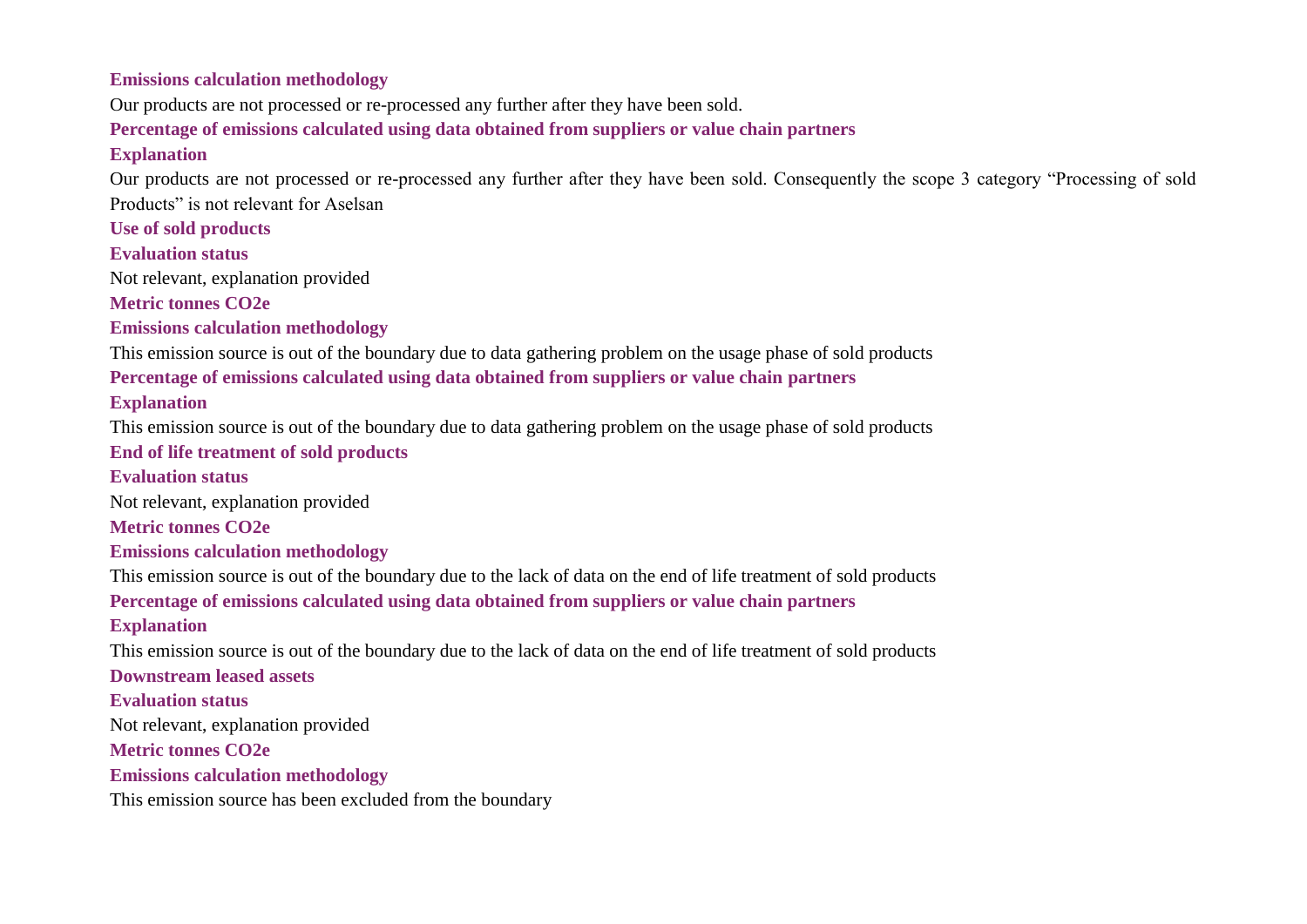# **Percentage of emissions calculated using data obtained from suppliers or value chain partners Explanation** There are not any leased downstream assets in Aselsan This emission source has been excluded from the boundary **Franchises Evaluation status** Not relevant, explanation provided **Metric tonnes CO2e Emissions calculation methodology** Aselsan has no franchises **Percentage of emissions calculated using data obtained from suppliers or value chain partners Explanation** Aselsan has no franchises This emission source has been excluded from the boundary **Investments Evaluation status** Not relevant, explanation provided **Metric tonnes CO2e Emissions calculation methodology** In case of any new investment we can focus on Supplier-Specific Method **Percentage of emissions calculated using data obtained from suppliers or value chain partners Explanation** No investment related emissions occured within the reporting year. In case of any new investment we can focus on Supplier-Specific Method **Other (upstream) Evaluation status** Relevant, calculated **Metric tonnes CO2e** 4140 **Emissions calculation methodology** The assessment and the data gathering process is in place. Food and beverage consumption data is calculated based on methodology for DEFRA: Material Use - 2017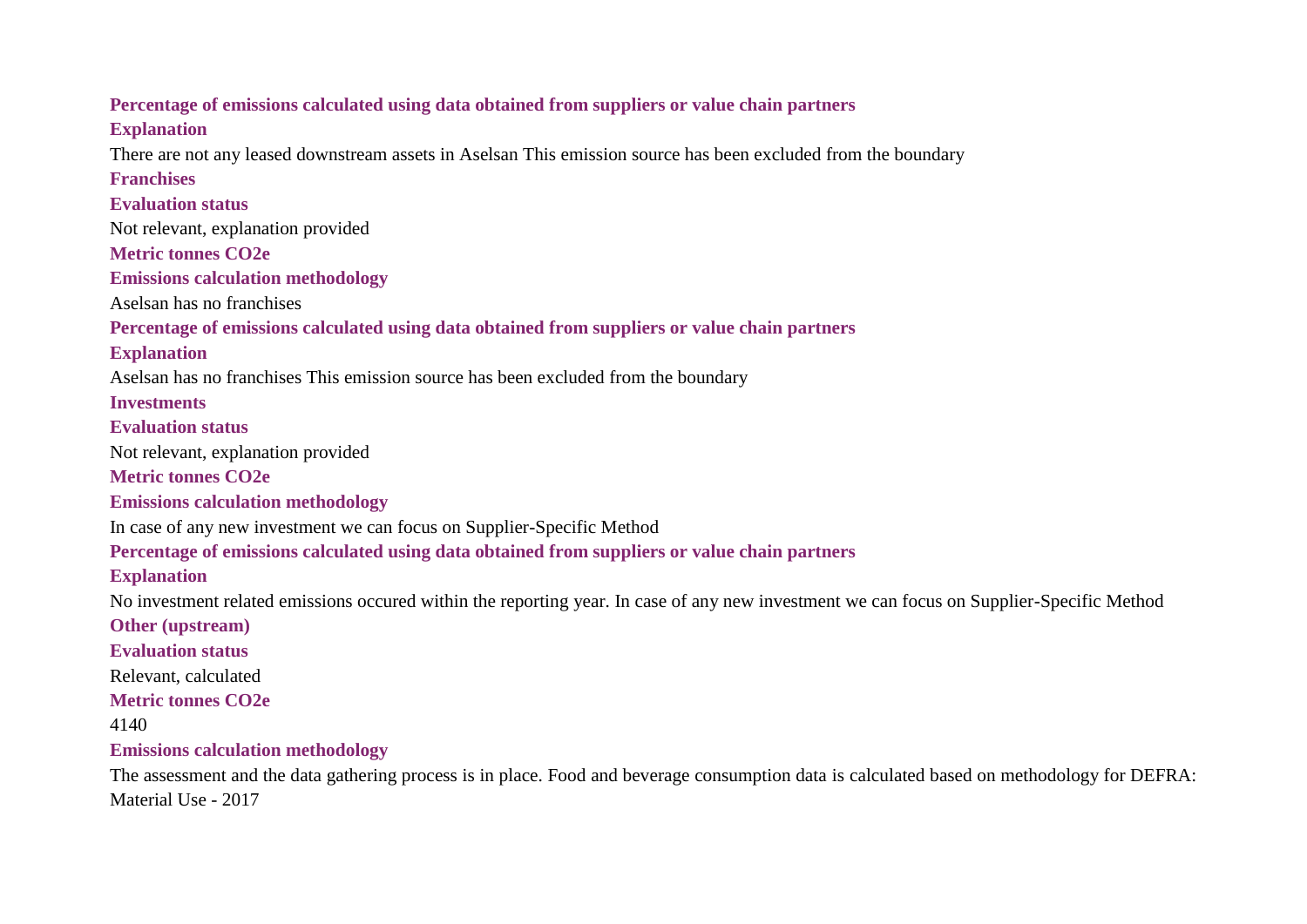### **Percentage of emissions calculated using data obtained from suppliers or value chain partners**

### **Explanation**

We have assessed the data quality of our food and beverage consumption. The verification of this category is fulfilled by the 3 rd party audit for 2017 activities

| <b>Other (downstream)</b>                                                                     |
|-----------------------------------------------------------------------------------------------|
| <b>Evaluation status</b>                                                                      |
| Not relevant, explanation provided                                                            |
| <b>Metric tonnes CO2e</b>                                                                     |
| <b>Emissions calculation methodology</b>                                                      |
| There are no additional other downstream emission sources for the reporting year              |
| Percentage of emissions calculated using data obtained from suppliers or value chain partners |
| <b>Explanation</b>                                                                            |
| There are no additional other downstream emission sources for the reporting year              |
| C6.7                                                                                          |
|                                                                                               |

**(C6.7) Are carbon dioxide emissions from biologically sequestered carbon relevant to your organization?** No **C6.10**

**(C6.10) Describe your gross global combined Scope 1 and 2 emissions for the reporting year in metric tons CO2e per unit currency total revenue and provide any additional intensity metrics that are appropriate to your business operations. Intensity figure** 0.000011 **Metric numerator (Gross global combined Scope 1 and 2 emissions)** 48403 **Metric denominator** unit total revenue **Metric denominator: Unit total** 4485471229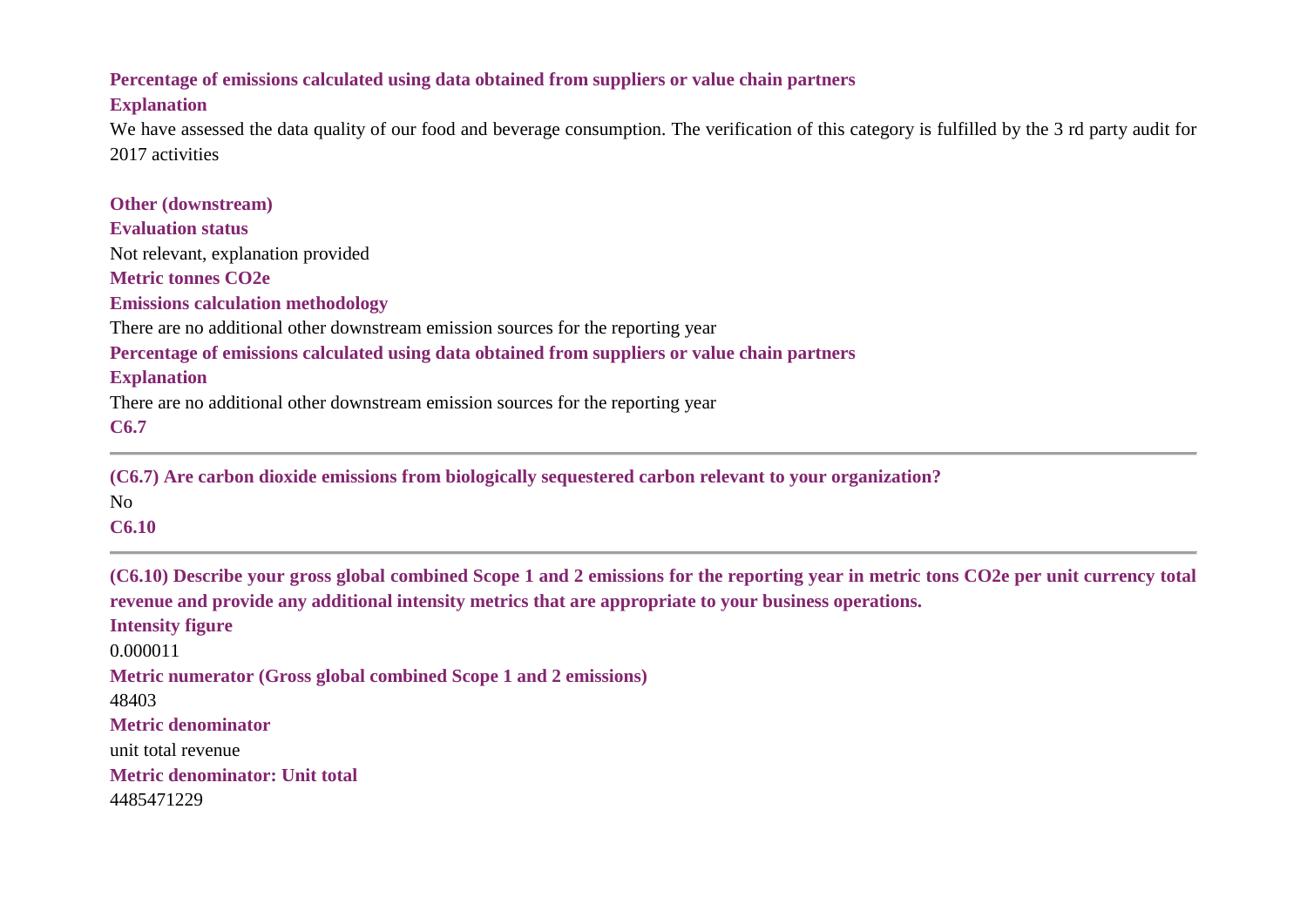# **Scope 2 figure used** Location-based **% change from previous year** 21 **Direction of change** Decreased

### **Reason for change**

The main reason of the intensity figure reduction is the revenue growth compared to previous year (2016). Secondly, change in the electricity emission factor used in the calculations (question C7.9a) . The last one is the other emission reduction activities implemented during 2017 (question C7.9a).

## **C7. Emissions breakdowns**

**C7.1**

**(C7.1) Does your organization have greenhouse gas emissions other than carbon dioxide?**

Yes

**C7.1a**

**(C7.1a) Break down your total gross global Scope 1 emissions by greenhouse gas type and provide the source of each used greenhouse warming potential (GWP).**

| <b>Greenhouse gas</b> | $\vert$ Scope 1 emissions $\vert$<br>$(metric \ttons \tof)$<br>CO2e | <b>GWP Reference</b>                                    |
|-----------------------|---------------------------------------------------------------------|---------------------------------------------------------|
| CO2                   | 11122.99                                                            | $ PCC$ Fifth Assessment Report $(AR5 – 100$ year)       |
| CH4                   | 7.06                                                                | IPCC Fifth Assessment Report $(AR5 – 100 \text{ year})$ |
| N2O                   | 24.13                                                               | $ PCC$ Fifth Assessment Report $(AR5 – 100$ year)       |
| <b>HFCs</b>           | 1265.91                                                             | $ PCC$ Fifth Assessment Report $(AR5 – 100$ year)       |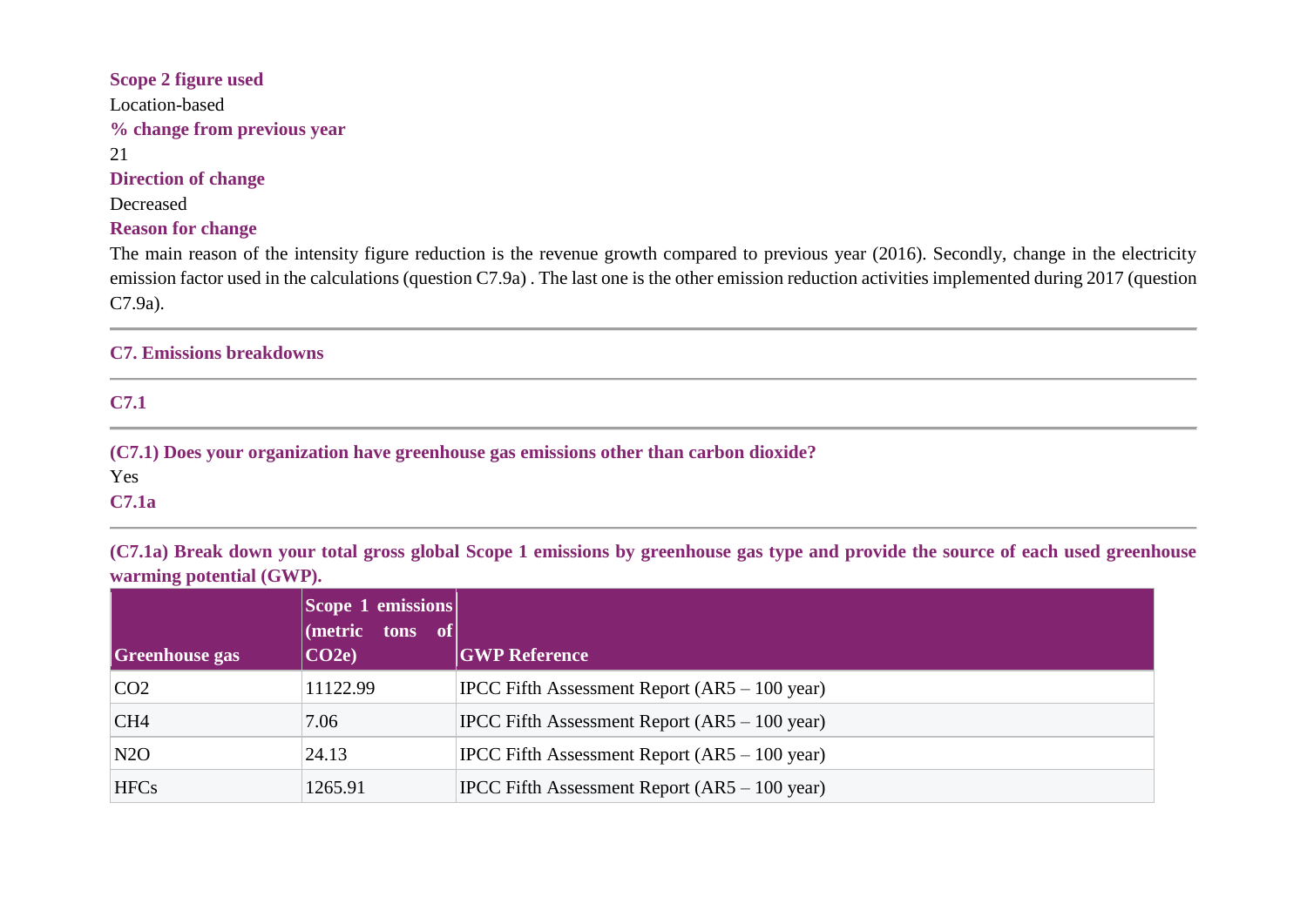# **C7.2**

### **(C7.2) Break down your total gross global Scope 1 emissions by country/region.**

| Country/Region | Scope 1 emissions (metric tons CO2e) |
|----------------|--------------------------------------|
| Turkey         | 12420.08                             |
| C7.3           |                                      |

### **(C7.3) Indicate which gross global Scope 1 emissions breakdowns you are able to provide.**

By facility

By activity

**C7.3b**

## **(C7.3b) Break down your total gross global Scope 1 emissions by business facility.**

| Facility     | Scope 1 emissions (metric tons<br>CO2e | Latitude | Longitude |
|--------------|----------------------------------------|----------|-----------|
| Macunköy     | 4113.64                                | 39.96763 | 32.76631  |
| Akyurt       | 3376.5                                 | 40.08628 | 33.02409  |
| Gölbaşı      | 4712.09                                | 39.71837 | 32.81612  |
| Teknokent    | 164.49                                 | 39.89353 | 32.77346  |
| <b>Sişli</b> | 27.72                                  | 41.05613 | 28.98536  |
| Teknopark    | 25.64                                  | 40.8513  | 29.28764  |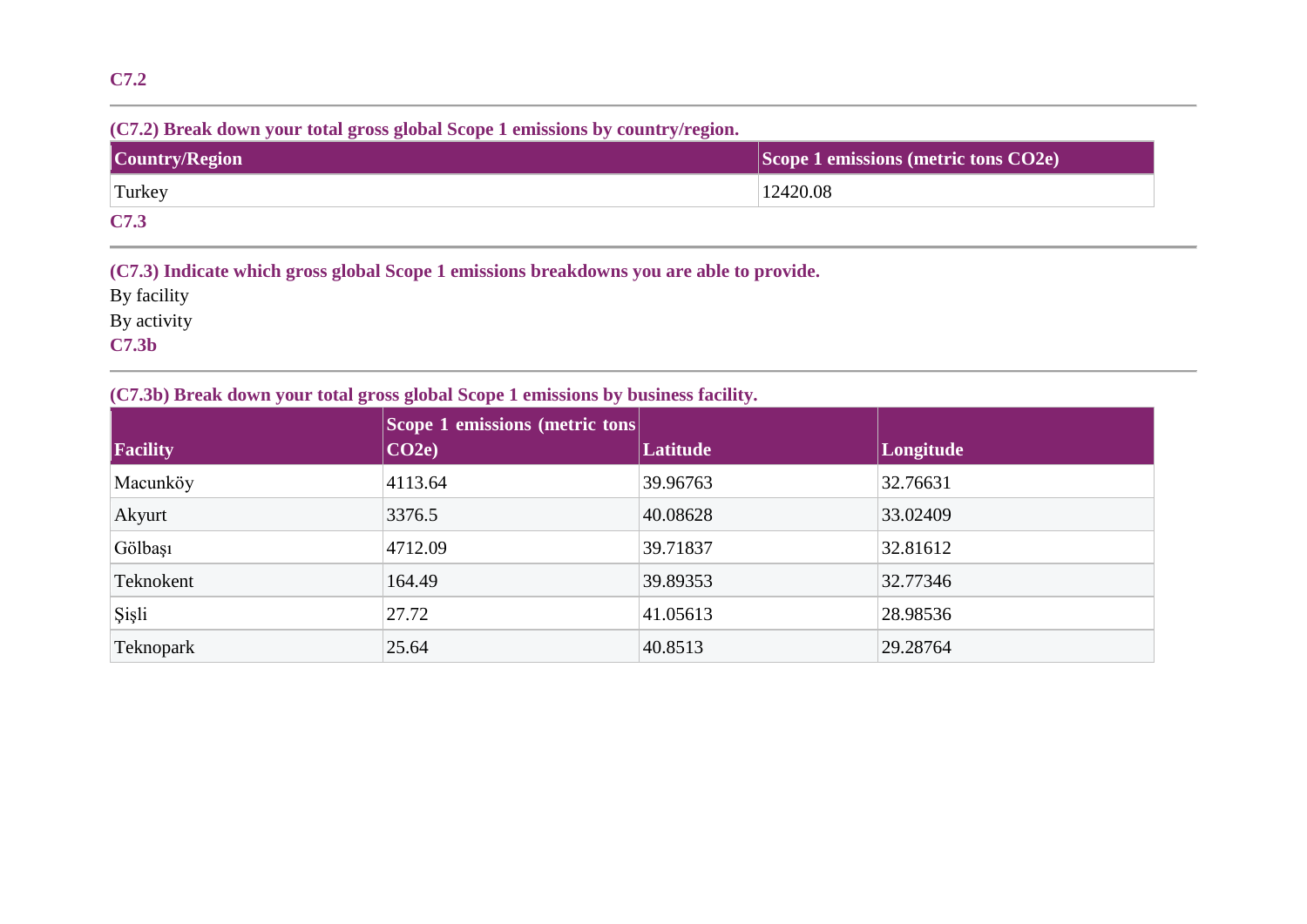| <b>Activity</b>                                          | Scope 1 emissions<br>(metric tons CO2e) |
|----------------------------------------------------------|-----------------------------------------|
| Natural Gas Consumption for heating, boilers and kitchen | 9450.46                                 |
| Diesel consumption for generators and fire pumps         | 393.98                                  |
| LPG consumption at kitchen                               | 1.81                                    |
| CNG consumption in the production process                | 0.1                                     |
| Gasoline consumption for company cars                    | 70.11                                   |
| Diesel oil consumption for company cars                  | 1232.82                                 |
| Diesel oil consumption for forklifts                     | 4.3                                     |
| Fugitive emissions from air conditioning system          | 992.02                                  |
| Fugitive emissions from fire extinguishers               | 274.49                                  |

**(C7.3c) Break down your total gross global Scope 1 emissions by business activity.**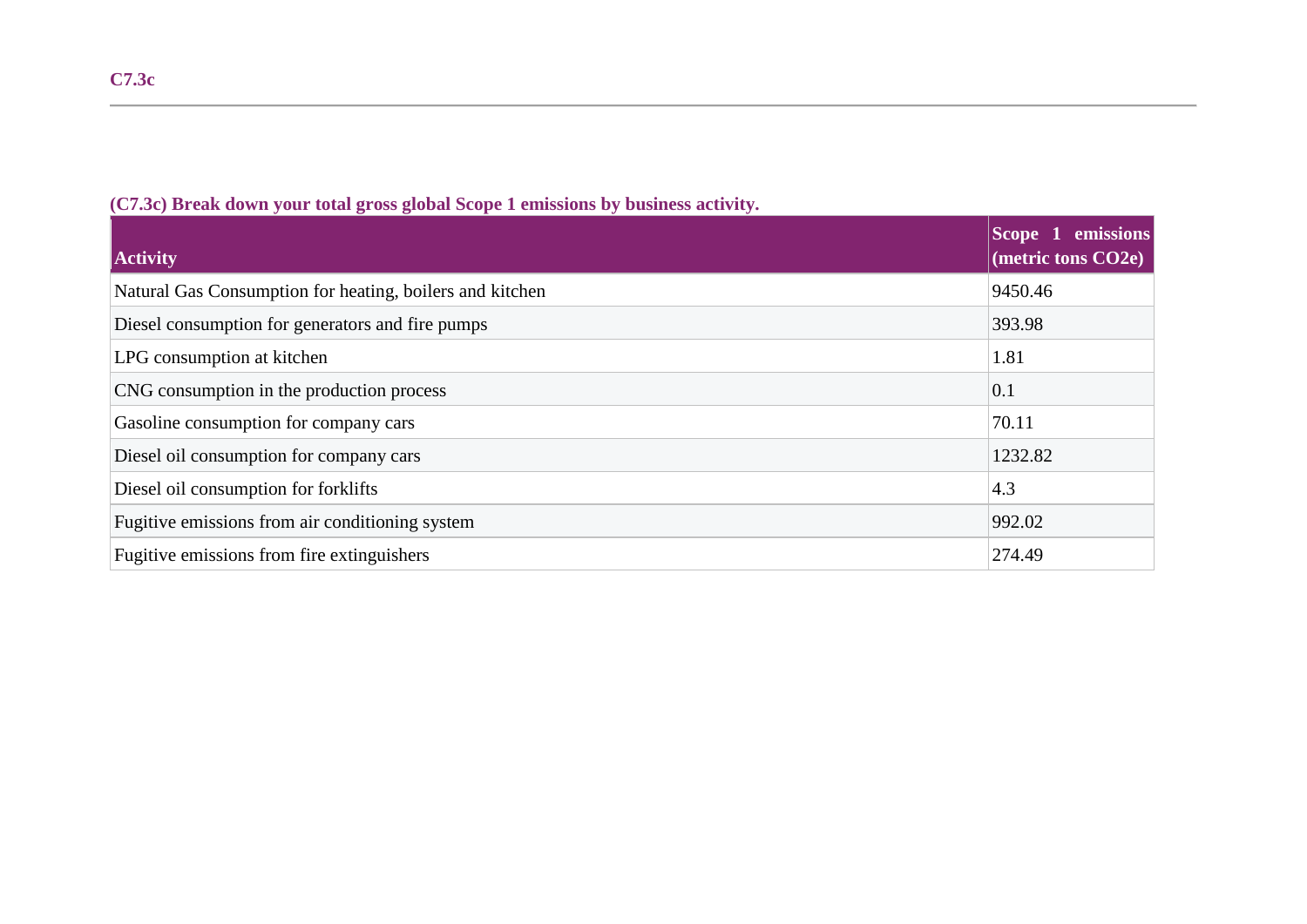# **(C7.5) Break down your total gross global Scope 2 emissions by country/region.**

| <b>Country/Region</b> | Scope 2, location-Scope 2, market-consumed<br>CO2e | CO2e | Purchased<br>(MWh) | Purchased<br>and<br>low-carbon<br> consumed<br>and electricity, heat, steam or<br>electricity, cooling accounted in<br>based (metric tons based (metric tons heat, steam or cooling market-based approach<br>(MWh) |
|-----------------------|----------------------------------------------------|------|--------------------|--------------------------------------------------------------------------------------------------------------------------------------------------------------------------------------------------------------------|
| Turkey                | 35983.29                                           |      | 80910.05           |                                                                                                                                                                                                                    |
| C7.6                  |                                                    |      |                    |                                                                                                                                                                                                                    |

**(C7.6) Indicate which gross global Scope 2 emissions breakdowns you are able to provide.** By facility

## **C7.6b**

## **(C7.6b) Break down your total gross global Scope 2 emissions by business facility.**

| Facility  | tons $CO2e$ ) | Scope 2 location-based emissions (metric Scope 2, market-based emissions (metric<br>$\vert$ tons CO2e) |
|-----------|---------------|--------------------------------------------------------------------------------------------------------|
| Macunköy  | 14332.71      |                                                                                                        |
| Akyurt    | 10775.87      |                                                                                                        |
| Gölbaşı   | 10519.1       |                                                                                                        |
| Teknokent | 304.53        |                                                                                                        |
| Sişli     | 0.64          |                                                                                                        |
| Teknopark | 50.43         |                                                                                                        |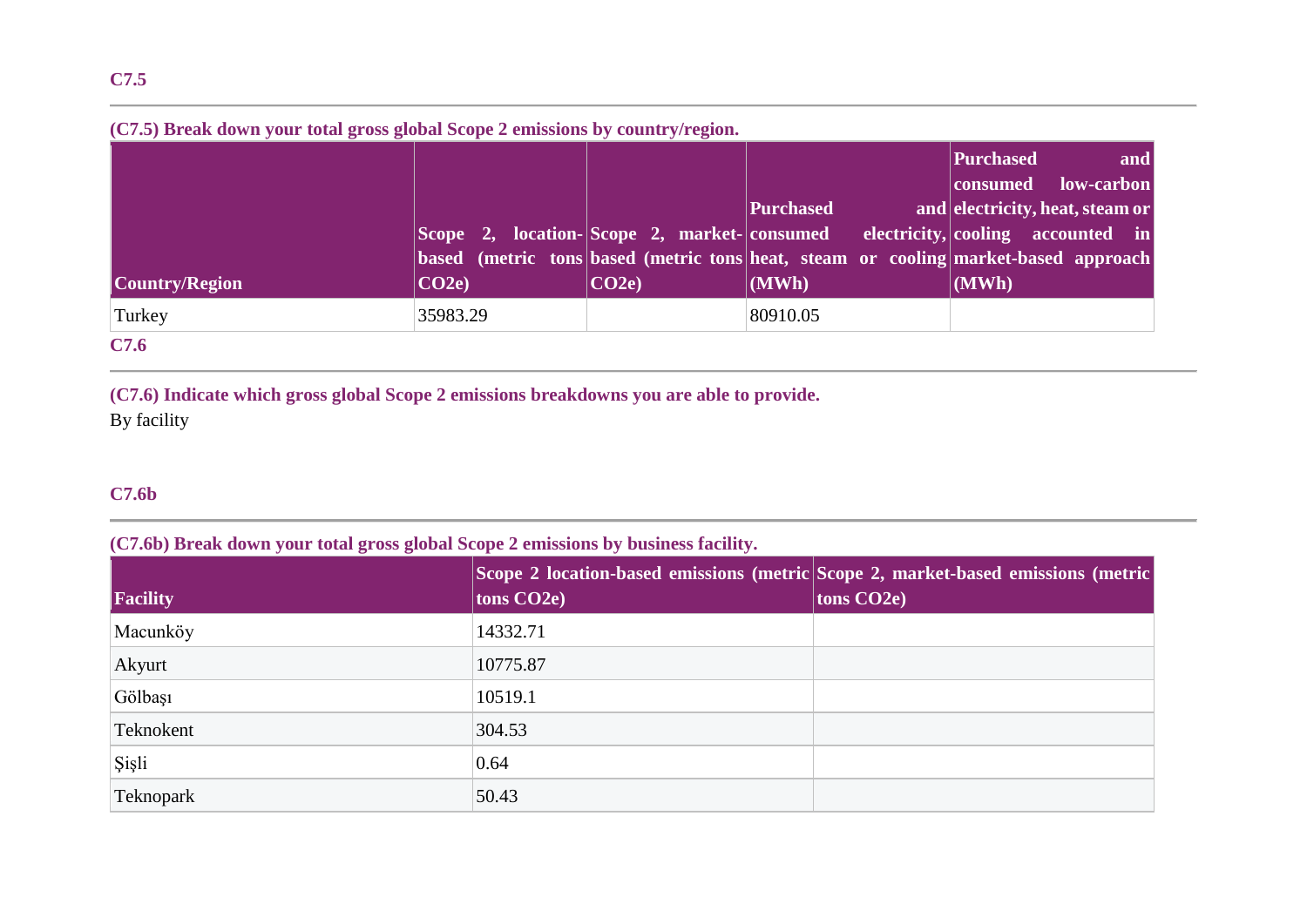# **(C7.9) How do your gross global emissions (Scope 1 and 2 combined) for the reporting year compare to those of the previous reporting year?**

Decreased

# **C7.9a**

**(C7.9a) Identify the reasons for any change in your gross global emissions (Scope 1 and 2 combined) and for each of them specify how your emissions compare to the previous year.**

|                             | <b>Change</b><br>in<br>emissions<br>(metric<br>tons | <b>Direction</b> value | <b>Emissions</b> |                                                                                                                                                                  |
|-----------------------------|-----------------------------------------------------|------------------------|------------------|------------------------------------------------------------------------------------------------------------------------------------------------------------------|
|                             | CO2e                                                |                        |                  | of change (percentage) Please explain calculation                                                                                                                |
| in<br>Change                |                                                     |                        |                  |                                                                                                                                                                  |
| renewable energy            |                                                     | No                     |                  |                                                                                                                                                                  |
| consumption                 | $\boldsymbol{0}$                                    | change                 | $\overline{0}$   |                                                                                                                                                                  |
|                             |                                                     |                        |                  | Other emission activities implemented during 2017 have been resulted with a<br>reduction of 866.48 tons of CO2-e. The total scope 1 and scope 2 emissions in the |
| emissions<br>Other          |                                                     |                        |                  | previous year was 50649.90 tons of CO2-e. We arrived at 1.71 % through $(-1)$                                                                                    |
| reduction activities 866.48 |                                                     | Decreased 1.71         |                  | $866.48/50649.90)*100 = -1.71%$                                                                                                                                  |
|                             |                                                     | No                     |                  |                                                                                                                                                                  |
| Divestment                  | $\overline{0}$                                      | change                 |                  |                                                                                                                                                                  |
|                             |                                                     | N <sub>o</sub>         |                  |                                                                                                                                                                  |
| Acquisitions                | $\overline{0}$                                      | change                 |                  |                                                                                                                                                                  |

## **C7.9**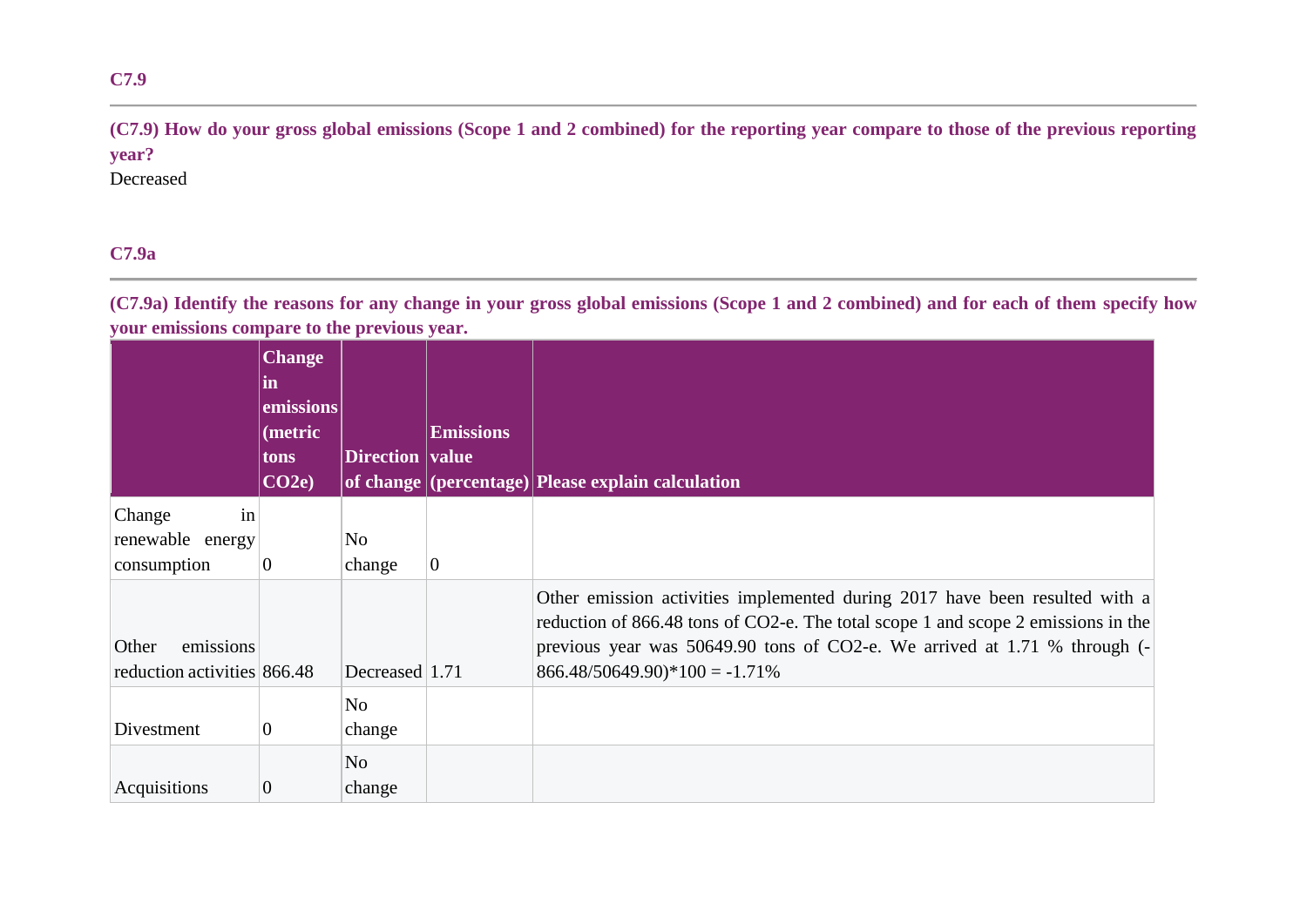|                                               | <b>Change</b><br>$\mathbf{in}$<br>emissions |                                            |                  |                                                                                                                                                                                                                                                                                                                                        |
|-----------------------------------------------|---------------------------------------------|--------------------------------------------|------------------|----------------------------------------------------------------------------------------------------------------------------------------------------------------------------------------------------------------------------------------------------------------------------------------------------------------------------------------|
|                                               | (metric<br>tons<br>CO2e                     | Direction value                            | <b>Emissions</b> | of change (percentage) Please explain calculation                                                                                                                                                                                                                                                                                      |
| Mergers                                       | $\mathbf{0}$                                | N <sub>o</sub><br>change                   |                  |                                                                                                                                                                                                                                                                                                                                        |
| Change in output                              | $\vert 0 \vert$                             | N <sub>o</sub><br>change                   |                  |                                                                                                                                                                                                                                                                                                                                        |
| in<br>Change<br>methodology                   | 5488.5                                      | Decreased 10.84                            |                  | Previous year electricity emission factor used in the calculations referred to TEİAŞ<br>2015 Data and CDM TOOL 07 Methodological Tool. This year inline with third<br>party verifier request, we started to use, IEA 2015 Report emission factor in our<br>inventory calculations. Calculation: $(-4-1380,06 / 50649.90)*100 = -2.72%$ |
| Change<br>in<br>boundary                      | $\overline{0}$                              | N <sub>o</sub><br>change                   |                  |                                                                                                                                                                                                                                                                                                                                        |
| Change in physical<br>operating<br>conditions | $\mathbf{0}$                                | N <sub>o</sub><br>change<br>N <sub>o</sub> |                  |                                                                                                                                                                                                                                                                                                                                        |
| Unidentified                                  | $\overline{0}$                              | change                                     |                  |                                                                                                                                                                                                                                                                                                                                        |
| Other                                         | 4108.45                                     | Increased $ 8.11$                          |                  | Due to increase of the usage of the emission sources such as natural gas, electricity<br>and etc. Natural gas consumption is 7% and electricity consumption is 7.6% more<br>compared to previous year.                                                                                                                                 |
| C7.9 <sub>b</sub>                             |                                             |                                            |                  |                                                                                                                                                                                                                                                                                                                                        |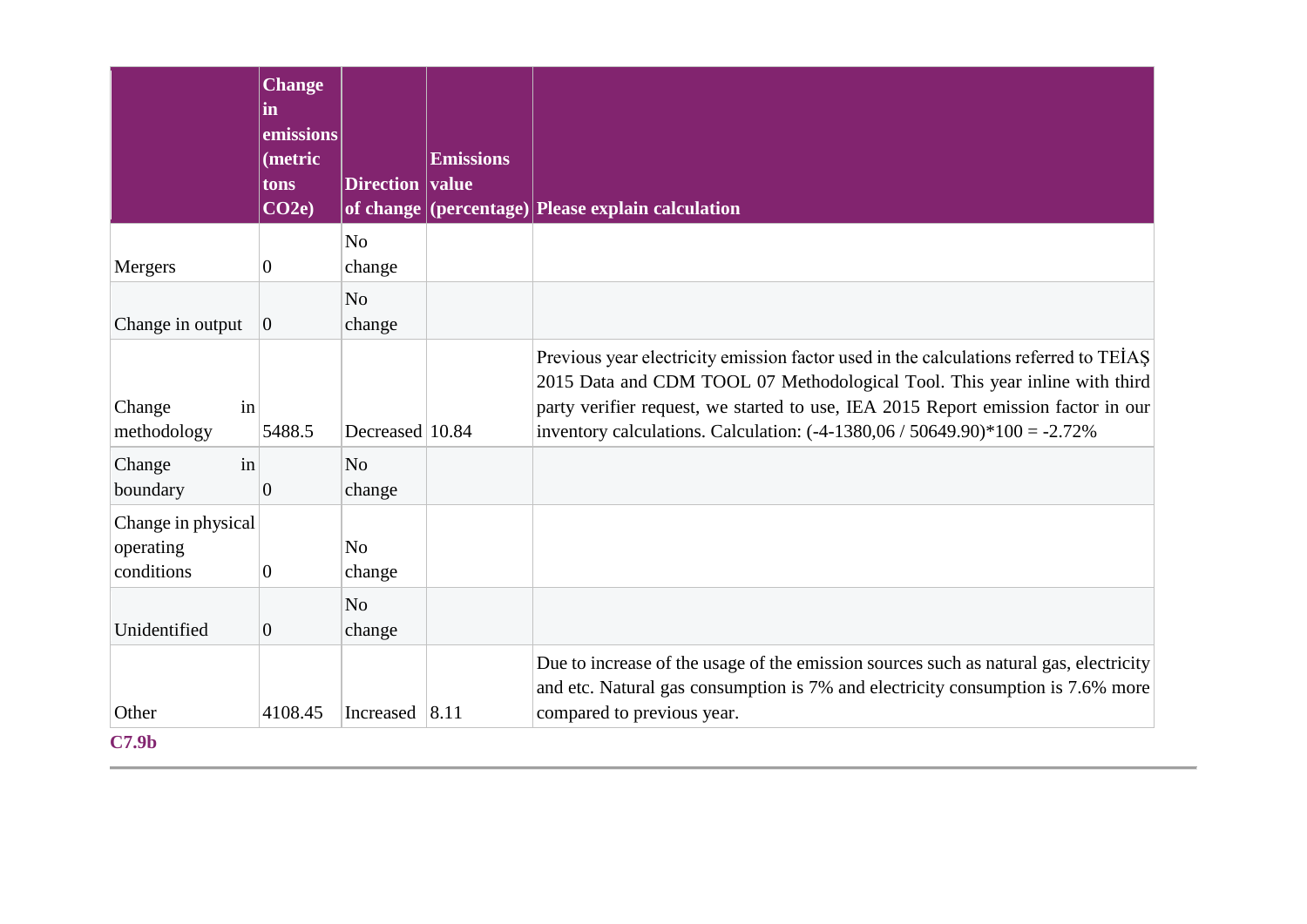**(C7.9b) Are your emissions performance calculations in C7.9 and C7.9a based on a location-based Scope 2 emissions figure or a marketbased Scope 2 emissions figure?** Location-based

## **C8. Energy**

**C8.1**

**(C8.1) What percentage of your total operational spend in the reporting year was on energy?** More than 0% but less than or equal to 5% **C8.2**

## **(C8.2) Select which energy-related activities your organization has undertaken.**

|                                                    | Indicate whether<br>your<br>undertakes<br>organization<br>this energy-related activity |
|----------------------------------------------------|----------------------------------------------------------------------------------------|
| Consumption of fuel (excluding feedstocks)         | Yes                                                                                    |
| Consumption of purchased or acquired electricity   | Yes                                                                                    |
| Consumption of purchased or acquired heat          | N <sub>o</sub>                                                                         |
| Consumption of purchased or acquired steam         | N <sub>o</sub>                                                                         |
| Consumption of purchased or acquired cooling       | N <sub>o</sub>                                                                         |
| Generation of electricity, heat, steam, or cooling | N <sub>o</sub>                                                                         |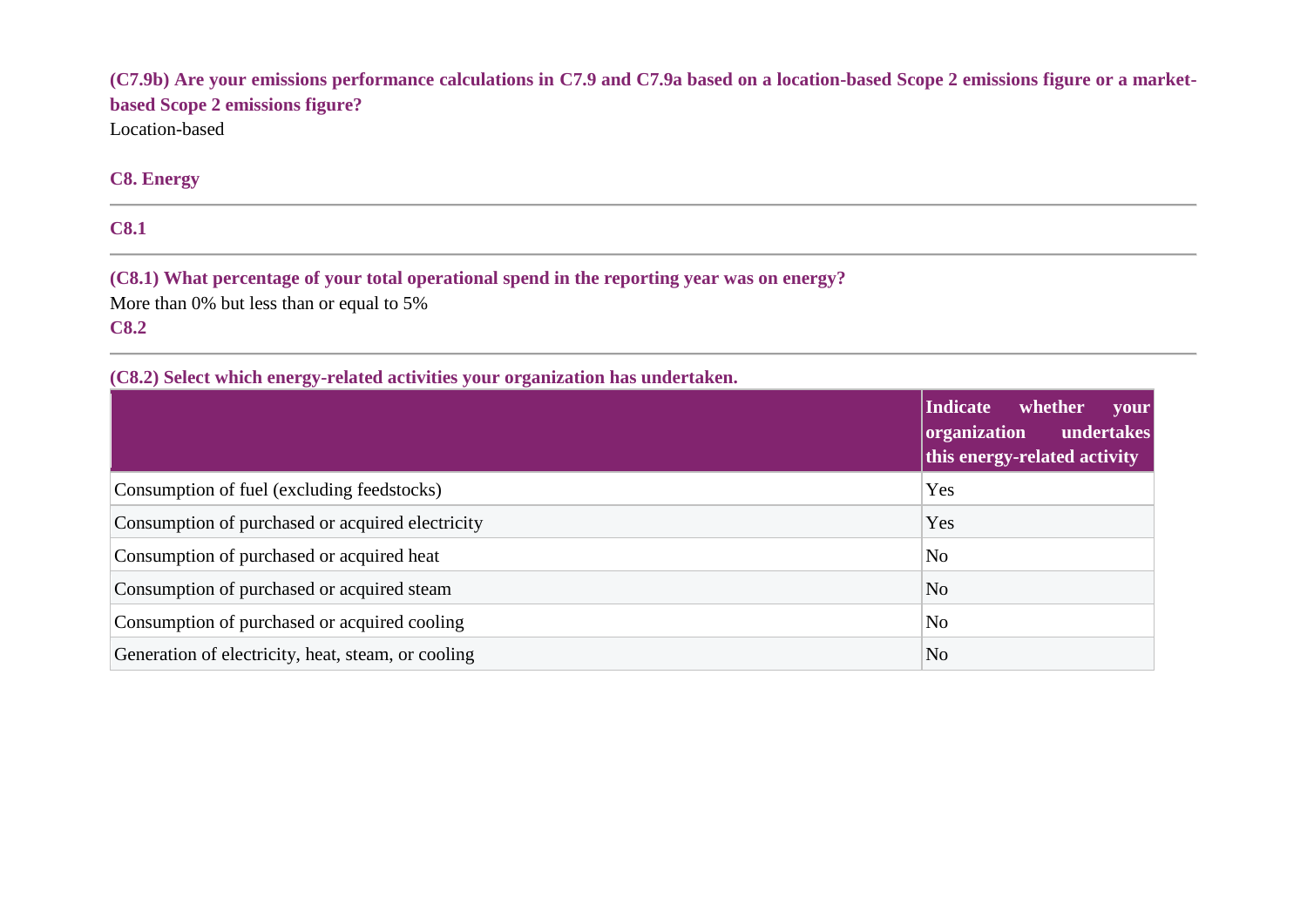## **(C8.2a) Report your organization's energy consumption totals (excluding feedstocks) in MWh.**

|                                                  |                                       | <b>MWh</b><br> renewable | from MWh<br>from<br> non-renewable |                  |
|--------------------------------------------------|---------------------------------------|--------------------------|------------------------------------|------------------|
|                                                  | <b>Heating value</b>                  | <b>Sources</b>           | <b>Sources</b>                     | <b>Total MWh</b> |
| Consumption of fuel (excluding feedstock)        | LHV (lower heating value) $ 0\rangle$ |                          | 53094.69                           | 53094.69         |
| Consumption of purchased or acquired electricity | <field hidden=""></field>             |                          | 80910.05                           | 80910.05         |
| Total energy consumption                         | <field hidden=""></field>             |                          | 134004.74                          | 134004.74        |
| C8.2 <sub>b</sub>                                |                                       |                          |                                    |                  |

## **(C8.2b) Select the applications of your organization's consumption of fuel.**

|                                                         | Indicate whether your<br>organization undertakes<br>this fuel application |
|---------------------------------------------------------|---------------------------------------------------------------------------|
| Consumption of fuel for the generation of electricity   | N <sub>0</sub>                                                            |
| Consumption of fuel for the generation of steam         | N <sub>o</sub>                                                            |
| Consumption of fuel for the generation of cooling       | N <sub>0</sub>                                                            |
| Consumption of fuel for co-generation or tri-generation | N <sub>o</sub>                                                            |

# **C8.2c**

**(C8.2c) State how much fuel in MWh your organization has consumed (excluding feedstocks) by fuel type. Fuels (excluding feedstocks)** Natural Gas **Heating value** LHV (lower heating value)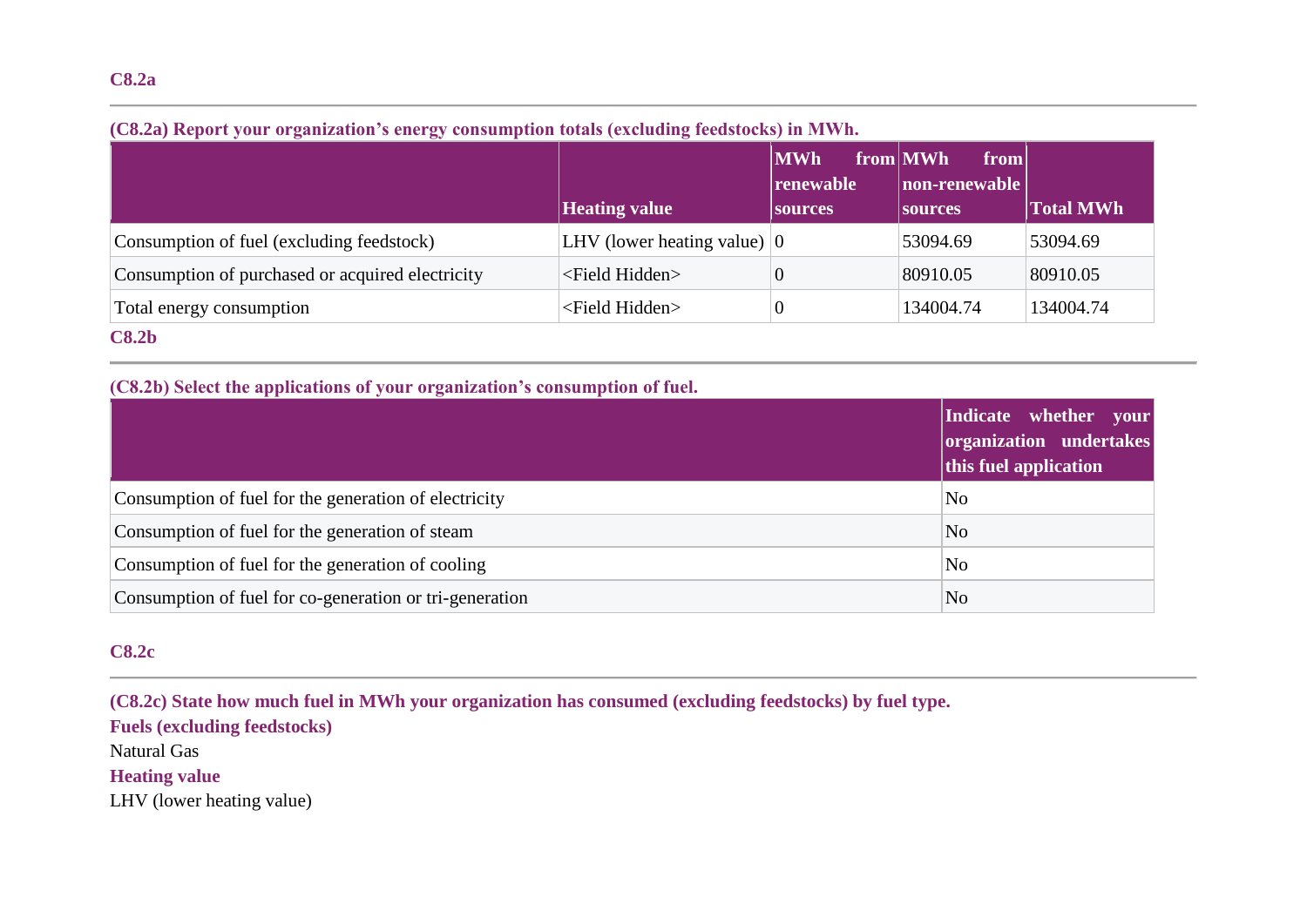**Total fuel MWh consumed by the organization** 46770.66 **Fuels (excluding feedstocks)** Diesel **Heating value** LHV (lower heating value)

**Total fuel MWh consumed by the organization** 6040.79

**Fuels (excluding feedstocks)** Liquefied Petroleum Gas (LPG) **Heating value** LHV (lower heating value) **Total fuel MWh consumed by the organization** 7.98 **Fuels (excluding feedstocks)** Motor Gasoline **Heating value** LHV (lower heating value) **Total fuel MWh consumed by the organization** 274.76

**Fuels (excluding feedstocks)** Compressed Natural Gas (CNG) **Heating value** LHV (lower heating value) **Total fuel MWh consumed by the organization** 0.5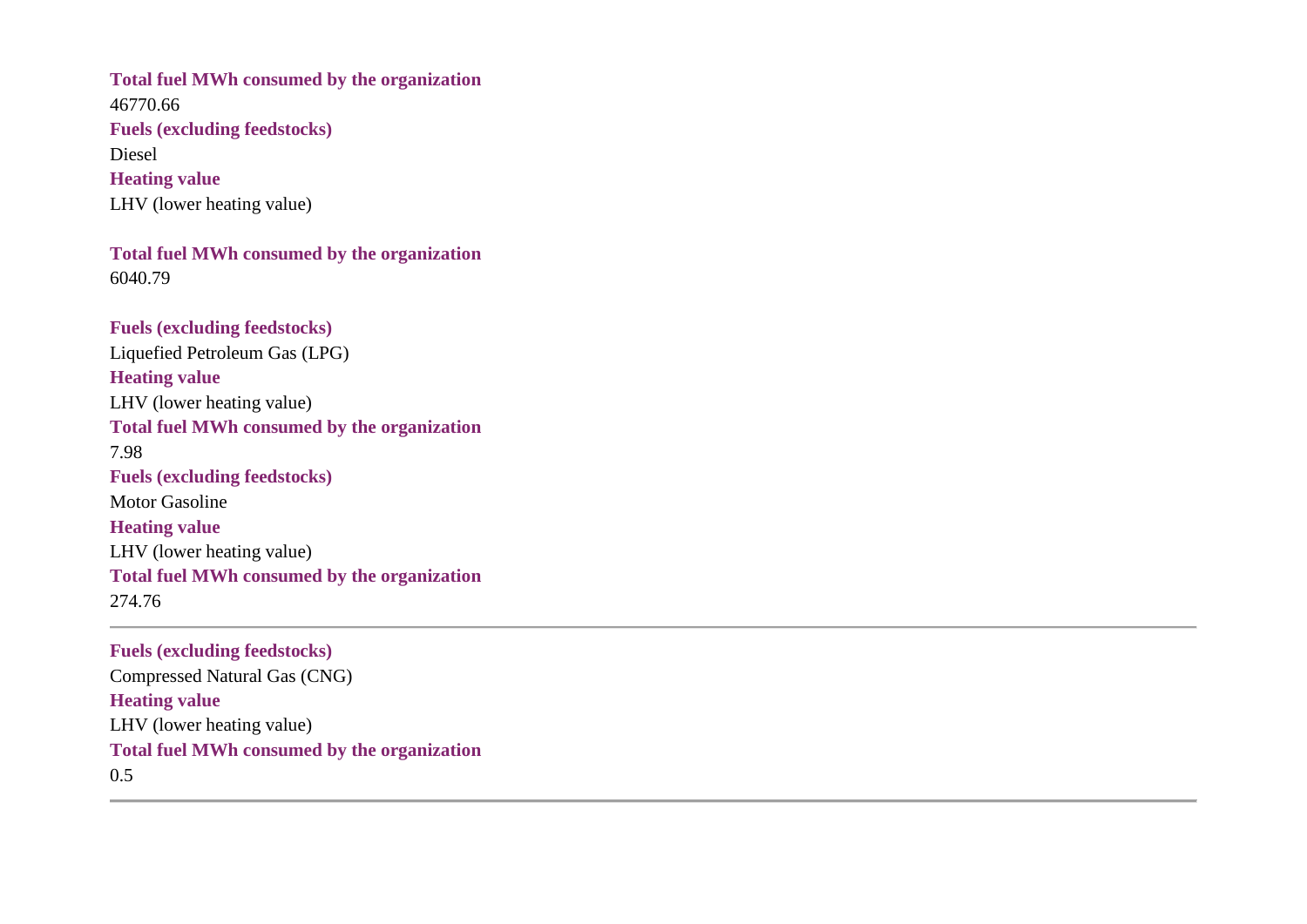### **C8.2f**

**(C8.2f) Provide details on the electricity, heat, steam and/or cooling amounts that were accounted for at a low-carbon emission factor in the market-based Scope 2 figure reported in C6.3.**

**C9. Additional metrics**

**C9.1**

**(C9.1) Provide any additional climate-related metrics relevant to your business.**

### **Description**

Waste

**Metric value**

826.44

#### **Metric numerator**

Tonnes of waste

### **Please explain**

Some improvements have been made in tracking method of the waste performance in 2017 Direction of change will be evaluated in the next reporting period.

**Description**

Other, please specify (Waste water discharged into sewer system)

#### **Metric value**

32404.77

#### **Metric numerator**

Cubic meter of waste water

### **Please explain**

Some improvements have been made in the tracking method of the waste water performance in 2017 Direction of change will be evaluated in the next reporting period.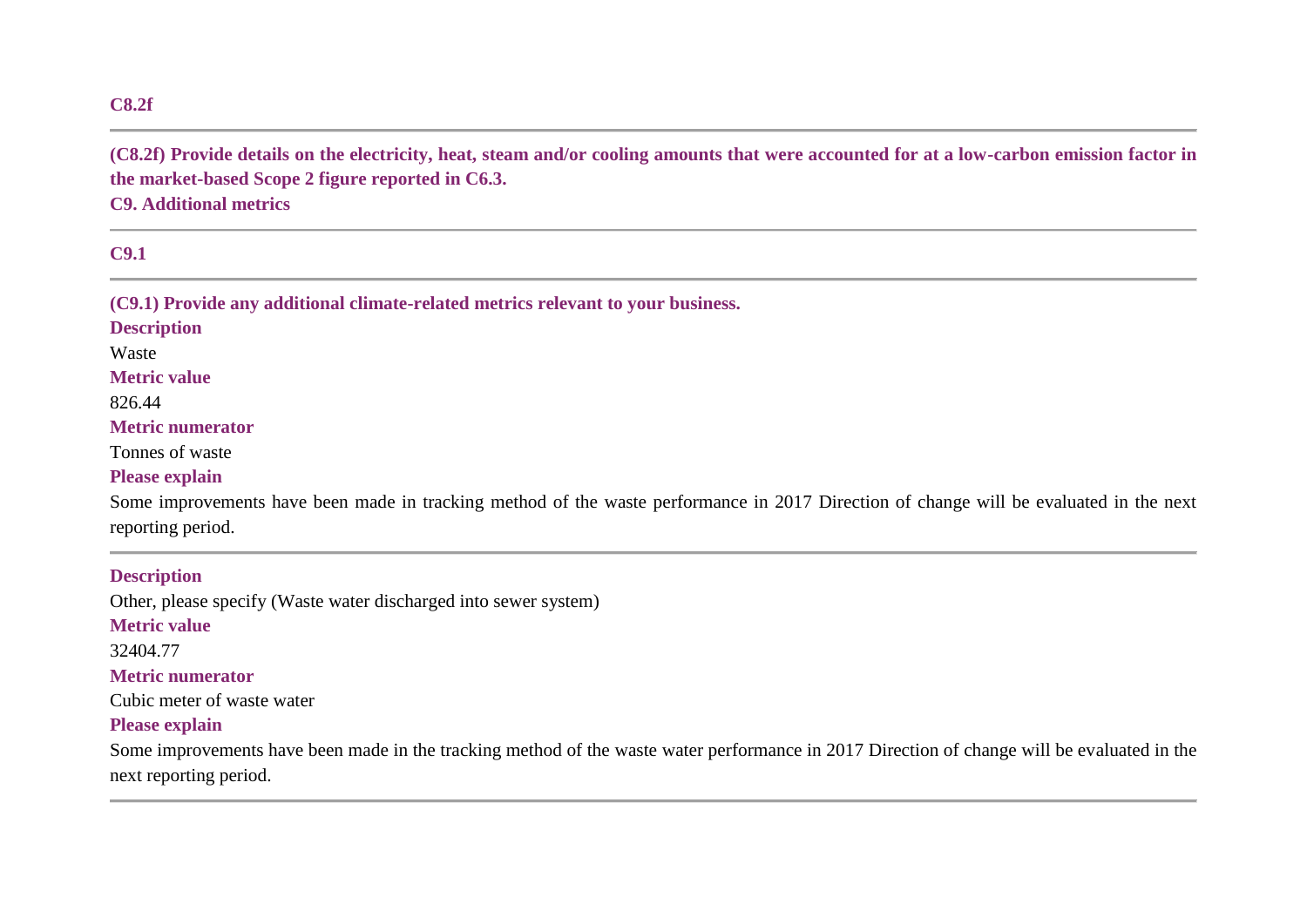**Description** Energy use **Metric value** 53094.69 **Metric numerator** MWh ; from non- renewable sources **Please explain**

The energy related metrics are tracked for the evaluation of energy and emission performance. Intensity base tracking and direction of change will be done in the next reporting year.

### **C10. Verification**

## **C10.1**

**(C10.1) Indicate the verification/assurance status that applies to your reported emissions.**

|                                          | Verification/assurance status                          |
|------------------------------------------|--------------------------------------------------------|
| Scope 1                                  | Third-party verification or assurance process in place |
| Scope 2 (location-based or market-based) | Third-party verification or assurance process in place |
| Scope $3$                                | Third-party verification or assurance process in place |
| <b>C10.1a</b>                            |                                                        |

**(C10.1a) Provide further details of the verification/assurance undertaken for your Scope 1 and/or Scope 2 emissions and attach the relevant statements.**

**Scope**

Scope 1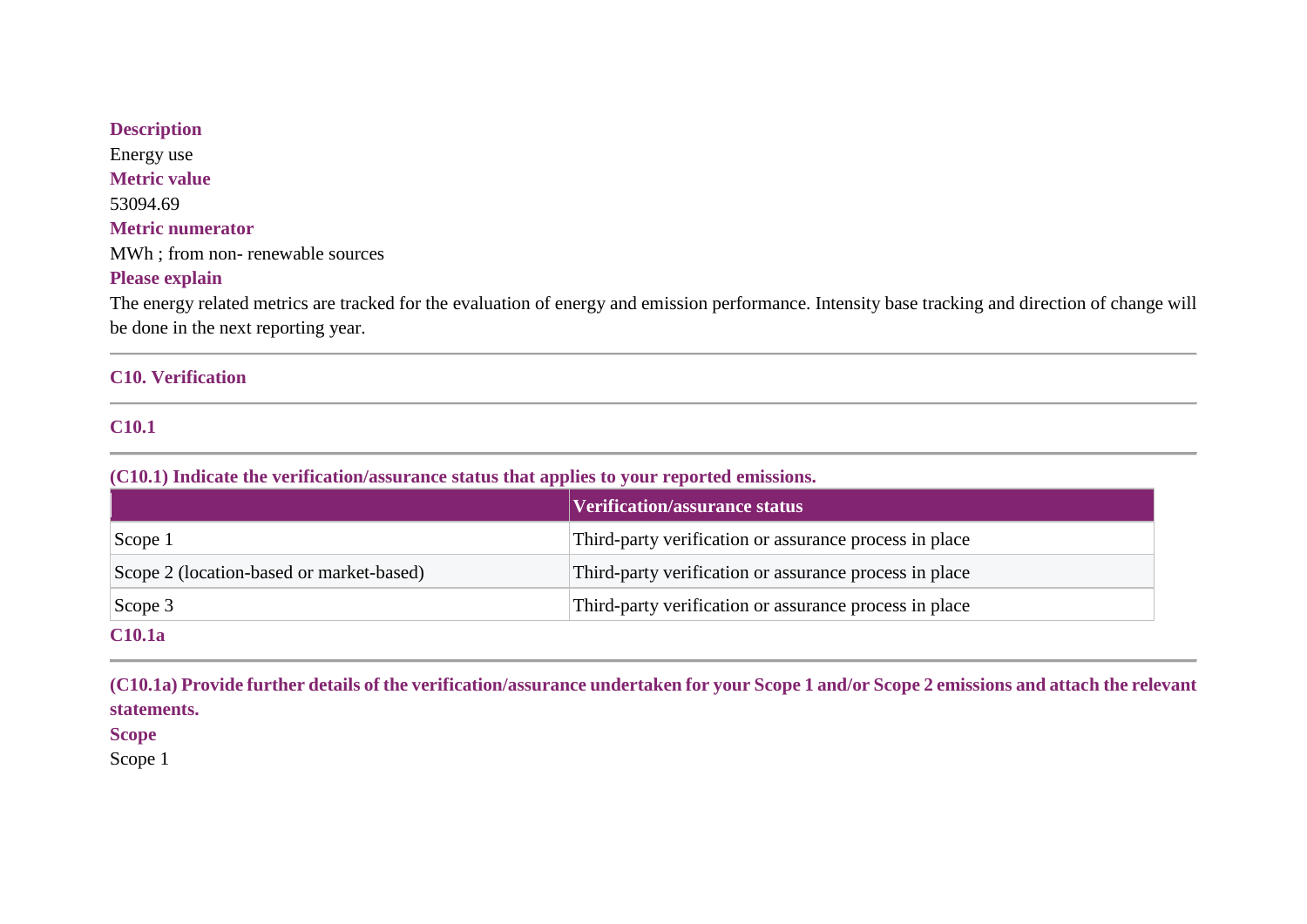**Verification or assurance cycle in place** Annual process **Status in the current reporting year** Complete **Type of verification or assurance** Reasonable assurance **Attach the statement** 2017 ASELSAN Carbon Footprint [Verification](https://www.cdp.net/en/formatted_responses/files?file_path=k9me76vz7u2sozvqoi2gbw-cdp-credit360-com/y22pZPpJ5kOhpkZ19mvjVQ/2017ASELSANCarbonFootprintVerificationOpinionStatementScope1and2.pdf) Opinion Statement Scope 1 and 2.pdf **Page/ section reference** 2017 ASELSAN Carbon Footprint Verification Opinion Statement Scope 1 and 2 (Page 1) **Relevant standard** ISO14064-3 **Proportion of reported emissions verified (%)** 100

#### **Scope**

Scope 2 location-based **Verification or assurance cycle in place** Annual process **Status in the current reporting year** Complete **Type of verification or assurance** Reasonable assurance **Attach the statement** 2017 ASELSAN Carbon Footprint [Verification](https://www.cdp.net/en/formatted_responses/files?file_path=k9me76vz7u2sozvqoi2gbw-cdp-credit360-com/y22pZPpJ5kOhpkZ19mvjVQ/2017ASELSANCarbonFootprintVerificationOpinionStatementScope1and2.pdf) Opinion Statement Scope 1 and 2.pdf **Page/ section reference** 2017 ASELSAN Carbon Footprint Verification Opinion Statement Scope 1 and 2 Page 1 **Relevant standard** ISO14064-3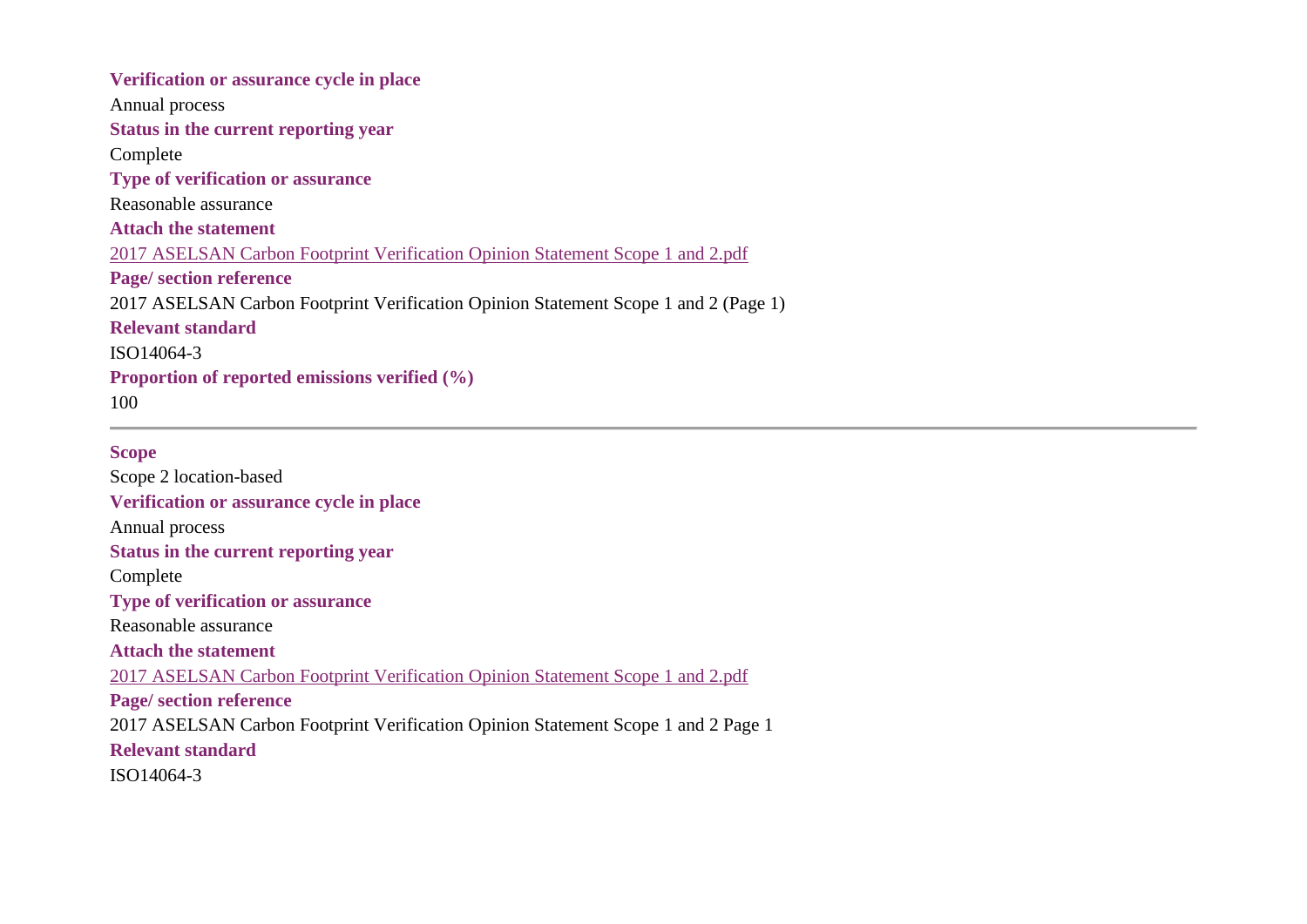## **C10.1b**

**(C10.1b) Provide further details of the verification/assurance undertaken for your Scope 3 emissions and attach the relevant statements. Scope** Scope 3- all relevant categories **Verification or assurance cycle in place** Annual process **Status in the current reporting year** Complete **Attach the statement** 2017 ASELSAN Carbon Footprint [Verification](https://www.cdp.net/en/formatted_responses/files?file_path=k9me76vz7u2sozvqoi2gbw-cdp-credit360-com/zUj7py0GW06VN-bJeoXATg/2017ASELSANCarbonFootprintVerificationOpinionStatementScope3.pdf) Opinion Statement Scope 3.pdf **Page/section reference** 2017 ASELSAN Carbon Footprint Verification Opinion Statement Scope 3 (Page 1 ) **Relevant standard** ISO14064-3

# **C10.2**

**(C10.2) Do you verify any climate-related information reported in your CDP disclosure other than the emissions figures reported in C6.1, C6.3, and C6.5?**

No, but we are actively considering verifying within the next two years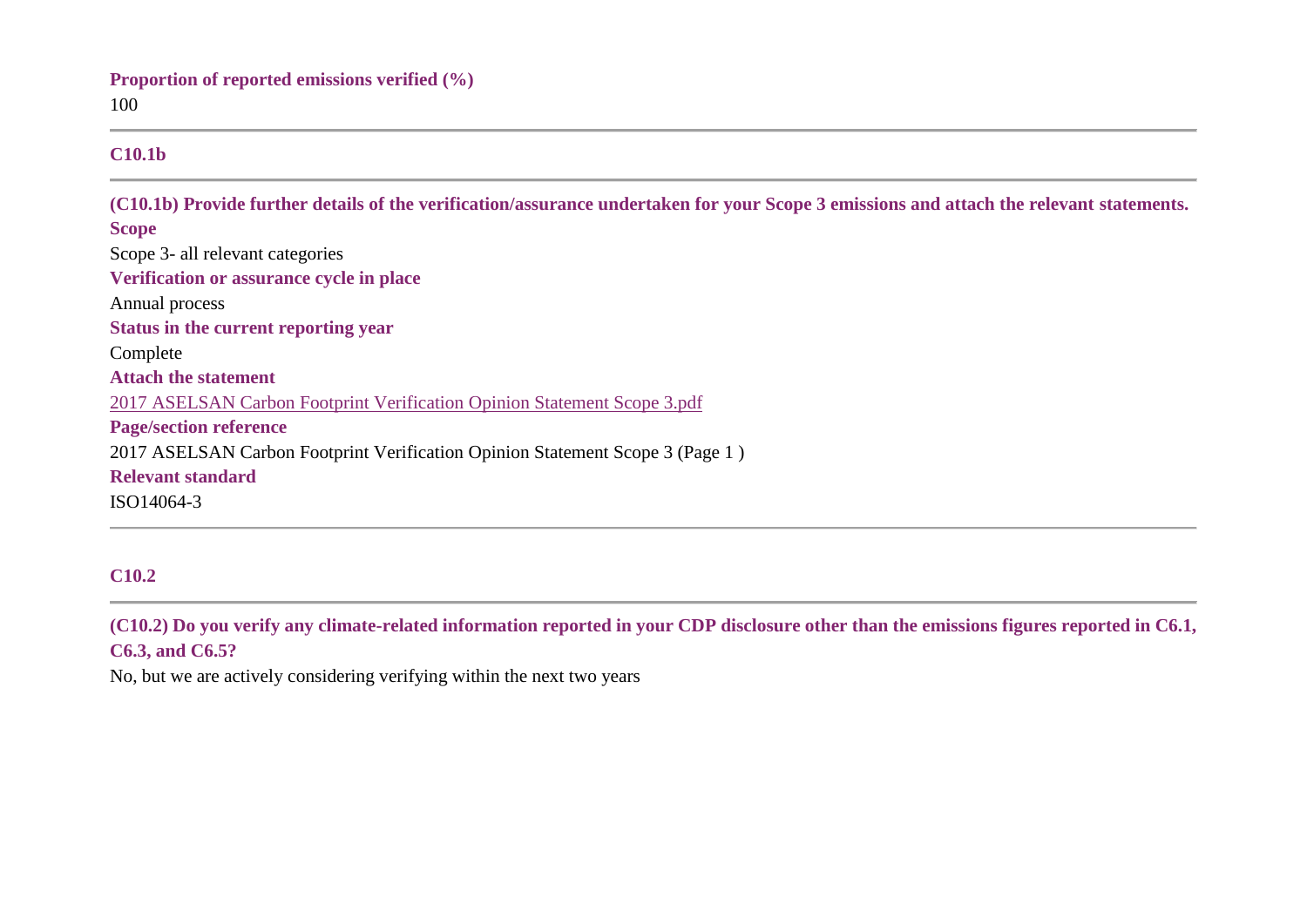### **C11. Carbon pricing**

# **C11.1**

**(C11.1) Are any of your operations or activities regulated by a carbon pricing system (i.e. ETS, Cap & Trade or Carbon Tax)?** No, but we anticipate being regulated in the next three years

## **C11.1d**

**(C11.1d) What is your strategy for complying with the systems in which you participate or anticipate participating?**

Utilisation of carbon pricing options offer the most cost effective way of mitigating climate change and can be helpful for countries in upholding their mitigation commitments

or potentially exceeding them. The two main policy options that are being used as carbon pricing mechanisms are carbon taxation and emissions trading systems (ETS).

While Turkey does not yet have carbon pricing systems in place, it has started to explore opportunities to implement a National Emissions Trading Scheme.

Within the scope of the Partnership for Market Readiness Project (PMR) Turkey, "Modelling of Financial, Economic and Sector Impacts of Carbon Pricing in Turkey"

component, which was implemented as of March 2017 has been completed. In this context, results of modelling studies were evaluated with public and private sector

representatives on March 15, 2018.

The functioning of "CGE-computable genetic equilibrium" and IMM-Industrial Market Modelling models were analysed through exercising different carbon pricing policies on

the model. The outputs of modelling studies will be developed with valuable opinions acquired at the meetings and will take place in the "Synthesis Report" which is the final output of the PMR Project.

The set up of a pilot ETS in Turkey – comes within political reach.

Based on its own operational and technological capabilities, the energy sector has some concerns about ETS, carbon tax and other market based instruments and activities.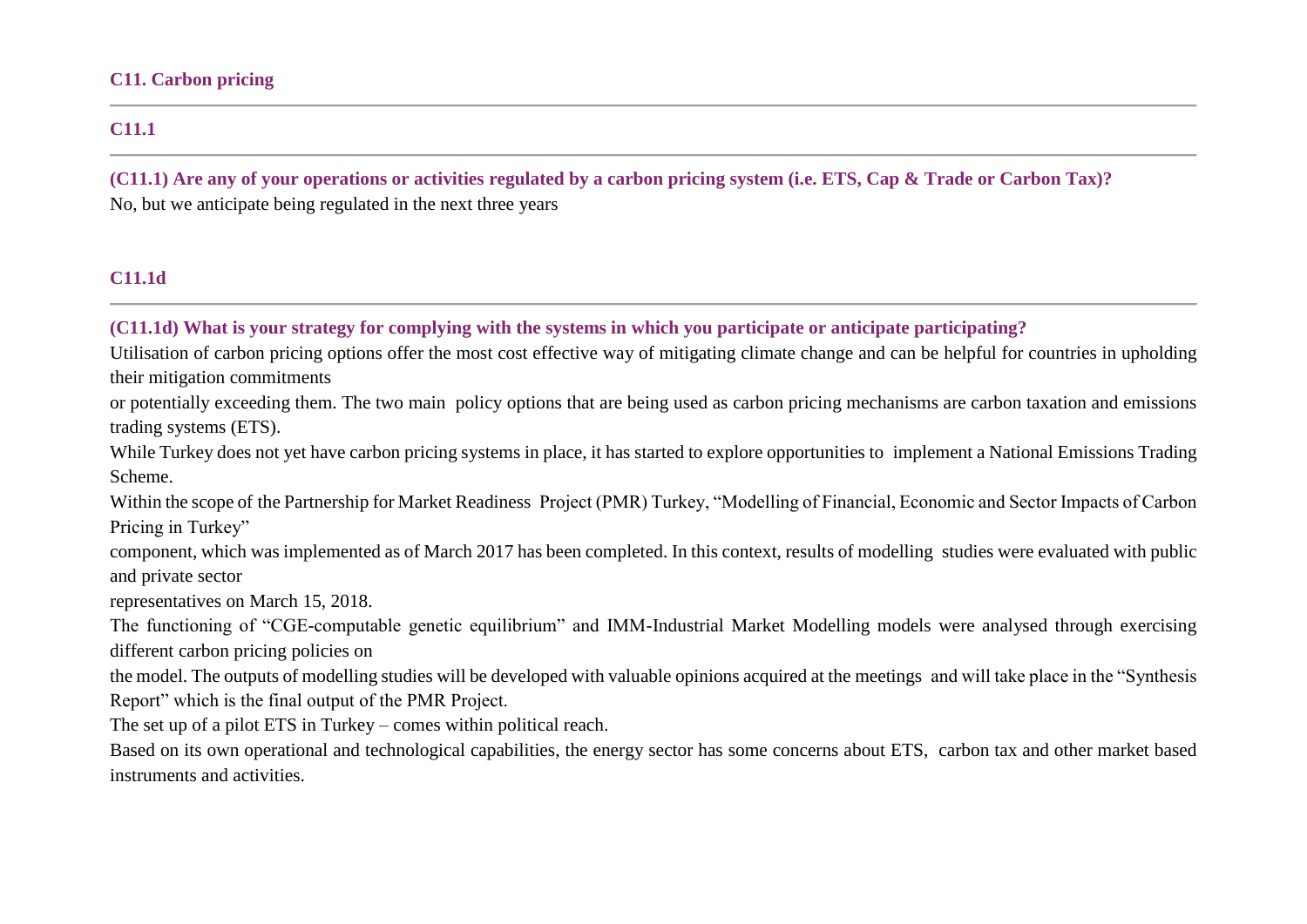In Turkey, emission data is reported to the Ministry annually by high energy intensive sectors according to the MRV regulation. Aselsan is not in the scope of this regulation yet. However, since we have established our ISO 14064-1 system and have been calculating our emissions and processing verification by accredited third parties, we are ready to report our emissions. We anticipate that Ministry will include in three years, probably at the second quarter of 2020 the sectors which are in the scope of MRV Regulation first. We are ready to comply with the schemes when the market is once established in Turkey. National ETS or taxation system can influence our company in 2022.

As part of our involvement in this new upcoming sytem, we plan to upgrade our energy efficiency with ISO 50001 standard which will be operational in 2019. After 2019 renewable energy systems will be established starting from Macunköy Facility.

For the purpose to drive opportunities in this new system, Aselsan has already begun to position as a leader in technology base projects in order to meet the needs of all stakeholders in the global energy systems market with efficient, reliable, economic, high quality state of- the-art products and services in the areas of electricity generation, transmission, distribution, consumption and management.

ASELSAN has established programs for the R&D, design, production, integration and after sales support in the following areas:

· Energy Management and Smart Grid Systems and

· Renewable Energy Systems.

Development of system, software and hardware components for national and international markets have been targeted in the field of smart grids, in order to provide solutions for the monitoring, optimisation and management of generation, transmission, distribution and consumption of energy systems for energy sector.

## **C11.2**

**(C11.2) Has your organization originated or purchased any project-based carbon credits within the reporting period?** No **C11.3**

**(C11.3) Does your organization use an internal price on carbon?**

No, but we anticipate doing so in the next two years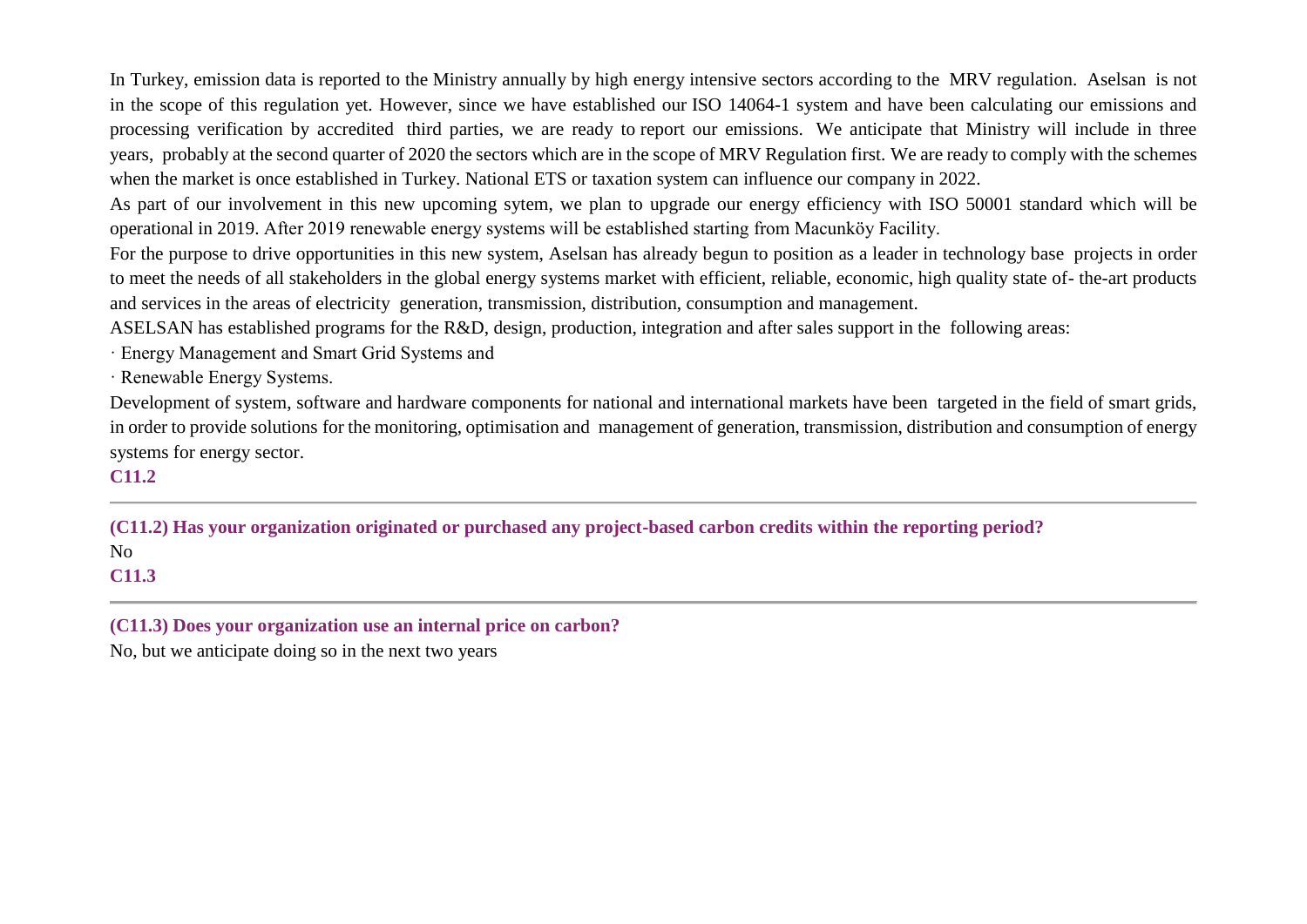#### **C12. Engagement**

## **C12.1**

#### **(C12.1) Do you engage with your value chain on climate-related issues?**

Yes, our suppliers Yes, other partners in the value chain **C12.1a**

#### **(C12.1a) Provide details of your climate-related supplier engagement strategy.**

# **Type of engagement**

Compliance & onboarding

### **Details of engagement**

Included climate change in supplier selection / management mechanism

#### **% of suppliers by number**

16

**% total procurement spend (direct and indirect)**

6.4

**% Scope 3 emissions as reported in C6.5**

5

#### **Rationale for the coverage of your engagement**

Our first achievement was awareness raising on GHG emissions tracking of our main suppliers. Moreover, while revising our next term strategy, the topics of GHG emissions measurement and climate change strategies are considered to be added into environmental management questionnaire and subcontractors are scored according to their replies. For our 2017 inventory, as a pre-assessment, we have requested data from our main subcontractors and 16 of them submitted their electricity and fossil fuel consumption data that corresponds to their production for ASELSAN.

#### **Impact of engagement, including measures of success**

We have seen that our suppliers' energy consumption is a Scope 3 GHG emissions source that needs to be investigated further. Therefore, not only do we plan to communicate with an increasing number of suppliers to collect data for the next reporting period, but also we aim to identify a key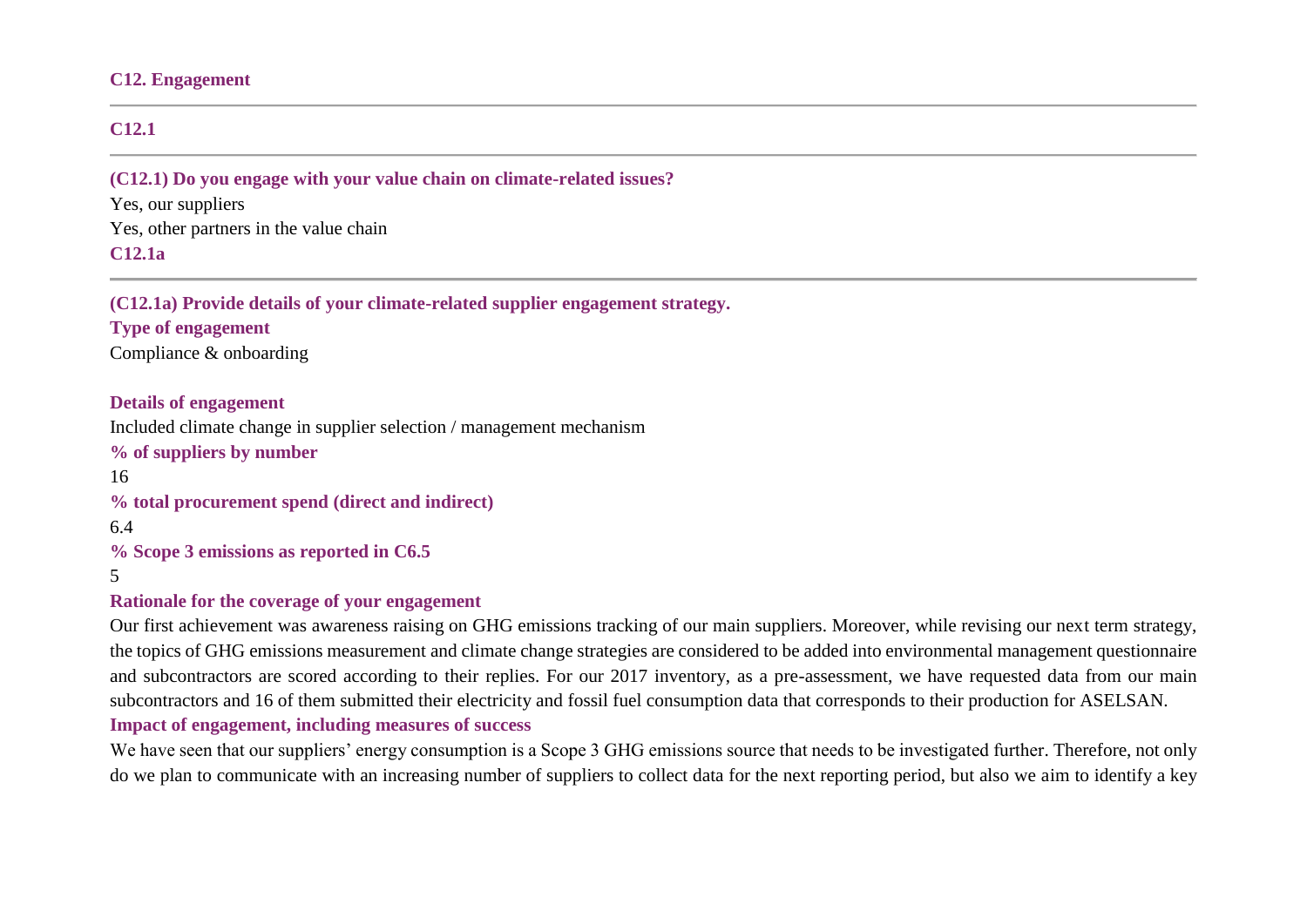supplier group and seize opportunities to provide training for them for the purpose to better manage their energy performance and consequently reduce their GHG emissions, including target setting.

#### **Comment**

To ameliorate climate change related issues, ASELSAN is planning focusing on the lead players of her value chain: People, Customers and Suppliers. Employees training on climate issues, Customers needs understanding and Suppliers capacity building development will be ASELSAN's method of engagement in 3 years. A contractual document intended to align all suppliers' policies and internal processes with all the principles that ASELSAN commits to respect will be issued. Potential suppliers' environmental maturity assessment will also be realised for continuous improvement.

## **C12.1c**

### **(C12.1c) Give details of your climate-related engagement strategy with other partners in the value chain.**

Implemented with the mission of increasing ASELSAN personnel's knowledge of the Company's field of activity, contributing to the applied academic development of the other stakeholders (universities, R&D center, institutions, subcontractors, etc.) that operate in our country, the ASELSAN Academy has become a new and innovative model of tremendous importance for Turkey which commands very high expectations. In 2017 besides defence technologies, ASELSAN continued to grow its R&D activities in the framework of national goals, in areas such as energy, transportation, medical systems, and next generation cellular communication.

ASELSAN aims to become a leading solution provider in these fields and continues innovative R&D projects in GaN Based Power Switching Elements, the fault detection solutions for traction systems, Contactless Power Transfer Technologies as a future solution for charging electric vehicles (EVs), under the university-industry collaboration programs. In these studies, the goal is to develop efficient, compact and lightweight systems that aim to distinguish themselves.

ASELSAN's Energy Systems Program activities are being pursued with the goal of becoming a leading technology supplier of energy system solutions, by exploiting the Company's rooted and innovative engineering traditions. In order to meet the needs of all stakeholders in the global energy systems market with efficient, reliable, economic, high quality state-of-the-art products and services,

ASELSAN has established a program to prioritize its engagement through R&D, design, production, integration and after sales support in the following areas:

- Energy Management and Smart Grid Systems and
- Renewable Energy Systems

In order to transmit electricity efficiently, effectively and in a flexible manner from generation sites to consumption points throughout Turkey, system solutions consisting of critical hardware, algorithms and software are being developed for an Intelligent Transmission Grid Management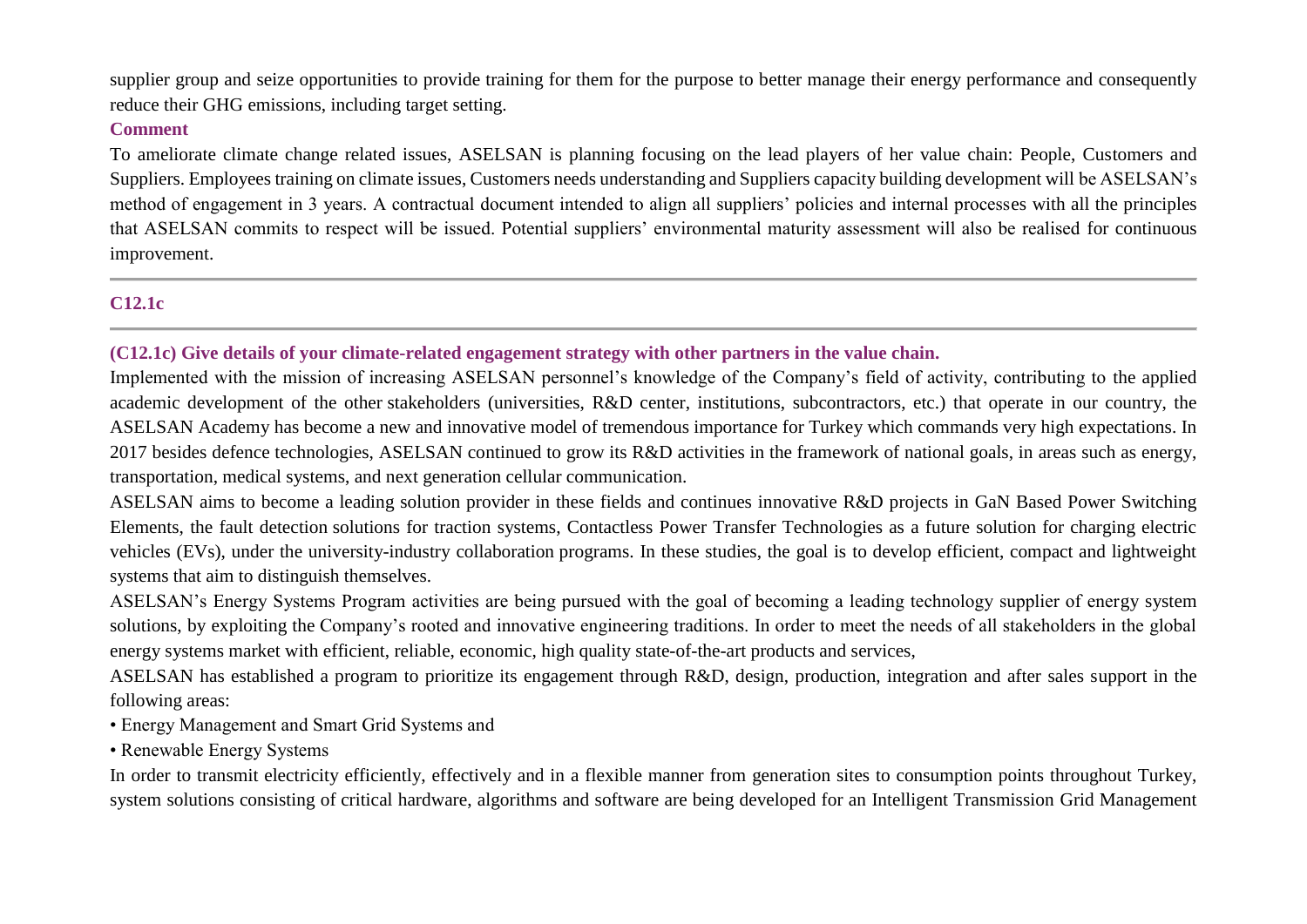System at the nationwide level. Advanced Energy Measurement and Management Units and Power Quality Measurement Devices have been developed as smart grid power and control equipment. The "DEPAR Multi-Feeder Power Quality Analyser" is being developed under contract with Boğaziçi Elektrik Dağıtım A.Ş. (BEDAŞ).

The prototype unit was introduced at the International Istanbul Smart Grids and Cities Congress and Fair (ICSG 2017). The first trials in the field were successfully completed inNovember 2017. The system will initially be deployed at a limited number of transformer centers in Istanbul.

Innovative design and development work is being pursued for systems in the renewable energy area. The systems developed will aid in securing the energy supply for efficient and uninterrupted electric energy generated from Turkey's rich solar and wind energy resources. The critical components are developed with maximum national resources to be competitive in the local market.

• In the area of wind energy, design, development and manufacturing of full scale power converters and grid connection algorithms have been completed. The system design has particularly taken into consideration the needs of the Turkish wind industry. The first 300 kW full scale power converter system ordered by the Turkish wind turbine

manufacturer Northel EMK was installed at the BUSKİ wind power plant in the province of Bursa. Work has begun on design for a larger full scale power converter.

• In the area of solar energy, the development of very high efficiency IBC c-Si photovoltaic cells and modules is currently in progress. The production process development of IBC PV cell has been completed at the METU-GÜNAM solar FV research center, and the installation of the R&D production line is continuing.

• Hybrid energy microgrid systems that aim to provide reliable, economic and clean energy from wind and solar have been developed for the military and civilian applications.

The mobile hybrid energy system (GURU Mobil) integrated on a trailer was exhibited in IDEF 2017. The unit has been designed to minimize the use of diesel fuel in tactical

applications. The transportable, cabinet integrated hybrid energy system that can provide energy (GURU Kompakt) for longer duration with limited diesel generator backup has also been developed and a prototype was manufactured. Serial production of this unit will begin in 2018.

# **C12.3**

**(C12.3) Do you engage in activities that could either directly or indirectly influence public policy on climate-related issues through any of the following?**

Direct engagement with policy makers Trade associations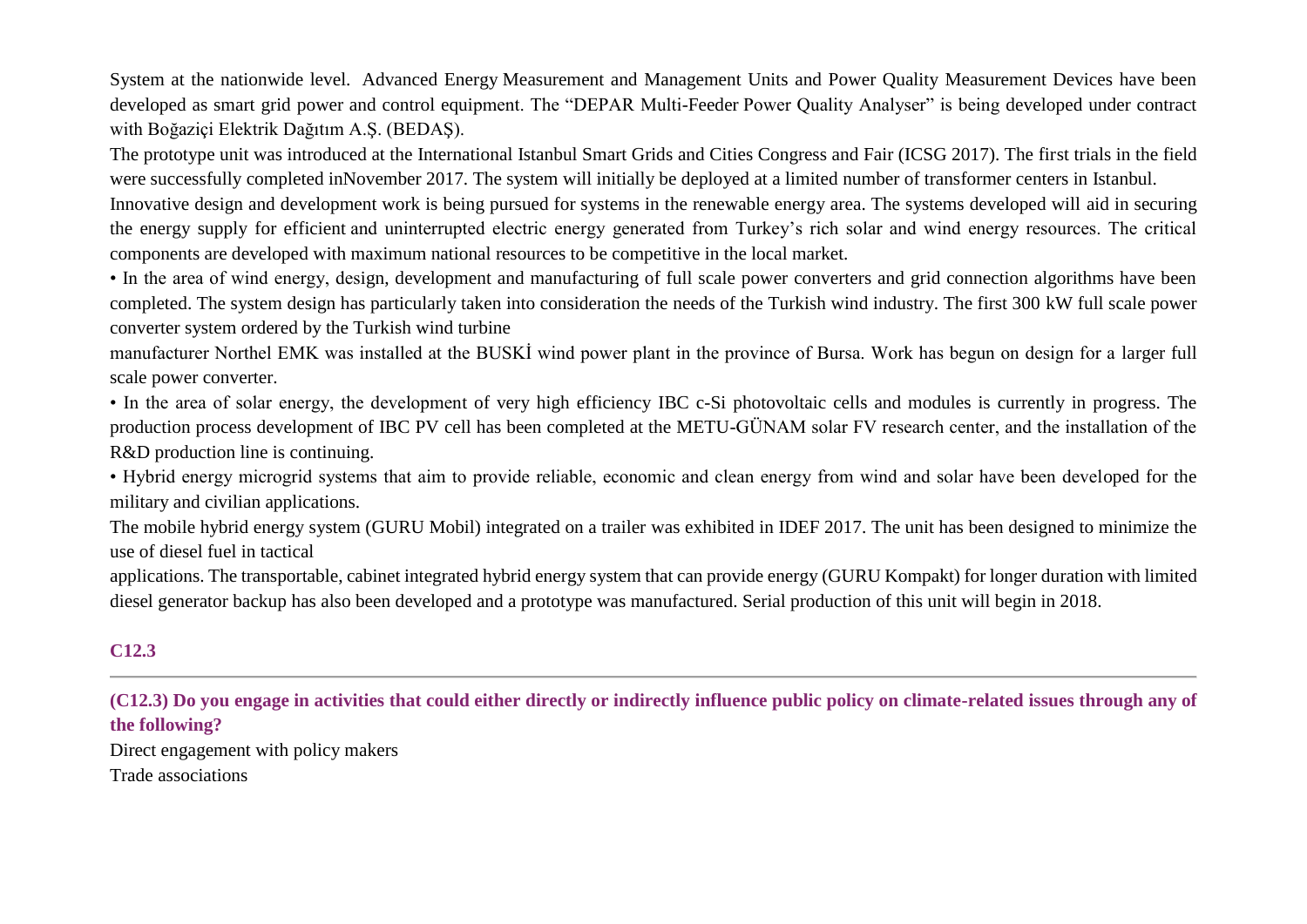#### **C12.3a**

| Focus<br>legislation             | of Corporate<br>position | <b>Details of engagement</b>                                                                                                                                                                                                                                                                                                                                                                                                                                                                               | <b>Proposed legislative solution</b> |
|----------------------------------|--------------------------|------------------------------------------------------------------------------------------------------------------------------------------------------------------------------------------------------------------------------------------------------------------------------------------------------------------------------------------------------------------------------------------------------------------------------------------------------------------------------------------------------------|--------------------------------------|
| Mandatory<br>carbon<br>reporting | Support                  | We follow the implementation of the regulation on monitoring and reporting<br>of GHG emissions that was published on 2012 and revised in 2014 very<br>closely. Although ASELSAN is not yet included in the scope of this For the moment we support the<br>regulation, we still participate in meetings and our Sustainability Committee legislation and the communiqués<br>is ready to send our comments about the Communiqués that are related to this related to this legislation with no<br>regulation. | exceptions.                          |
| Energy<br>efficiency             | Support                  | We have sent our comments for the energy efficiency law no 5627 by the We fully support the energy<br>Ministry of Energy and Natural Resources during its preparation stage. We efficiency law and the related by-<br>fully support this law.                                                                                                                                                                                                                                                              | laws                                 |

**(C12.3b) Are you on the board of any trade associations or do you provide funding beyond membership?** No **C12.3f**

**(C12.3f) What processes do you have in place to ensure that all of your direct and indirect activities that influence policy are consistent with your overall climate change strategy?**

According to our new corporate communication strategy, all communication activities have to be approved by our CEO/ Chairman of the Board being the highest level of

executive in ASELSAN, Our CEO is fully aware of our general corporate strategies and our overall climate change strategy.

Moreover, our Sustainability Committee together with our Strategic Planning and Corporate Performance Directorate are responsible of setting and tracking actions to ensure our direct and indirect activities are consistent with our overall climate change strategy.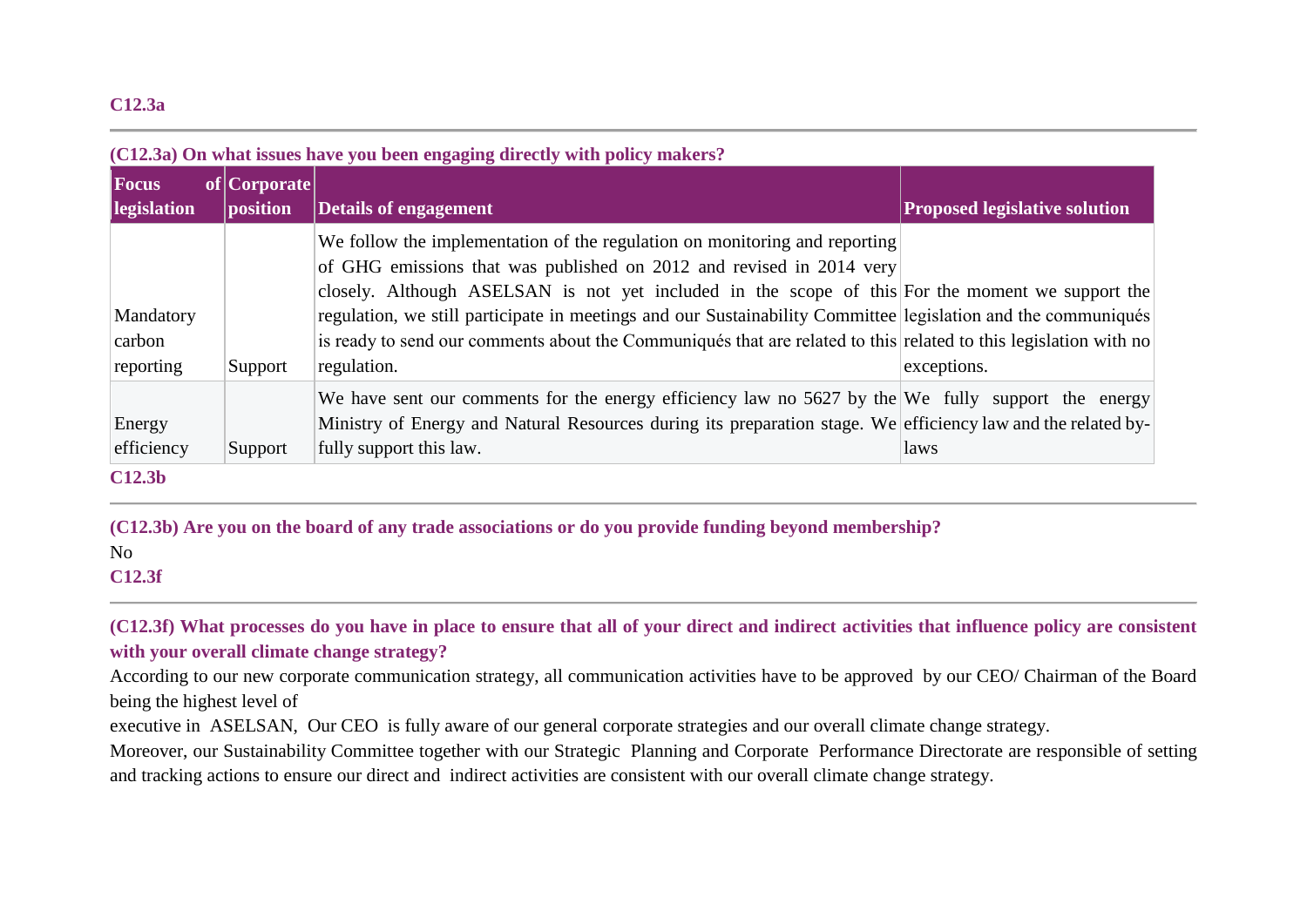#### **C12.4**

# **(C12.4) Have you published information about your organization's response to climate change and GHG emissions performance for this reporting year in places other than in your CDP response? If so, please attach the publication(s). Publication** In mainstream reports **Status**

Complete **Attach the document** [ASELSAN\\_Annual](https://www.cdp.net/en/formatted_responses/files?file_path=k9me76vz7u2sozvqoi2gbw-cdp-credit360-com/n0hFjfrlaESIf0I9f_m0nw/ASELSANAnnualReport2017.PDF) Report 2017.PDF **Content elements**

Governance

# **Publication** In voluntary sustainability report **Status** Complete **Attach the document** [ASELSAN\\_Sustainability\\_Report\\_2017.pdf](https://www.cdp.net/en/formatted_responses/files?file_path=k9me76vz7u2sozvqoi2gbw-cdp-credit360-com/31b-jSxtAUyPYC7wUUM4Gw/ASELSANSustainabilityReport2017.pdf) **Content elements** Emissions figures

**C14. Signoff**

### **C-FI**

**(C-FI) Use this field to provide any additional information or context that you feel is relevant to your organization's response. Please note that this field is optional and is not scored.**

ASELSAN\_Sustainability\_Report\_2017 file is annex of C0, C1 and C12.

ASELSAN\_Annual Report 2017 file is the annex of C0, C1, C2 and C12.